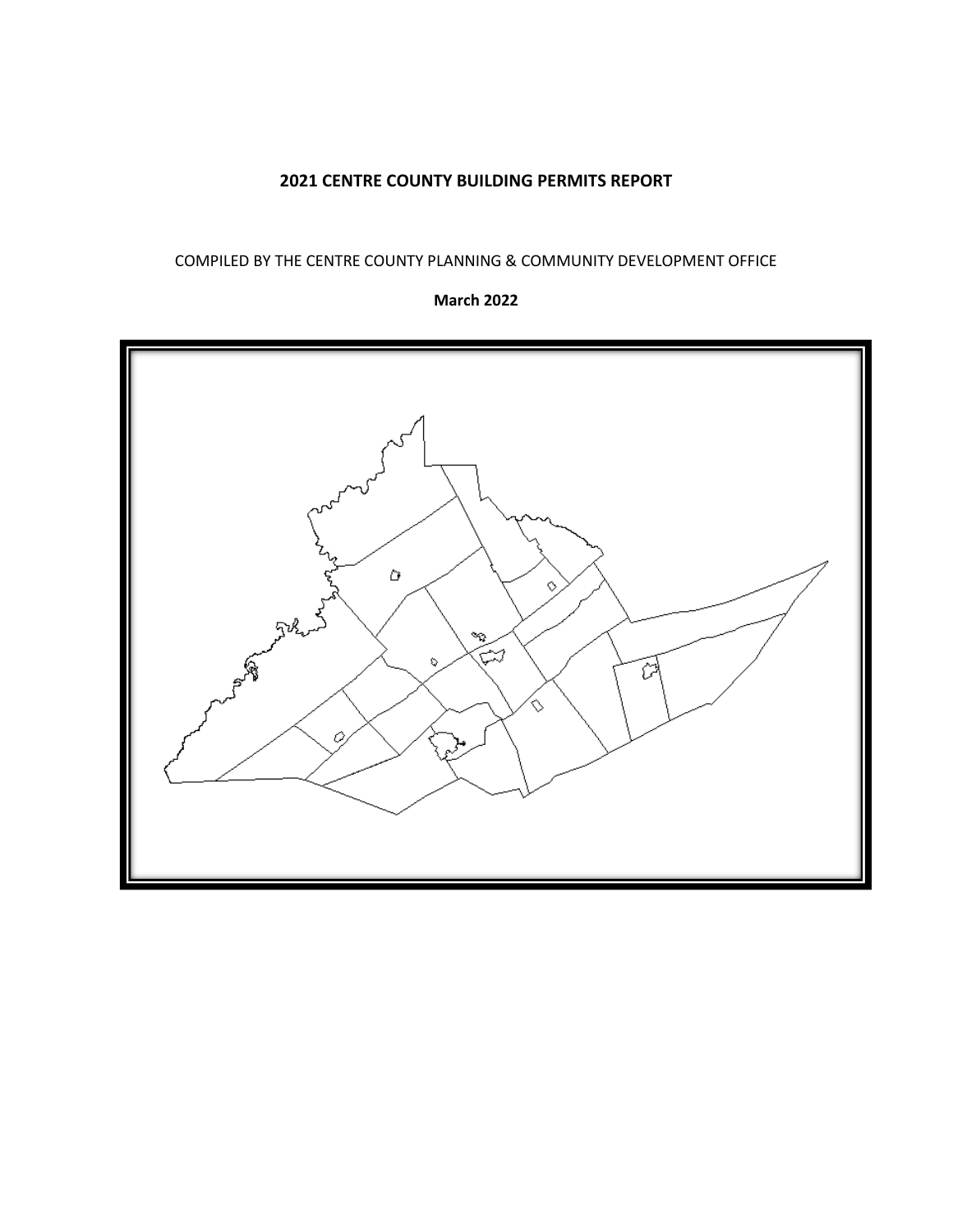#### **2021 CENTRE COUNTY BUILDING PERMITS REPORT: INDEX**

|                                                                                                                                                                                                                                      | <b>PAGE 2</b> |
|--------------------------------------------------------------------------------------------------------------------------------------------------------------------------------------------------------------------------------------|---------------|
| 3-YEAR COMPARISON OF BUILDING PERMIT VALUES                                                                                                                                                                                          | PAGE 3        |
|                                                                                                                                                                                                                                      | <b>PAGE 4</b> |
|                                                                                                                                                                                                                                      | <b>PAGE 5</b> |
|                                                                                                                                                                                                                                      | PAGE 6        |
|                                                                                                                                                                                                                                      |               |
|                                                                                                                                                                                                                                      | PAGE 8        |
|                                                                                                                                                                                                                                      |               |
|                                                                                                                                                                                                                                      |               |
|                                                                                                                                                                                                                                      | PAGE 11       |
|                                                                                                                                                                                                                                      | PAGE 12       |
|                                                                                                                                                                                                                                      |               |
|                                                                                                                                                                                                                                      |               |
|                                                                                                                                                                                                                                      |               |
|                                                                                                                                                                                                                                      |               |
|                                                                                                                                                                                                                                      | PAGE 17       |
|                                                                                                                                                                                                                                      | PAGE 18       |
| MOSHANNON VALLEY REGION TOTALS MARKET AND THE CONTROL OF THE CONTROL OF THE CONTROL OF THE CONTROL OF THE CONTROL OF THE CONTROL OF THE CONTROL OF THE CONTROL OF THE CONTROL OF THE CONTROL OF THE CONTROL OF THE CONTROL OF        | PAGE 19       |
|                                                                                                                                                                                                                                      | PAGE 20       |
|                                                                                                                                                                                                                                      | PAGE 21       |
| MOUNTAINTOP REGION TOTALS <b>And Accountability of the Contract of Contract Contract of Contract Contract Contract Contract Contract Contract Contract Contract Contract Contract Contract Contract Contract Contract Contract C</b> | PAGE 22       |
|                                                                                                                                                                                                                                      |               |
|                                                                                                                                                                                                                                      | PAGE 24       |
|                                                                                                                                                                                                                                      | PAGE 25       |
|                                                                                                                                                                                                                                      | PAGE 26       |
|                                                                                                                                                                                                                                      | PAGE 27       |
|                                                                                                                                                                                                                                      |               |
|                                                                                                                                                                                                                                      | PAGE 29       |
|                                                                                                                                                                                                                                      | PAGE 30       |
|                                                                                                                                                                                                                                      | PAGE 31       |
|                                                                                                                                                                                                                                      | PAGE 32       |
|                                                                                                                                                                                                                                      |               |
| <b>GREGG TOWNSHIP</b>                                                                                                                                                                                                                | PAGE 34       |
|                                                                                                                                                                                                                                      | PAGE 35       |
| MILES TOWNSHIP <b>Example 20</b> Second 20 Second 20 Second 20 Second 20 Second 20 Second 20 Second 20 Second 20 Second 20 Second 20 Second 20 Second 20 Second 20 Second 20 Second 20 Second 20 Second 20 Second 20 Second 20 Seco  | PAGE 36       |
| MILLHEIM BOROUGHNALL AND ANN AN EXAMPLE AND A CONTRACT A CONTRACT A CONTRACT OF A CONTRACT OF A CONTRACT OF A CONTRACT OF A CONTRACT OF A CONTRACT OF A CONTRACT OF A CONTRACT OF A CONTRACT OF A CONTRACT OF A CONTRACT OF A        | PAGE 37       |
|                                                                                                                                                                                                                                      | PAGE 38       |
| POTTER TOWNSHIP CONTRACT CONTRACT CONTRACT CONTRACT CONTRACT CONTRACT CONTRACT CONTRACT CONTRACT CONTRACT CONTRACT CONTRACT CONTRACT CONTRACT CONTRACT CONTRACT CONTRACT CONTRACT CONTRACT CONTRACT CONTRACT CONTRACT CONTRACT       | PAGE 39       |
|                                                                                                                                                                                                                                      | PAGE 40       |
| HUSTON TOWNSHIP PRESENTED A REPORT OF THE RESENT OF THE REPORT OF THE REPORT OF THE REPORT OF THE REPORT OF TH                                                                                                                       | PAGE 41       |
|                                                                                                                                                                                                                                      | PAGE 42       |
|                                                                                                                                                                                                                                      | PAGE 43       |
|                                                                                                                                                                                                                                      | PAGE 44       |
|                                                                                                                                                                                                                                      | PAGE 45       |
|                                                                                                                                                                                                                                      | PAGE 46       |
|                                                                                                                                                                                                                                      |               |

**\*Values listed only for those which values were provided.**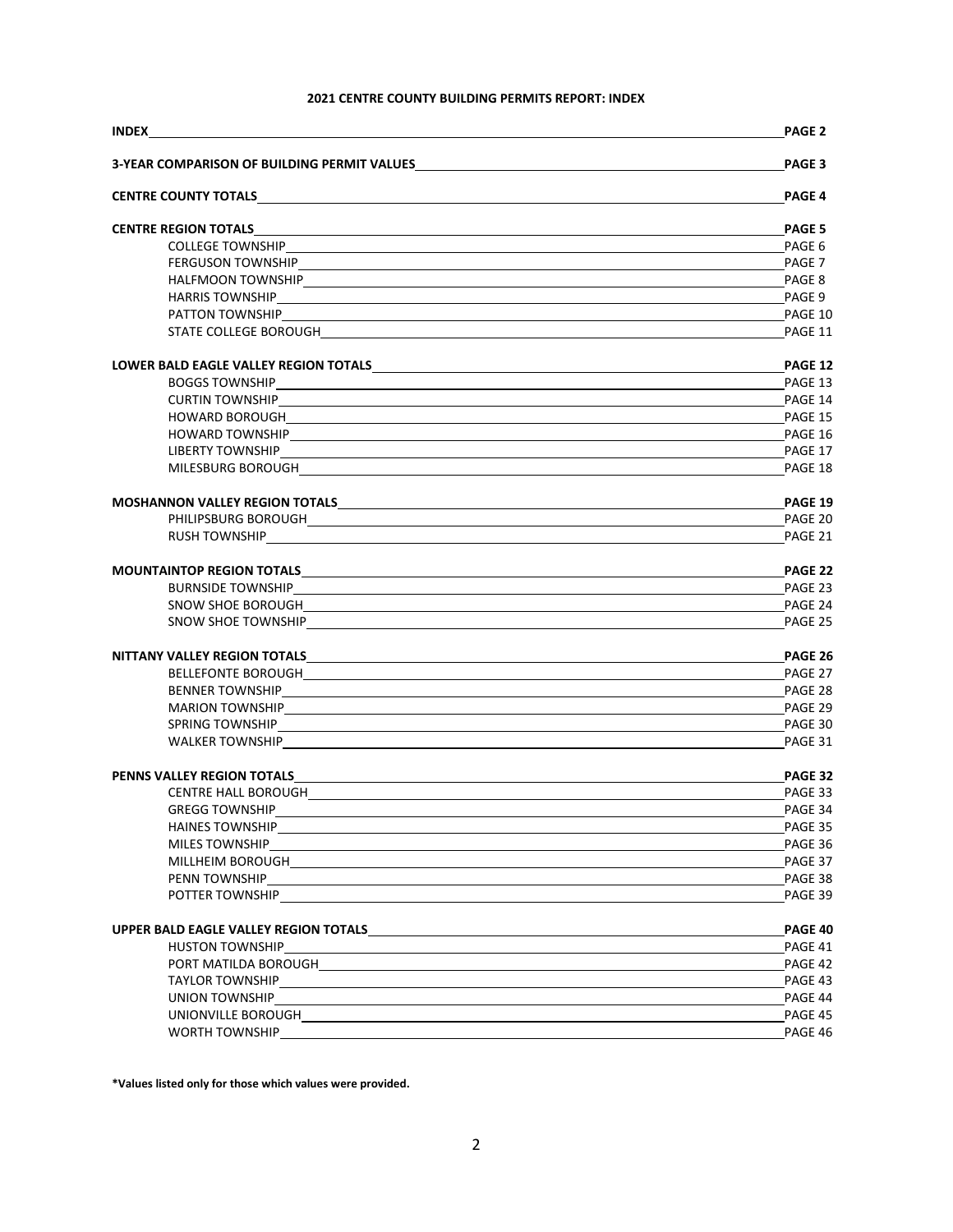## **3-YEAR COMPARISON OF BUILDING PERMIT VALUES COUNTYWIDE: 2019, 2020 and 2021**

| 2019          | 2020          | 2021          |             |
|---------------|---------------|---------------|-------------|
| \$1,995,000   | \$2,939,080   | \$1,980,951   | Agriculture |
| \$89,973,880  | \$38,847,419  | \$40,736,925  | Commercial  |
| \$6,077,157   | \$66,747,779  | \$6,484,296   | Public      |
| \$450,000     | \$4,085,468   | \$290,978     | Religious   |
| \$204,750,462 | \$259,506,434 | \$191,726,108 | Residential |
| \$1,200,000   | \$16,128,806  | \$222,225     | Schools     |
| \$359,000     | \$983,640     | \$289,448     | Seasonal    |

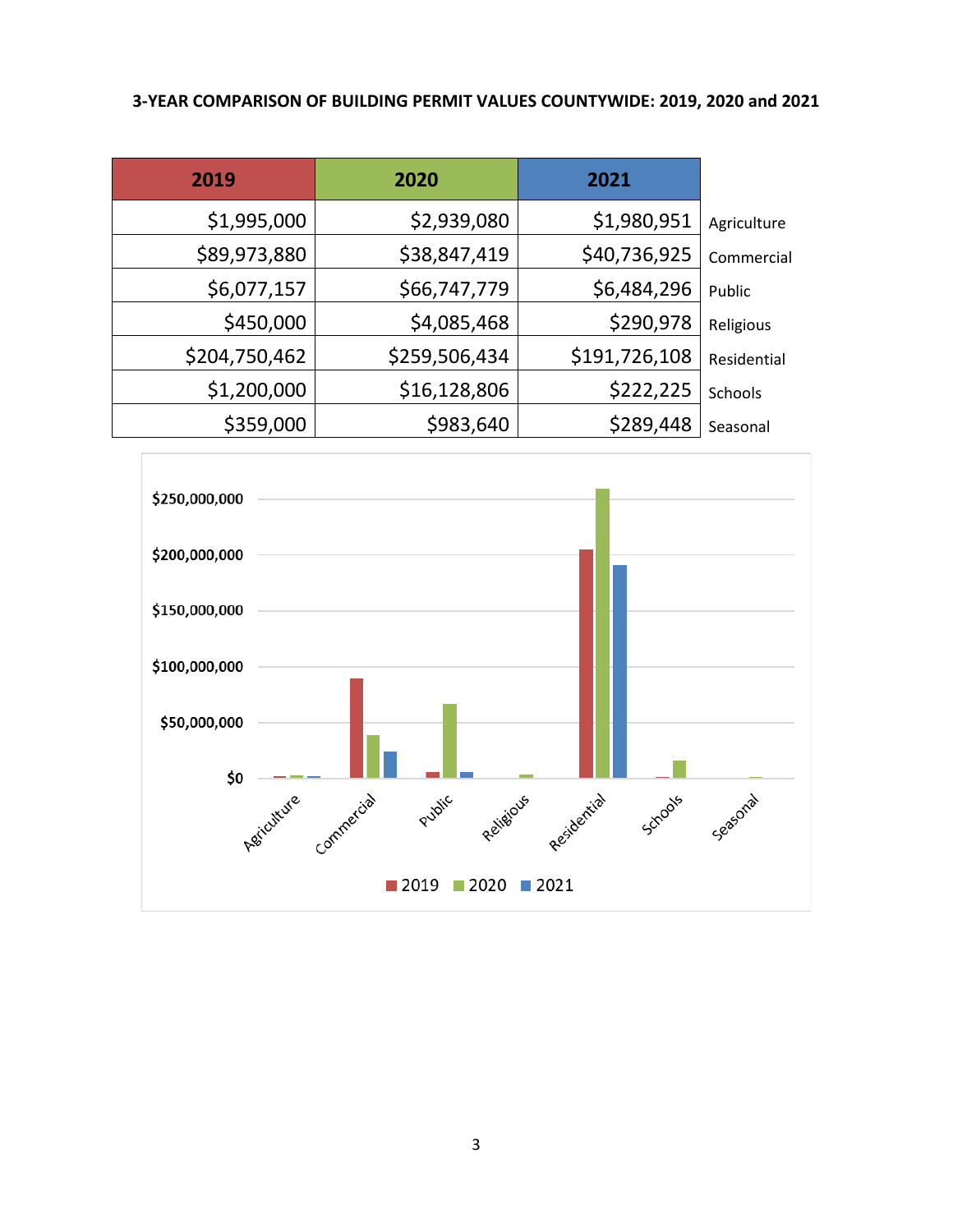| 2021 BUILDING PERMIT SUMMARY: CENTRE COUNTY TOTALS |                        |             |                                    |                                         |                              |  |  |
|----------------------------------------------------|------------------------|-------------|------------------------------------|-----------------------------------------|------------------------------|--|--|
| <b>Permit Type</b>                                 | # of<br><b>Permits</b> | # Units     | <b>Total Square</b><br><b>Feet</b> | <b>Total Value of</b><br><b>Permits</b> | <b>Unit Average</b><br>Value |  |  |
| <b>Single Family Home</b><br>(New)                 | 262                    | 262         | 737,100                            | \$97,601,789                            | \$1,927,213                  |  |  |
| <b>Duplex (New)</b>                                | 15                     | 30          | 22,122                             | \$2,558,721                             | \$<br>114,597                |  |  |
| <b>Apartments (New)</b>                            | 6                      | 361         | 203,479                            | \$75,377,475                            | \$<br>826,197                |  |  |
| <b>Townhouses (New)</b>                            | 9                      | 18          | 20,114                             | \$1,926,727                             | \$<br>107,040                |  |  |
| <b>Mobile Home (New)</b>                           | 15                     | 15          | 10,384                             | \$<br>409,986                           | \$<br>186,531                |  |  |
| <b>Residential Totals:</b>                         | 307                    | 686         | 993,199                            | \$177,874,698                           |                              |  |  |
|                                                    |                        |             |                                    |                                         |                              |  |  |
| <b>Agricultural (New)</b>                          | 66                     | 66          | 126,201                            | \$1,980,951                             | \$<br>195,192                |  |  |
|                                                    |                        |             |                                    |                                         |                              |  |  |
| <b>Commercial (New)</b>                            | 33                     | 33          | 163,640                            | \$16,088,606                            | \$1,199,108                  |  |  |
|                                                    |                        |             |                                    |                                         |                              |  |  |
| <b>Public (New)</b>                                | 12                     | 12          | 12,823                             | \$<br>6,484,296                         | \$2,073,928                  |  |  |
|                                                    |                        |             |                                    |                                         |                              |  |  |
| <b>Religious (New)</b>                             | $\pmb{0}$              | $\mathbf 0$ | $\mathbf 0$                        | \$<br>$\blacksquare$                    | \$<br>$\blacksquare$         |  |  |
|                                                    |                        |             |                                    |                                         |                              |  |  |
| <b>Schools (New)</b>                               | $\mathbf 0$            | $\mathbf 0$ | $\mathbf 0$                        | \$                                      | \$                           |  |  |
|                                                    |                        |             |                                    |                                         |                              |  |  |
| <b>Seasonal (New)</b>                              | 8                      | 8           | 3,924                              | \$<br>289,448                           | \$<br>63,526                 |  |  |
|                                                    |                        |             |                                    |                                         |                              |  |  |
| <b>Additions:</b>                                  |                        |             |                                    |                                         |                              |  |  |
| <b>Commercial Additions</b>                        | 76                     | 1,069       | 64,000                             | \$24,648,319                            | \$<br>185,008                |  |  |
| <b>Public Additions</b>                            | 0                      | 0           | 0                                  | \$                                      | \$                           |  |  |
| <b>Religious Additions</b>                         | 3                      | 3           | 221                                | \$<br>290,978                           | \$<br>96,992                 |  |  |
| <b>Residential Additions</b>                       | 391                    | 391         | 197,528                            | \$13,851,410                            | \$<br>551,778                |  |  |
| <b>Seasonal Additions</b>                          | $\mathbf 0$            | 0           | $\mathbf 0$                        | \$                                      | \$                           |  |  |
| <b>School Additions</b>                            | 1                      | 1           | 0                                  | \$<br>222,225                           | \$<br>222,225                |  |  |
| <b>Addition Totals:</b>                            | 471                    | 1,464       | 261,749                            | \$39,012,932                            |                              |  |  |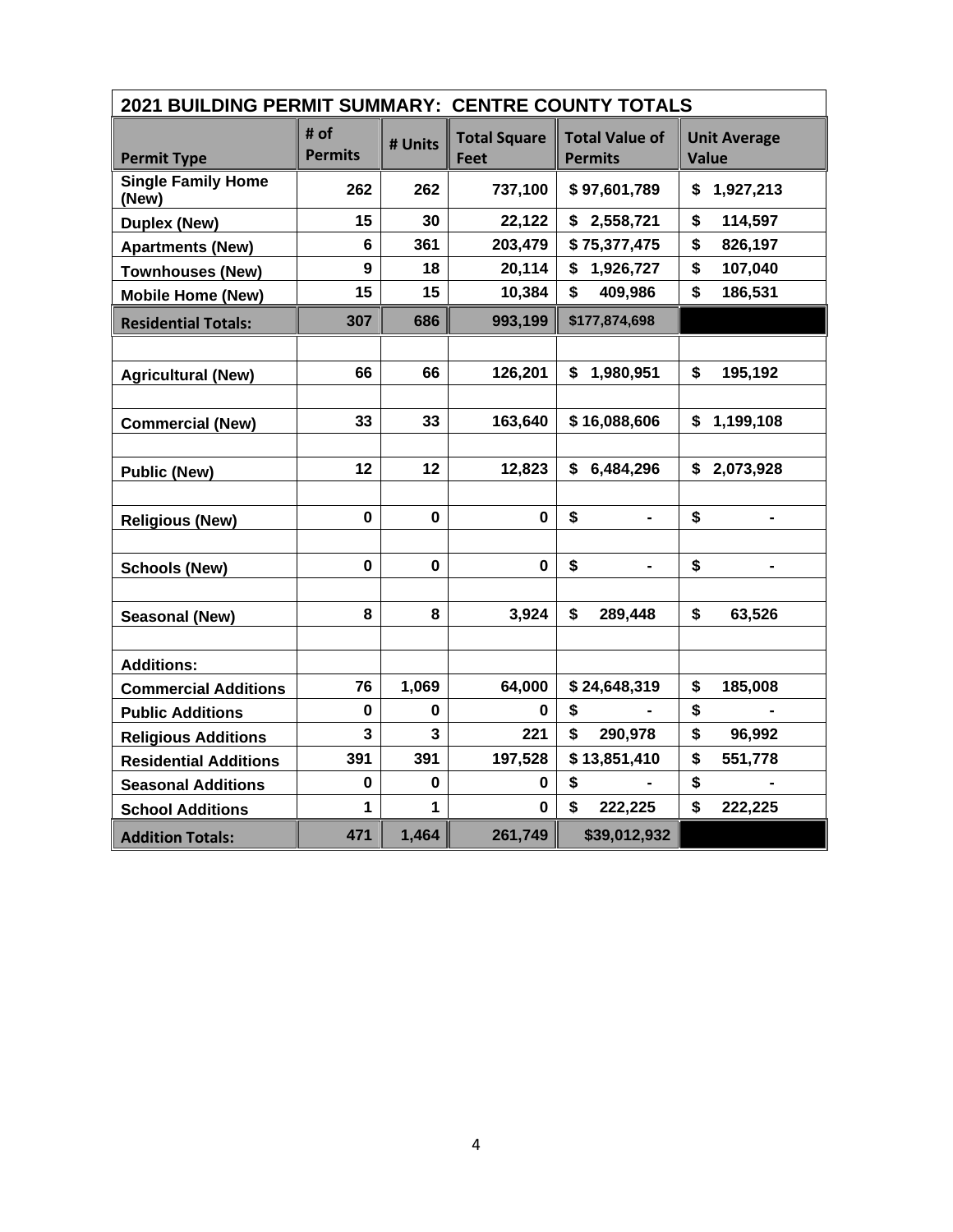| 2021 BUILDING PERMIT SUMMARY: CENTRE REGION |                        |                |                                    |                                         |                                |  |  |  |
|---------------------------------------------|------------------------|----------------|------------------------------------|-----------------------------------------|--------------------------------|--|--|--|
| <b>Permit Type</b>                          | # of<br><b>Permits</b> | # Units        | <b>Total Square</b><br><b>Feet</b> | <b>Total Value of</b><br><b>Permits</b> | <b>Average</b><br><b>Value</b> |  |  |  |
| <b>Single Family Home</b><br>(New)          | 114                    | 114            | 491,812                            | \$46,707,667                            | \$409,716                      |  |  |  |
| <b>Duplex (New)</b>                         | $\bf{0}$               | 0              | 0                                  | \$0                                     | \$0                            |  |  |  |
| <b>Apartments (New)</b>                     | 4                      | 359            | 202,479                            | \$74,759,521                            | \$208,243                      |  |  |  |
| <b>Townhouses (New)</b>                     | $\boldsymbol{9}$       | 18             | 20,114                             | \$1,926,727                             | \$107,040                      |  |  |  |
| <b>Mobile Home (New)</b>                    | $\mathbf 0$            | 0              | 0                                  | \$0                                     | \$0                            |  |  |  |
| <b>Residential Totals:</b>                  | 127                    | 491            | 714,405                            | \$123,393,915                           |                                |  |  |  |
|                                             |                        |                |                                    |                                         |                                |  |  |  |
| <b>Agricultural</b>                         | $6\phantom{1}$         | $6\phantom{1}$ | 16,881                             | \$215,350                               | \$35,891                       |  |  |  |
|                                             |                        |                |                                    |                                         |                                |  |  |  |
| <b>Commercial (New)</b>                     | 19                     | 19             | 126,788                            | \$14,160,777                            | \$745,304                      |  |  |  |
|                                             |                        |                |                                    |                                         |                                |  |  |  |
| <b>Public (New)</b>                         | 5                      | 5              | 2,762                              | \$656,271                               | \$131,254                      |  |  |  |
|                                             |                        |                |                                    |                                         |                                |  |  |  |
| <b>Religious (New)</b>                      | $\mathbf 0$            | 0              | $\bf{0}$                           | \$0                                     | \$0                            |  |  |  |
|                                             |                        |                |                                    |                                         |                                |  |  |  |
| <b>Schools (New)</b>                        | $\mathbf 0$            | $\mathbf 0$    | $\mathbf 0$                        | \$0                                     | \$0                            |  |  |  |
|                                             |                        |                |                                    |                                         |                                |  |  |  |
| <b>Seasonal (New)</b>                       | $\mathbf 0$            | $\mathbf 0$    | $\mathbf 0$                        | \$0                                     | \$0                            |  |  |  |
|                                             |                        |                |                                    |                                         |                                |  |  |  |
| <b>Additions:</b>                           |                        |                |                                    |                                         |                                |  |  |  |
| <b>Commercial Additions</b>                 | 70                     | 1,063          | 48,958                             | \$23,671,878                            | \$22,268                       |  |  |  |
| <b>Public Additions</b>                     | 0                      | 0              | 0                                  | \$0                                     | \$0                            |  |  |  |
| <b>Religious Additions</b>                  | 3                      | 3              | 221                                | \$290,978                               | \$96,992                       |  |  |  |
| <b>Residential Additions</b>                | 129                    | 129            | 37,030                             | \$7,411,313                             | \$376,396                      |  |  |  |
| <b>Seasonal Additions</b>                   | $\bf{0}$               | 0              | 0                                  | \$0                                     | \$0                            |  |  |  |
| <b>School Additions</b>                     | 0                      | 0              | 0                                  | \$0                                     | \$0                            |  |  |  |
| <b>Municipal Totals:</b>                    | 202                    | 1,192          | 86,209                             | \$31,374,169                            |                                |  |  |  |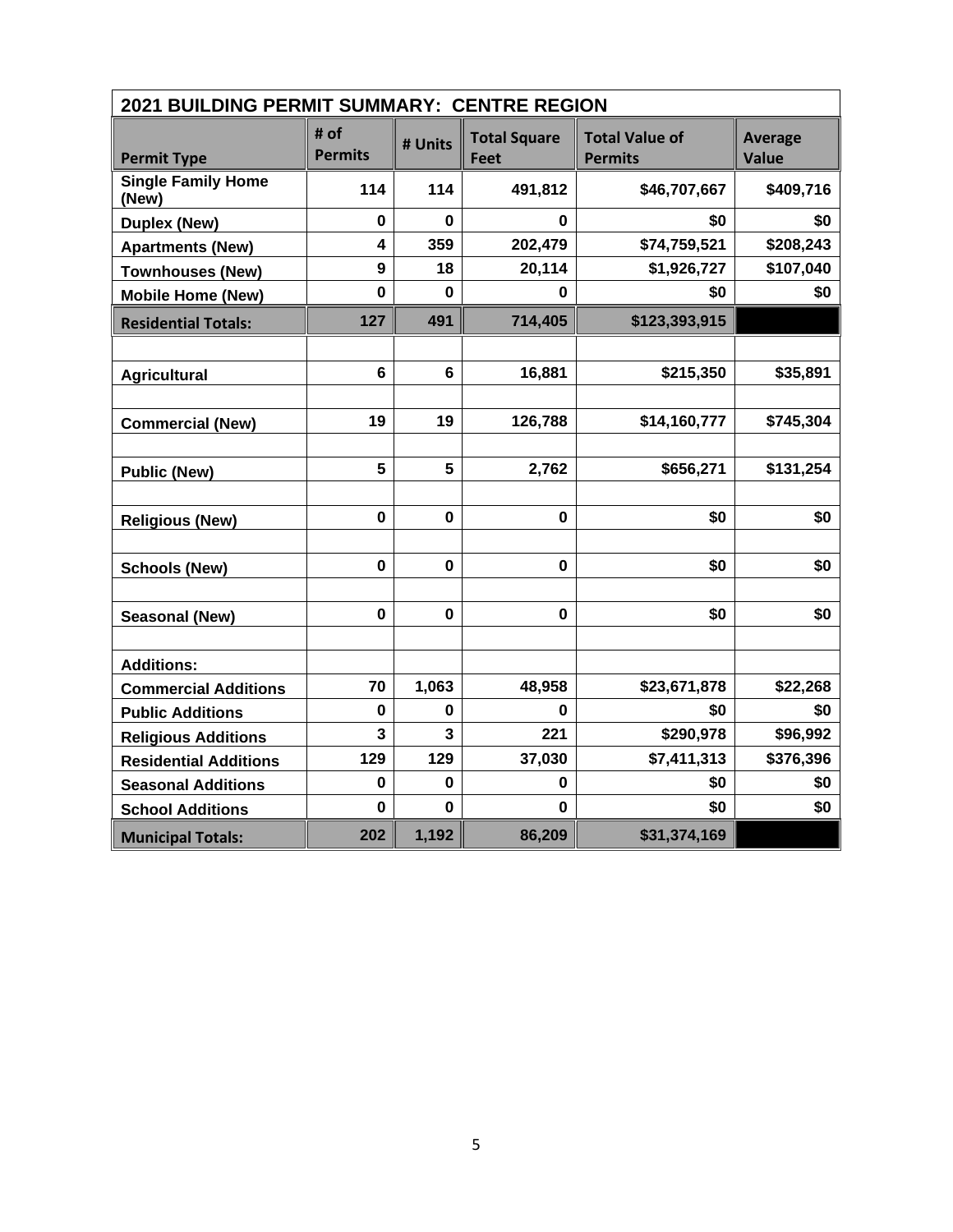|                                    | 2021 BUILDING PERMIT SUMMARY: COLLEGE TOWNSHIP |                         |                                    |                                         |                |                                     |              |  |
|------------------------------------|------------------------------------------------|-------------------------|------------------------------------|-----------------------------------------|----------------|-------------------------------------|--------------|--|
| <b>Permit Type</b>                 | # of<br><b>Permits</b>                         | #<br>Unit<br>S          | <b>Total Square</b><br><b>Feet</b> | <b>Total Value of</b><br><b>Permits</b> |                | <b>Unit Average</b><br><b>Value</b> |              |  |
| <b>Single Family Home</b><br>(New) | 31                                             | 31                      | 175,690                            | \$                                      | 15,476,770     | \$                                  | 499,250      |  |
| <b>Duplex (New)</b>                | 0                                              | $\mathbf{0}$            | 0                                  | \$                                      |                | \$                                  |              |  |
| <b>Apartments (New)</b>            | $\overline{2}$                                 | 262                     | 0                                  | \$                                      | 49,084,719     |                                     | \$24,542,359 |  |
| <b>Townhouses (New)</b>            | $\mathbf{0}$                                   | $\bf{0}$                | $\mathbf 0$                        | \$                                      |                | \$                                  |              |  |
| <b>Mobile Home (New)</b>           | $\mathbf 0$                                    | $\bf{0}$                | $\mathbf 0$                        | \$                                      |                | \$                                  |              |  |
| <b>Residential Totals:</b>         | 33                                             | 293                     | 175,690                            | $\mathsf{\$}$                           | 64,561,489     |                                     |              |  |
|                                    |                                                |                         |                                    |                                         |                |                                     |              |  |
| <b>Agricultural (New)</b>          | $\mathbf{0}$                                   | $\mathbf 0$             | $\mathbf 0$                        | \$                                      |                | \$                                  |              |  |
|                                    |                                                |                         |                                    |                                         |                |                                     |              |  |
| <b>Commercial (New)</b>            | 4                                              | 4                       | 20,729                             | \$                                      | 3,238,405      | \$                                  | 809,601      |  |
|                                    |                                                |                         |                                    |                                         |                |                                     |              |  |
| <b>Public (New)</b>                | $\overline{\mathbf{4}}$                        | $\overline{\mathbf{4}}$ | 2,654                              | \$                                      | 546,271        | \$                                  | 136,567      |  |
|                                    |                                                |                         |                                    |                                         |                |                                     |              |  |
| <b>Religious (New)</b>             | $\mathbf 0$                                    | $\mathbf 0$             | $\mathbf 0$                        | \$                                      |                | \$                                  |              |  |
|                                    |                                                |                         |                                    |                                         |                |                                     |              |  |
| <b>Schools (New)</b>               | $\mathbf 0$                                    | $\mathbf 0$             | $\mathbf 0$                        | \$                                      | $\blacksquare$ | \$                                  |              |  |
|                                    |                                                |                         |                                    |                                         |                |                                     |              |  |
| <b>Seasonal (New)</b>              | $\mathbf 0$                                    | 0                       | $\mathbf 0$                        | \$                                      |                | \$                                  |              |  |
|                                    |                                                |                         |                                    |                                         |                |                                     |              |  |
| <b>Additions:</b>                  |                                                |                         |                                    |                                         |                |                                     |              |  |
| <b>Commercial Additions</b>        | $\mathbf{2}$                                   | $\overline{2}$          | 210                                | \$                                      | 31,972         | \$                                  | 15,986       |  |
| <b>Public Additions</b>            | $\mathbf 0$                                    | $\mathbf 0$             | 0                                  | \$                                      |                | \$                                  |              |  |
| <b>Religious Additions</b>         | 0                                              | 0                       | 0                                  | \$                                      |                | \$                                  |              |  |
| <b>Residential Additions</b>       | $6\phantom{a}$                                 | 6                       | 1,315                              | \$                                      | 360,726        | \$                                  | 60,121       |  |
| <b>Seasonal Additions</b>          | $\mathbf 0$                                    | $\mathbf 0$             | 0                                  | \$                                      |                | \$                                  |              |  |
| <b>School Additions</b>            | $\mathbf 0$                                    | $\mathbf 0$             | 0                                  | \$                                      |                | \$                                  |              |  |
| <b>Addition Totals:</b>            | 8                                              | 8                       | 1,525                              | \$                                      | 392,698        |                                     |              |  |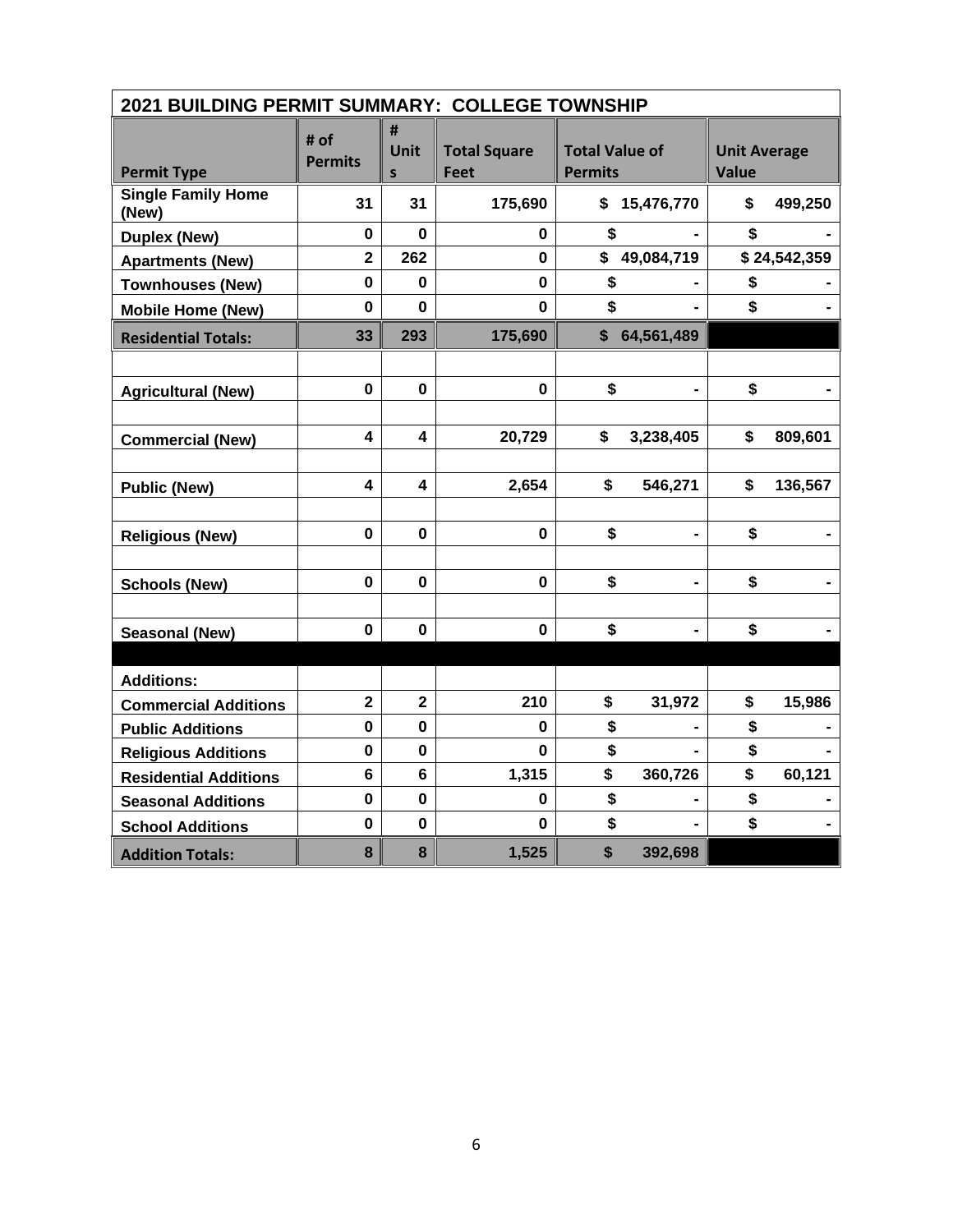| 2021 BUILDING PERMIT SUMMARY: FERGUSON TOWNSHIP |                        |                       |                             |                                         |                |                                     |         |
|-------------------------------------------------|------------------------|-----------------------|-----------------------------|-----------------------------------------|----------------|-------------------------------------|---------|
| <b>Permit Type</b>                              | # of<br><b>Permits</b> | #<br><b>Unit</b><br>S | <b>Total Square</b><br>Feet | <b>Total Value of</b><br><b>Permits</b> |                | <b>Unit Average</b><br><b>Value</b> |         |
| <b>Single Family Home</b><br>(New)              | 5                      | 5                     | 21,537                      | \$                                      | 1,655,622      | \$                                  | 331,124 |
| <b>Duplex (New)</b>                             | $\mathbf 0$            | $\bf{0}$              | 0                           | \$                                      |                | \$                                  |         |
| <b>Apartments (New)</b>                         | $\mathbf{1}$           | 96                    | 202,479                     | \$                                      | 25,650,802     | \$                                  | 140,000 |
| Townhouses (New)                                | $\mathbf 0$            | $\bf{0}$              | 0                           | \$                                      |                | \$                                  |         |
| <b>Mobile Home (New)</b>                        | $\mathbf 0$            | $\mathbf{0}$          | 0                           | \$                                      |                | \$                                  |         |
| <b>Residential Totals:</b>                      | $6\phantom{1}$         | 101                   | 224,016                     | \$                                      | 27,306,424     |                                     |         |
|                                                 |                        |                       |                             |                                         |                |                                     |         |
| <b>Agricultural (New)</b>                       | $\mathbf 0$            | 0                     | $\mathbf 0$                 | \$                                      |                | \$                                  |         |
|                                                 |                        |                       |                             |                                         |                |                                     |         |
| <b>Commercial (New)</b>                         | 5                      | 5                     | 46,843                      | \$                                      | 3,008,689      | \$                                  | 601,737 |
|                                                 |                        |                       |                             |                                         |                |                                     |         |
| <b>Public (New)</b>                             | $\mathbf{1}$           | $\mathbf{1}$          | 108                         | \$                                      | 110,000        | \$                                  | 110,000 |
|                                                 |                        |                       |                             |                                         |                |                                     |         |
| <b>Religious (New)</b>                          | $\mathbf 0$            | 0                     | 0                           | \$                                      |                | \$                                  |         |
|                                                 |                        |                       |                             |                                         |                |                                     |         |
| <b>Schools (New)</b>                            | $\mathbf 0$            | $\mathbf 0$           | $\mathbf{0}$                | \$                                      | $\blacksquare$ | \$                                  |         |
|                                                 |                        |                       |                             |                                         |                |                                     |         |
| Seasonal (New)                                  | $\mathbf 0$            | $\mathbf 0$           | 0                           | \$                                      |                | \$                                  |         |
|                                                 |                        |                       |                             |                                         |                |                                     |         |
| <b>Additions:</b>                               |                        |                       |                             |                                         |                |                                     |         |
| <b>Commercial Additions</b>                     | $\mathbf 0$            | $\bf{0}$              | $\mathbf 0$                 | \$                                      |                | \$                                  |         |
| <b>Public Additions</b>                         | 0                      | $\mathbf 0$           | 0                           | \$                                      |                | \$                                  |         |
| <b>Religious Additions</b>                      | $\mathbf 0$            | $\bf{0}$              | $\mathbf 0$                 | \$                                      |                | \$                                  |         |
| <b>Residential Additions</b>                    | 10                     | 10                    | 4,094                       | \$                                      | 567,515        | \$                                  | 56,751  |
| <b>Seasonal Additions</b>                       | $\mathbf 0$            | $\bf{0}$              | 0                           | \$                                      |                | \$                                  |         |
| <b>School Additions</b>                         | $\bf{0}$               | $\mathbf 0$           | $\bf{0}$                    | \$                                      |                | \$                                  |         |
| <b>Addition Totals:</b>                         | 10                     | 10                    | 4,094                       | \$                                      | 567,515        |                                     |         |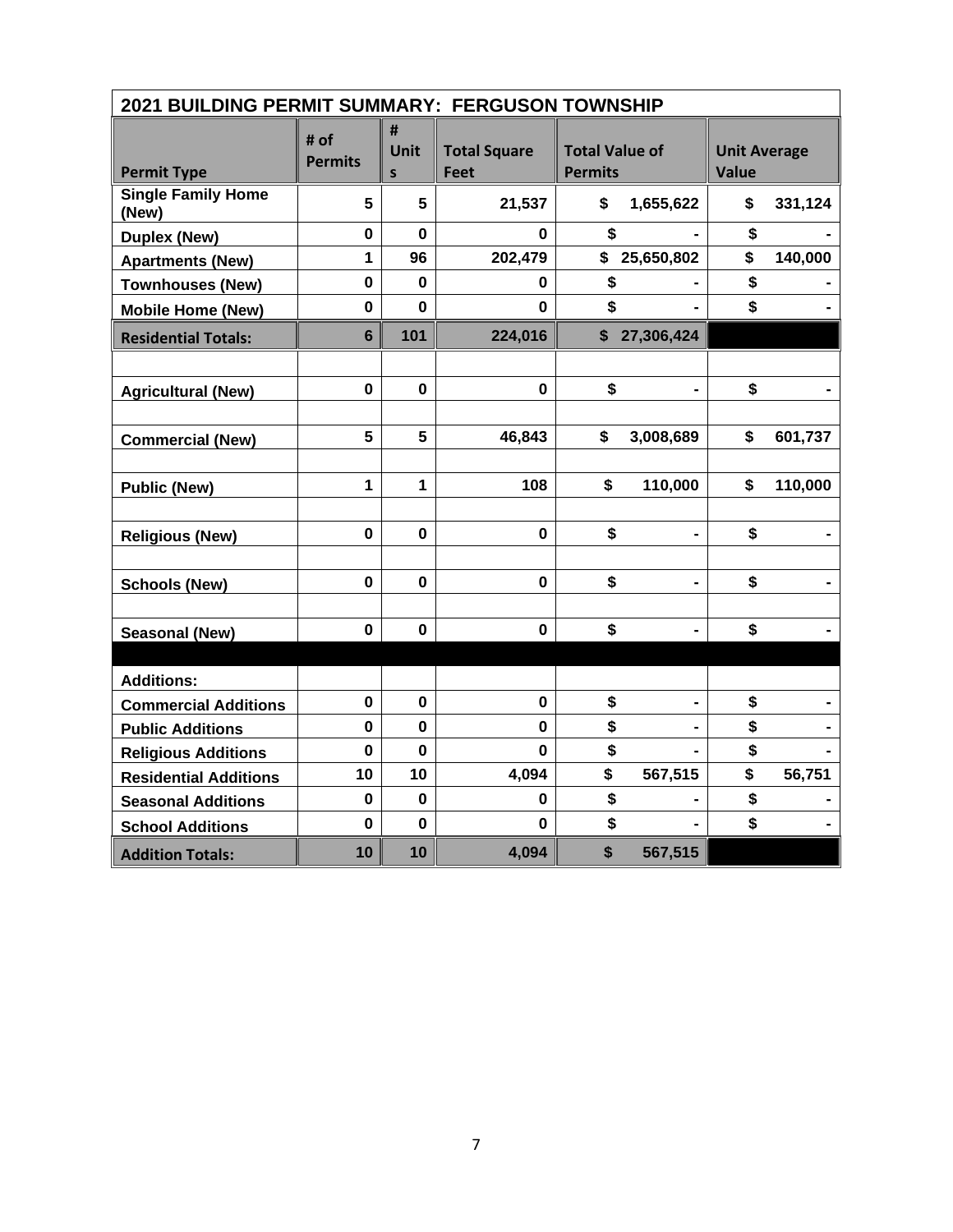| 2021 BUILDING PERMIT SUMMARY: HALFMOON TOWNSHIP |                        |                           |                                    |                                         |                                     |
|-------------------------------------------------|------------------------|---------------------------|------------------------------------|-----------------------------------------|-------------------------------------|
| <b>Permit Type</b>                              | # of<br><b>Permits</b> | #<br>Unit<br>$\mathsf{s}$ | <b>Total Square</b><br><b>Feet</b> | <b>Total Value of</b><br><b>Permits</b> | <b>Unit Average</b><br><b>Value</b> |
| <b>Single Family Home</b><br>(New)              | $\overline{7}$         | $\overline{7}$            | 27,147                             | \$2,696,450                             | \$<br>385,207                       |
| <b>Duplex (New)</b>                             | $\mathbf 0$            | $\mathbf 0$               | 0                                  | \$                                      | \$                                  |
| <b>Apartments (New)</b>                         | $\mathbf 0$            | 0                         | 0                                  | \$<br>$\blacksquare$                    | \$                                  |
| <b>Townhouses (New)</b>                         | $\mathbf 0$            | $\mathbf 0$               | $\mathbf 0$                        | \$                                      | \$                                  |
| <b>Mobile Home (New)</b>                        | $\mathbf 0$            | $\mathbf 0$               | $\mathbf 0$                        | \$                                      | \$                                  |
| <b>Residential Totals:</b>                      | $\overline{7}$         | $\overline{7}$            | 27,147                             | \$2,696,450                             |                                     |
|                                                 |                        |                           |                                    |                                         |                                     |
| <b>Agricultural (New)</b>                       | $\mathbf 0$            | $\mathbf 0$               | $\mathbf{0}$                       | \$<br>$\blacksquare$                    | \$                                  |
|                                                 |                        |                           |                                    |                                         |                                     |
| <b>Commercial (New)</b>                         | $\mathbf 0$            | $\bf{0}$                  | $\mathbf 0$                        | \$                                      | \$                                  |
|                                                 |                        |                           |                                    |                                         |                                     |
| <b>Public (New)</b>                             | $\mathbf 0$            | $\mathbf 0$               | $\mathbf 0$                        | \$                                      | \$                                  |
|                                                 |                        |                           |                                    |                                         |                                     |
| <b>Religious (New)</b>                          | $\mathbf 0$            | $\bf{0}$                  | $\mathbf 0$                        | \$<br>$\blacksquare$                    | \$                                  |
|                                                 |                        |                           |                                    |                                         |                                     |
| <b>Schools (New)</b>                            | $\mathbf 0$            | $\mathbf 0$               | $\mathbf 0$                        | \$<br>$\blacksquare$                    | \$                                  |
|                                                 |                        |                           |                                    |                                         |                                     |
| <b>Seasonal (New)</b>                           | $\mathbf 0$            | $\bf{0}$                  | $\mathbf 0$                        | \$                                      | \$                                  |
|                                                 |                        |                           |                                    |                                         |                                     |
| <b>Additions:</b>                               |                        |                           |                                    |                                         |                                     |
| <b>Commercial Additions</b>                     | $\mathbf 0$            | $\mathbf 0$               | $\mathbf 0$                        | \$                                      | \$                                  |
| <b>Public Additions</b>                         | $\mathbf 0$            | $\mathbf 0$               | $\mathbf{0}$                       | \$                                      | \$                                  |
| <b>Religious Additions</b>                      | $\pmb{0}$              | 0                         | $\mathbf 0$                        | \$                                      | \$                                  |
| <b>Residential Additions</b>                    | $\overline{7}$         | $\overline{7}$            | 7,335                              | \$<br>501,977                           | \$<br>71,711                        |
| <b>Seasonal Additions</b>                       | $\mathbf 0$            | $\mathbf 0$               | 0                                  | \$                                      | \$                                  |
| <b>School Additions</b>                         | $\mathbf 0$            | $\mathbf 0$               | $\bf{0}$                           | \$                                      | \$                                  |
| <b>Addition Totals:</b>                         | $\overline{7}$         | $\overline{7}$            | 7,335                              | \$<br>501,977                           |                                     |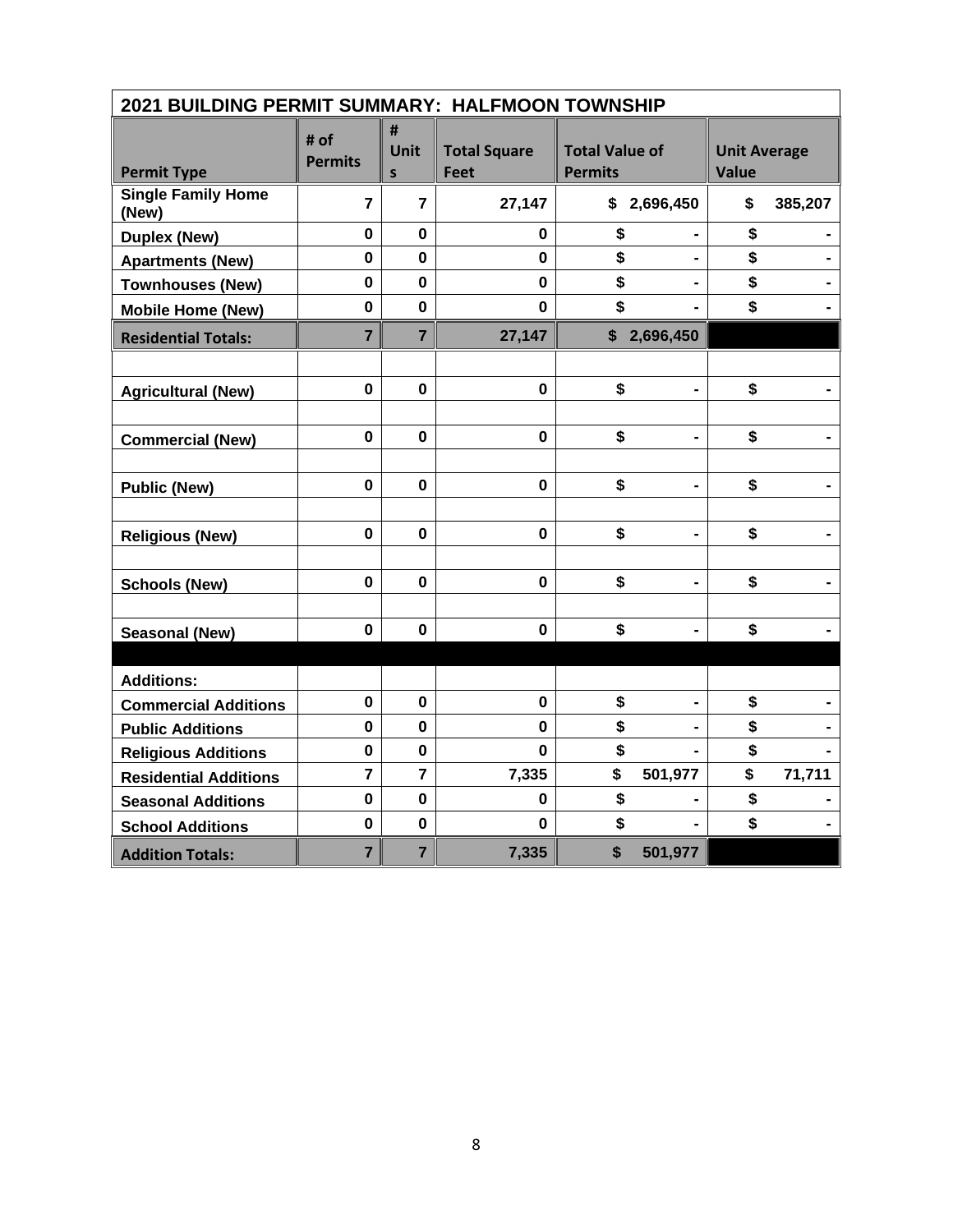| 2021 BUILDING PERMIT SUMMARY: HARRIS TOWNSHIP |                        |                |                             |                                         |                              |                                     |         |
|-----------------------------------------------|------------------------|----------------|-----------------------------|-----------------------------------------|------------------------------|-------------------------------------|---------|
| <b>Permit Type</b>                            | # of<br><b>Permits</b> | #<br>Unit<br>S | <b>Total Square</b><br>Feet | <b>Total Value of</b><br><b>Permits</b> |                              | <b>Unit Average</b><br><b>Value</b> |         |
| <b>Single Family Home</b><br>(New)            | 26                     | 26             | 89,788                      | \$                                      | 1,285,439                    | \$                                  | 480,209 |
| <b>Duplex (New)</b>                           | 0                      | $\bf{0}$       | 0                           | \$                                      |                              | \$                                  |         |
| <b>Apartments (New)</b>                       | $\mathbf 0$            | 0              | $\mathbf 0$                 | \$                                      |                              | \$                                  |         |
| <b>Townhouses (New)</b>                       | $\mathbf 0$            | $\mathbf 0$    | $\mathbf 0$                 | \$                                      |                              | \$                                  |         |
| <b>Mobile Home (New)</b>                      | $\mathbf 0$            | $\bf{0}$       | $\mathbf 0$                 | \$                                      |                              | \$                                  |         |
| <b>Residential Totals:</b>                    | 26                     | 26             | 89,788                      | \$                                      | 1,285,439                    |                                     |         |
|                                               |                        |                |                             |                                         |                              |                                     |         |
| <b>Agricultural (New)</b>                     | $6\phantom{a}$         | 6              | 16,881                      | \$                                      | 215,350                      | \$                                  | 35,891  |
|                                               |                        |                |                             |                                         |                              |                                     |         |
| <b>Commercial (New)</b>                       | $\mathbf 0$            | $\mathbf 0$    | $\mathbf 0$                 | \$                                      |                              | \$                                  |         |
|                                               |                        |                |                             |                                         |                              |                                     |         |
| <b>Public (New)</b>                           | $\mathbf 0$            | $\mathbf 0$    | $\mathbf 0$                 | \$                                      | $\qquad \qquad \blacksquare$ | \$                                  |         |
|                                               |                        |                |                             |                                         |                              |                                     |         |
| <b>Religious (New)</b>                        | $\mathbf 0$            | $\bf{0}$       | $\mathbf 0$                 | \$                                      | $\blacksquare$               | \$                                  |         |
|                                               |                        |                |                             |                                         |                              |                                     |         |
| <b>Schools (New)</b>                          | $\mathbf 0$            | $\mathbf 0$    | $\mathbf 0$                 | \$                                      | $\blacksquare$               | \$                                  |         |
|                                               |                        |                |                             |                                         |                              |                                     |         |
| <b>Seasonal (New)</b>                         | $\mathbf 0$            | $\bf{0}$       | $\mathbf 0$                 | \$                                      |                              | \$                                  |         |
|                                               |                        |                |                             |                                         |                              |                                     |         |
| <b>Additions:</b>                             |                        |                |                             |                                         |                              |                                     |         |
| <b>Commercial Additions</b>                   | $\mathbf{3}$           | $\mathbf{3}$   | $\mathbf 0$                 | \$                                      | 184,500                      | \$                                  | 61,500  |
| <b>Public Additions</b>                       | $\mathbf 0$            | $\mathbf 0$    | $\mathbf{0}$                | \$                                      |                              | \$                                  |         |
| <b>Religious Additions</b>                    | $\bf{0}$               | 0              | 0                           | \$                                      |                              | \$                                  |         |
| <b>Residential Additions</b>                  | 45                     | 45             | 16,512                      | \$                                      | 2,398,867                    | \$                                  | 53,308  |
| <b>Seasonal Additions</b>                     | $\mathbf 0$            | $\bf{0}$       | 0                           | \$                                      |                              | \$                                  |         |
| <b>School Additions</b>                       | $\mathbf 0$            | $\bf{0}$       | 0                           | \$                                      |                              | \$                                  |         |
| <b>Addition Totals:</b>                       | 48                     | 48             | 16,512                      | \$                                      | 2,583,367                    |                                     |         |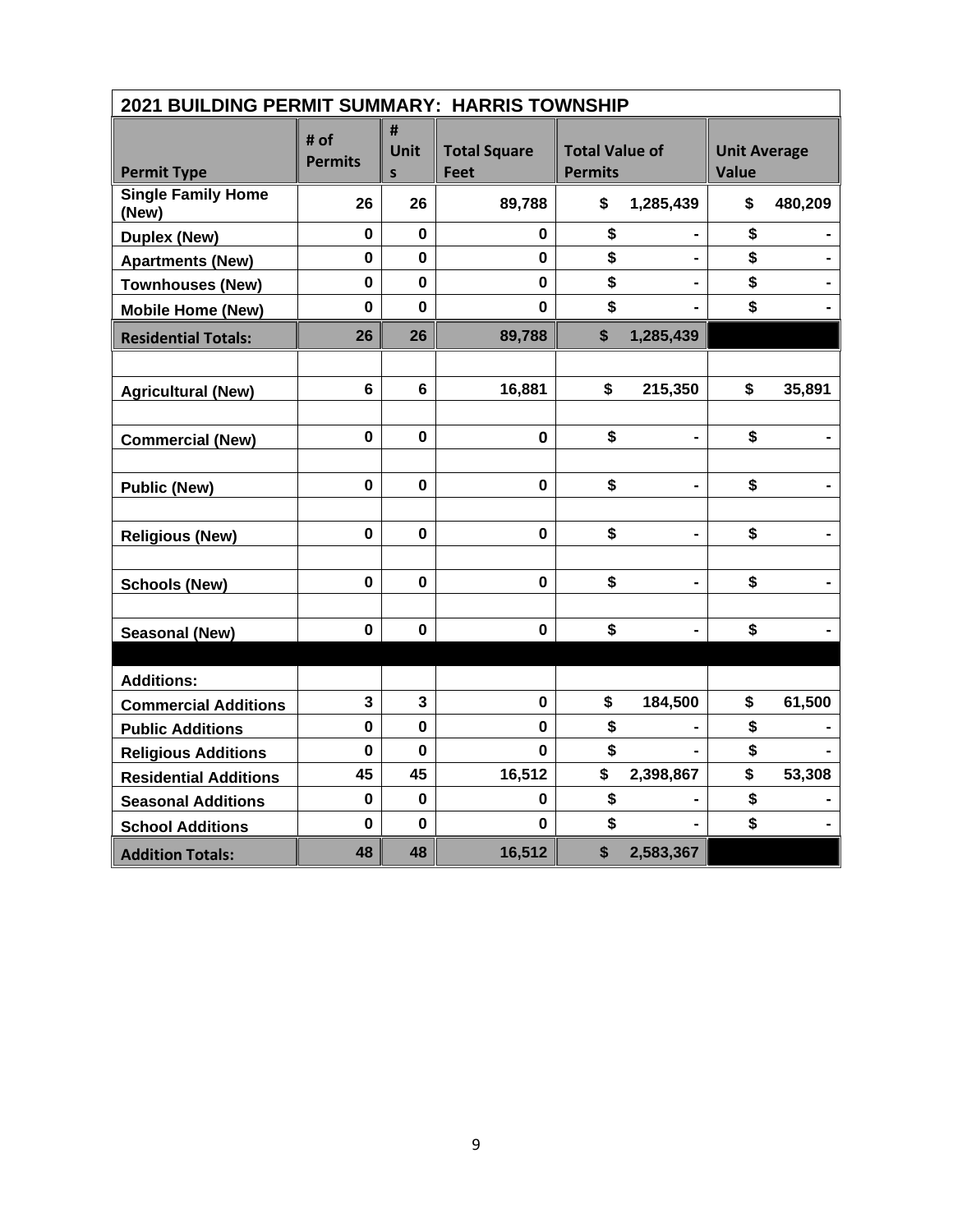| 2021 BUILDING PERMIT SUMMARY: PATTON TOWNSHIP |                        |                |                                    |                                         |                              |                                     |         |
|-----------------------------------------------|------------------------|----------------|------------------------------------|-----------------------------------------|------------------------------|-------------------------------------|---------|
| <b>Permit Type</b>                            | # of<br><b>Permits</b> | #<br>Unit<br>S | <b>Total Square</b><br><b>Feet</b> | <b>Total Value of</b><br><b>Permits</b> |                              | <b>Unit Average</b><br><b>Value</b> |         |
| <b>Single Family Home</b><br>(New)            | 45                     | 45             | 177,650                            | \$                                      | 14,393,386                   | \$                                  | 319,853 |
| <b>Duplex (New)</b>                           | $\mathbf 0$            | $\bf{0}$       | 0                                  | \$                                      |                              | \$                                  |         |
| <b>Apartments (New)</b>                       | $\mathbf 0$            | 0              | 0                                  | \$                                      |                              | \$                                  |         |
| <b>Townhouses (New)</b>                       | 9                      | 9              | 20,114                             | \$                                      | 1,926,727                    | \$                                  | 214,080 |
| <b>Mobile Home (New)</b>                      | $\mathbf 0$            | $\mathbf 0$    | 0                                  | \$                                      |                              | \$                                  |         |
| <b>Residential Totals:</b>                    | 54                     | 54             | 197,764                            | \$                                      | 16,320,113                   |                                     |         |
|                                               |                        |                |                                    |                                         |                              |                                     |         |
| <b>Agricultural (New)</b>                     | $\mathbf{0}$           | $\mathbf{0}$   | $\mathbf 0$                        | \$                                      |                              | \$                                  |         |
|                                               |                        |                |                                    |                                         |                              |                                     |         |
| <b>Commercial (New)</b>                       | $\overline{7}$         | $\overline{7}$ | 57,966                             | \$                                      | 6,934,580                    | \$                                  | 990,654 |
|                                               |                        |                |                                    |                                         |                              |                                     |         |
| <b>Public (New)</b>                           | $\pmb{0}$              | 0              | $\mathbf 0$                        | \$                                      |                              | \$                                  |         |
|                                               |                        |                |                                    |                                         |                              |                                     |         |
| <b>Religious (New)</b>                        | $\mathbf 0$            | 0              | $\mathbf 0$                        | \$                                      | $\blacksquare$               | \$                                  |         |
|                                               |                        |                |                                    |                                         |                              |                                     |         |
| <b>Schools (New)</b>                          | $\mathbf 0$            | $\mathbf 0$    | 0                                  | \$                                      | $\qquad \qquad \blacksquare$ | \$                                  |         |
|                                               |                        |                |                                    |                                         |                              |                                     |         |
| <b>Seasonal (New)</b>                         | $\mathbf 0$            | 0              | $\mathbf 0$                        | \$                                      |                              | \$                                  |         |
|                                               |                        |                |                                    |                                         |                              |                                     |         |
| <b>Additions:</b>                             |                        |                |                                    |                                         |                              |                                     |         |
| <b>Commercial Additions</b>                   | $\mathbf{3}$           | $\mathbf{3}$   | 20,133                             | \$                                      | 1,846,176                    | \$                                  | 615,392 |
| <b>Public Additions</b>                       | 0                      | 0              | 0                                  | \$                                      |                              | \$                                  |         |
| <b>Religious Additions</b>                    | $\mathbf 0$            | $\bf{0}$       | 0                                  | \$                                      |                              | \$                                  |         |
| <b>Residential Additions</b>                  | 12                     | 12             | 2,337                              | \$                                      | 450,163                      | \$                                  | 37,513  |
| <b>Seasonal Additions</b>                     | $\mathbf 0$            | $\mathbf 0$    | 0                                  | \$                                      |                              | \$                                  |         |
| <b>School Additions</b>                       | $\mathbf 0$            | $\bf{0}$       | 0                                  | \$                                      |                              | \$                                  |         |
| <b>Addition Totals:</b>                       | 15                     | 15             | 22,470                             | \$                                      | 2,296,339                    |                                     |         |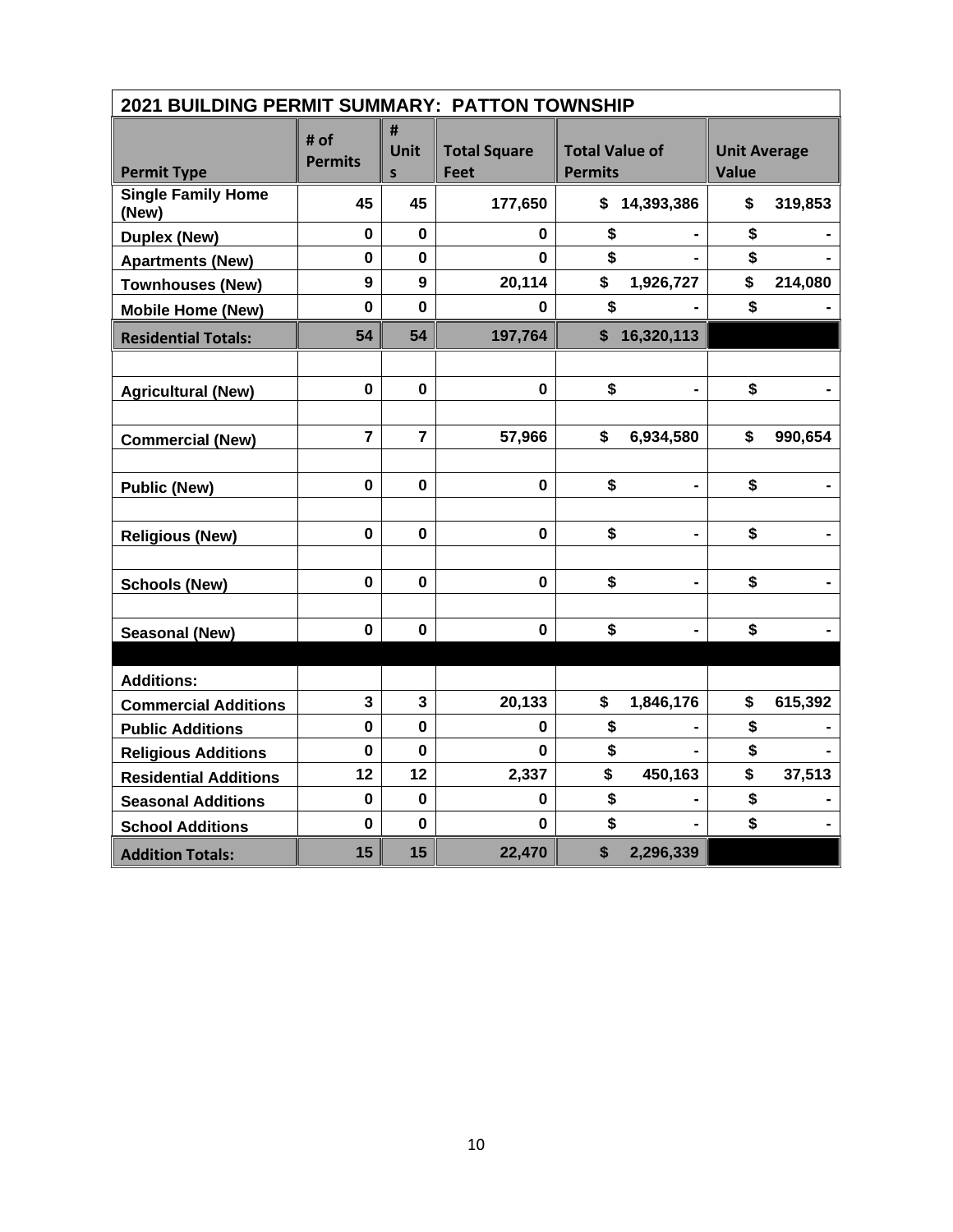| 2021 BUILDING PERMIT SUMMARY: STATE COLLEGE BOROUGH |                        |                           |                                    |                                         |                |                                     |         |
|-----------------------------------------------------|------------------------|---------------------------|------------------------------------|-----------------------------------------|----------------|-------------------------------------|---------|
| <b>Permit Type</b>                                  | # of<br><b>Permits</b> | #<br>Unit<br>$\mathsf{s}$ | <b>Total Square</b><br><b>Feet</b> | <b>Total Value of</b><br><b>Permits</b> |                | <b>Unit Average</b><br><b>Value</b> |         |
| <b>Single Family Home</b><br>(New)                  | $\mathbf 0$            | 0                         | $\mathbf 0$                        | \$                                      |                | \$                                  |         |
| <b>Duplex (New)</b>                                 | $\mathbf 0$            | $\mathbf 0$               | $\mathbf 0$                        | \$                                      |                | \$                                  |         |
| <b>Apartments (New)</b>                             | $\mathbf{1}$           | 1                         | $\mathbf 0$                        | \$                                      | 24,000         | \$                                  | 24,000  |
| <b>Townhouses (New)</b>                             | $\mathbf 0$            | $\mathbf 0$               | $\mathbf 0$                        | \$                                      |                | \$                                  |         |
| <b>Mobile Home (New)</b>                            | $\mathbf 0$            | $\mathbf 0$               | $\mathbf 0$                        | \$                                      |                | \$                                  |         |
| <b>Residential Totals:</b>                          | $\overline{1}$         | $\mathbf{1}$              | $\bf{0}$                           | \$                                      | 24,000         |                                     |         |
|                                                     |                        |                           |                                    |                                         |                |                                     |         |
| <b>Agricultural (New)</b>                           | $\mathbf 0$            | $\mathbf 0$               | $\mathbf{0}$                       | \$                                      | $\blacksquare$ | \$                                  |         |
|                                                     |                        |                           |                                    |                                         |                |                                     |         |
| <b>Commercial (New)</b>                             | $\mathbf{1}$           | $\mathbf{1}$              | 1,250                              | \$                                      | 629,103        | \$                                  | 629,103 |
|                                                     |                        |                           |                                    |                                         |                |                                     |         |
| <b>Public (New)</b>                                 | $\mathbf 0$            | $\mathbf 0$               | $\mathbf 0$                        | \$                                      |                | \$                                  |         |
|                                                     |                        |                           |                                    |                                         |                |                                     |         |
| <b>Religious (New)</b>                              | $\mathbf 0$            | $\mathbf 0$               | $\mathbf 0$                        | \$                                      | $\blacksquare$ | \$                                  |         |
|                                                     |                        |                           |                                    |                                         |                |                                     |         |
| <b>Schools (New)</b>                                | $\mathbf 0$            | $\mathbf 0$               | $\mathbf{0}$                       | \$                                      | $\blacksquare$ | \$                                  |         |
|                                                     |                        |                           |                                    |                                         |                |                                     |         |
| <b>Seasonal (New)</b>                               | $\mathbf 0$            | $\mathbf 0$               | $\mathbf 0$                        | \$                                      |                | \$                                  |         |
|                                                     |                        |                           |                                    |                                         |                |                                     |         |
| <b>Additions:</b>                                   |                        |                           |                                    |                                         |                |                                     |         |
| <b>Commercial Additions</b>                         | $\mathbf 0$            | $\bf{0}$                  | $\mathbf 0$                        | \$                                      |                | \$                                  |         |
| <b>Public Additions</b>                             | $\mathbf 0$            | $\mathbf 0$               | 0                                  | \$                                      |                | \$                                  |         |
| <b>Religious Additions</b>                          | $\mathbf 0$            | $\bf{0}$                  | $\mathbf{0}$                       | \$                                      |                | \$                                  |         |
| <b>Residential Additions</b>                        | 19                     | 19                        | 4,583                              | \$                                      | ,360,649       | \$                                  | 124,244 |
| <b>Seasonal Additions</b>                           | $\mathbf 0$            | $\bf{0}$                  | 0                                  | \$                                      |                | \$                                  |         |
| <b>School Additions</b>                             | $\bf{0}$               | $\mathbf 0$               | $\bf{0}$                           | \$                                      |                | \$                                  |         |
| <b>Addition Totals:</b>                             | 19                     | 19                        | 4,583                              |                                         | \$2,360,649    |                                     |         |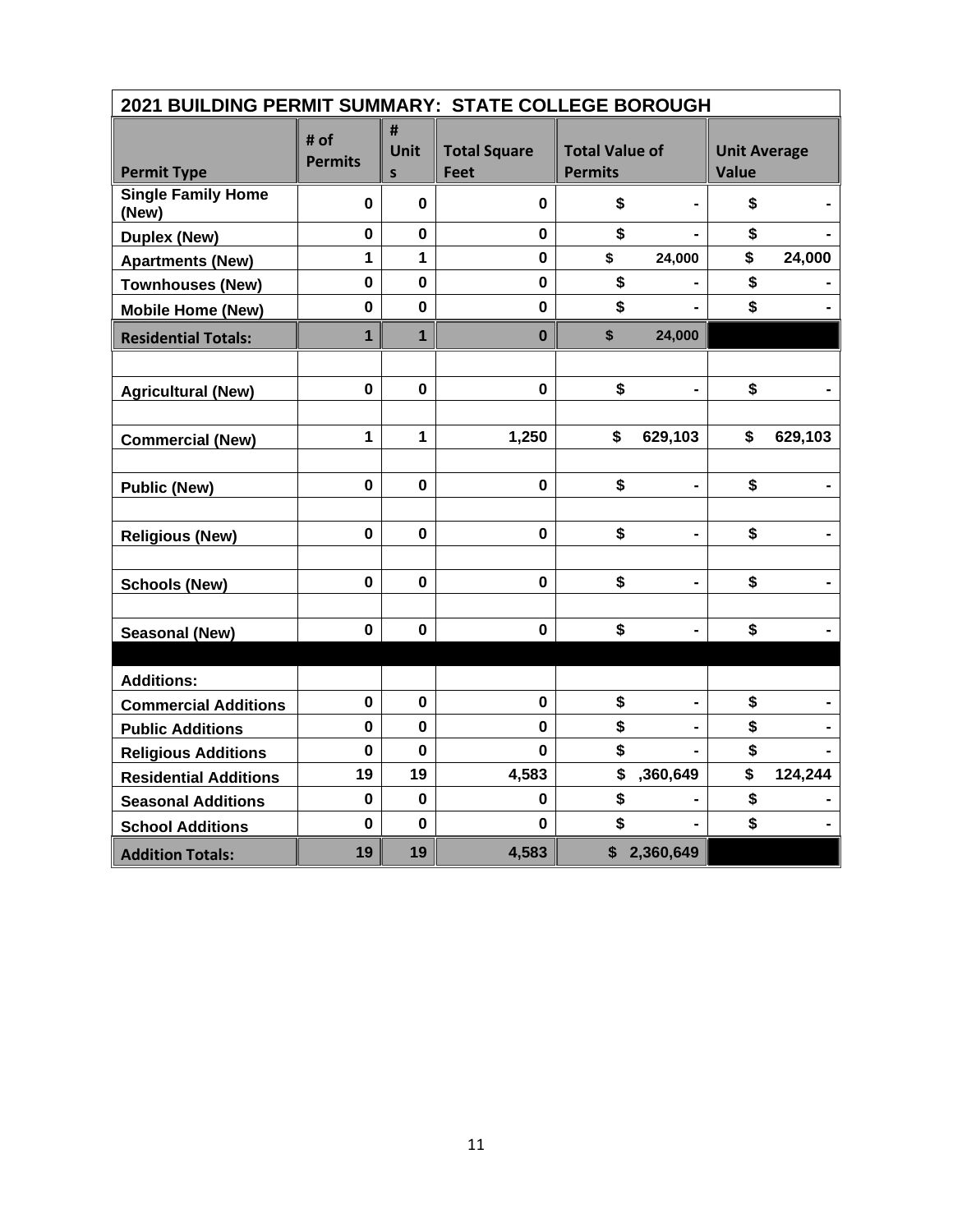| 2021 BUILDING PERMIT SUMMARY: LOWER BALD EAGLE VALLEY REGION |                         |                                  |                                    |                                         |                                |  |  |  |
|--------------------------------------------------------------|-------------------------|----------------------------------|------------------------------------|-----------------------------------------|--------------------------------|--|--|--|
| <b>Permit Type</b>                                           | # of<br><b>Permits</b>  | #<br><b>Unit</b><br>$\mathsf{s}$ | <b>Total Square</b><br><b>Feet</b> | <b>Total Value of</b><br><b>Permits</b> | <b>Average</b><br><b>Value</b> |  |  |  |
| <b>Single Family Home</b><br>(New)                           | 13                      | 13                               | 20,078                             | \$2,133,695                             | \$164,130                      |  |  |  |
| <b>Duplex (New)</b>                                          | 1                       | $\overline{2}$                   | 0                                  | \$50,000                                | \$25,000                       |  |  |  |
| <b>Apartments (New)</b>                                      | $\mathbf 0$             | $\mathbf 0$                      | 0                                  | \$0                                     | \$0                            |  |  |  |
| <b>Townhouses (New)</b>                                      | $\mathbf 0$             | $\mathbf 0$                      | 0                                  | \$0                                     | \$0                            |  |  |  |
| <b>Mobile Home (New)</b>                                     | 5                       | 5                                | 5,772                              | \$230,006                               | \$46,001                       |  |  |  |
| <b>Residential Totals:</b>                                   | 19                      | 20                               | 25,850                             | \$2,413,701                             |                                |  |  |  |
|                                                              |                         |                                  |                                    |                                         |                                |  |  |  |
| <b>Agricultural</b>                                          | $\overline{7}$          | $\overline{7}$                   | 5,952                              | \$109,000                               | \$15,571                       |  |  |  |
|                                                              |                         |                                  |                                    |                                         |                                |  |  |  |
| <b>Commercial (New)</b>                                      | 1                       | $\mathbf{1}$                     | $\mathbf 0$                        | \$15,000                                | \$15,000                       |  |  |  |
|                                                              |                         |                                  |                                    |                                         |                                |  |  |  |
| <b>Public (New)</b>                                          | $\mathbf 0$             | $\mathbf 0$                      | $\mathbf 0$                        | \$0                                     | \$0                            |  |  |  |
|                                                              |                         |                                  |                                    |                                         |                                |  |  |  |
| <b>Religious (New)</b>                                       | 0                       | $\mathbf 0$                      | 0                                  | \$0                                     | \$0                            |  |  |  |
|                                                              |                         |                                  |                                    |                                         |                                |  |  |  |
| <b>Schools (New)</b>                                         | $\mathbf 0$             | $\mathbf 0$                      | $\mathbf 0$                        | \$0                                     | \$0                            |  |  |  |
|                                                              |                         |                                  |                                    |                                         |                                |  |  |  |
| Seasonal (New)                                               | $\overline{\mathbf{2}}$ | $\overline{\mathbf{2}}$          | 936                                | \$124,000                               | \$30,437                       |  |  |  |
|                                                              |                         |                                  |                                    |                                         |                                |  |  |  |
| <b>Additions:</b>                                            |                         |                                  |                                    |                                         |                                |  |  |  |
| <b>Commercial Additions</b>                                  | $\mathbf 0$             | $\mathbf 0$                      | 0                                  | \$0                                     | \$0                            |  |  |  |
| <b>Public Additions</b>                                      | $\mathbf 0$             | $\mathbf 0$                      | $\mathbf 0$                        | \$0                                     | \$0                            |  |  |  |
| <b>Religious Additions</b>                                   | 0                       | 0                                | 0                                  | \$0                                     | \$0                            |  |  |  |
| <b>Residential Additions</b>                                 | 22                      | 22                               | 23,684                             | \$647,168                               | \$29,416                       |  |  |  |
| <b>Seasonal Additions</b>                                    | $\pmb{0}$               | 0                                | 0                                  | \$0                                     | \$0                            |  |  |  |
| <b>School Additions</b>                                      | 1                       | $\mathbf{1}$                     | 0                                  | \$222,225                               | \$222,225                      |  |  |  |
| <b>Municipal Totals:</b>                                     | 23                      | 23                               | 23,684                             | \$869,393                               |                                |  |  |  |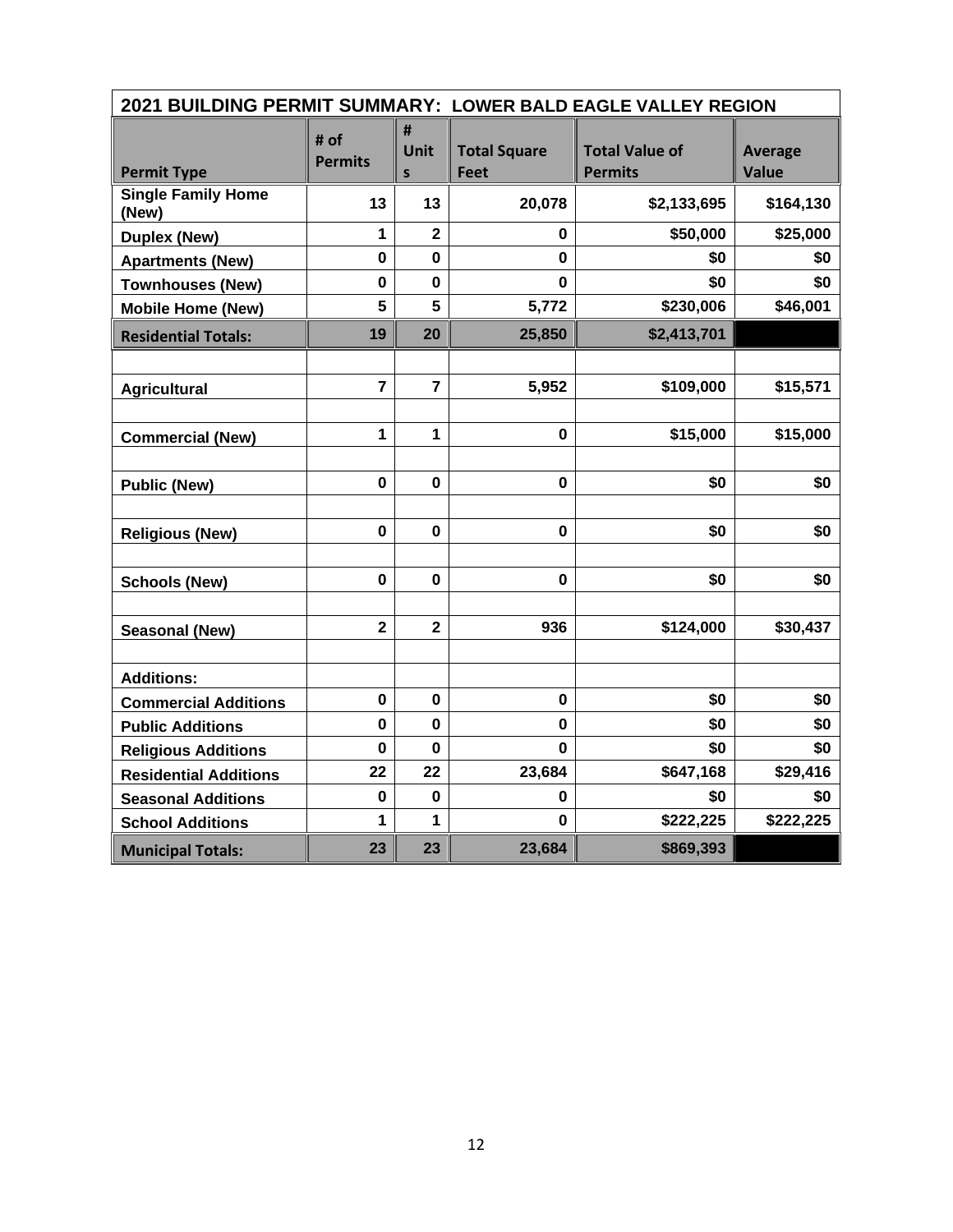| 2021 BUILDING PERMIT SUMMARY: BOGGS TOWNSHIP |                         |                         |                             |                                         |                |                                     |         |
|----------------------------------------------|-------------------------|-------------------------|-----------------------------|-----------------------------------------|----------------|-------------------------------------|---------|
| <b>Permit Type</b>                           | # of<br><b>Permits</b>  | #<br>Unit<br>S          | <b>Total Square</b><br>Feet | <b>Total Value of</b><br><b>Permits</b> |                | <b>Unit Average</b><br><b>Value</b> |         |
| <b>Single Family Home</b><br>(New)           | 4                       | 4                       | 6,478                       | \$                                      | 632,395        | \$                                  | 158,098 |
| <b>Duplex (New)</b>                          | $\mathbf 0$             | $\mathbf 0$             | 0                           | \$                                      |                | \$                                  |         |
| <b>Apartments (New)</b>                      | $\mathbf 0$             | 0                       | 0                           | \$                                      |                | \$                                  |         |
| <b>Townhouses (New)</b>                      | $\mathbf 0$             | $\mathbf 0$             | $\bf{0}$                    | \$                                      |                | \$                                  |         |
| <b>Mobile Home (New)</b>                     | $\overline{\mathbf{2}}$ | $\overline{2}$          | 4,204                       | \$                                      | 155,006        | \$                                  | 77,503  |
| <b>Residential Totals:</b>                   | $6\phantom{1}$          | $6\phantom{1}$          | 10,682                      | $\boldsymbol{\mathsf{s}}$               | 787,401        |                                     |         |
|                                              |                         |                         |                             |                                         |                |                                     |         |
| <b>Agricultural (New)</b>                    | $\overline{\mathbf{4}}$ | $\overline{\mathbf{4}}$ | 4,416                       | \$                                      |                | \$                                  |         |
|                                              |                         |                         |                             |                                         |                |                                     |         |
| <b>Commercial (New)</b>                      | 1                       | 1                       | $\mathbf 0$                 | \$                                      | 15,000         | \$                                  | 15,000  |
|                                              |                         |                         |                             |                                         |                |                                     |         |
| <b>Public (New)</b>                          | $\mathbf 0$             | $\mathbf 0$             | $\mathbf 0$                 | \$                                      |                | \$                                  |         |
|                                              |                         |                         |                             |                                         |                |                                     |         |
| <b>Religious (New)</b>                       | $\mathbf 0$             | $\bf{0}$                | $\mathbf 0$                 | \$                                      |                | \$                                  |         |
|                                              |                         |                         |                             |                                         |                |                                     |         |
| <b>Schools (New)</b>                         | $\mathbf 0$             | $\mathbf 0$             | $\mathbf 0$                 | \$                                      | $\blacksquare$ | \$                                  |         |
|                                              |                         |                         |                             |                                         |                |                                     |         |
| <b>Seasonal (New)</b>                        | $\mathbf 0$             | $\mathbf 0$             | $\mathbf 0$                 | \$                                      |                | \$                                  |         |
|                                              |                         |                         |                             |                                         |                |                                     |         |
| <b>Additions:</b>                            |                         |                         |                             |                                         |                |                                     |         |
| <b>Commercial Additions</b>                  | $\mathbf 0$             | $\mathbf 0$             | $\mathbf 0$                 | \$                                      |                | \$                                  |         |
| <b>Public Additions</b>                      | 0                       | $\mathbf 0$             | $\mathbf{0}$                | \$                                      |                | \$                                  |         |
| <b>Religious Additions</b>                   | $\bf{0}$                | 0                       | 0                           | \$                                      |                | \$                                  |         |
| <b>Residential Additions</b>                 | 13                      | 13                      | 18,566                      | \$                                      | 476,383        | \$                                  | 36,644  |
| <b>Seasonal Additions</b>                    | $\mathbf 0$             | $\mathbf 0$             | 0                           | \$                                      |                | \$                                  |         |
| <b>School Additions</b>                      | 1                       | 1                       | $\mathbf 0$                 | \$                                      | 222,225        | \$                                  | 222,225 |
| <b>Addition Totals:</b>                      | 14                      | 14                      | 18,566                      | \$                                      | 698,608        |                                     |         |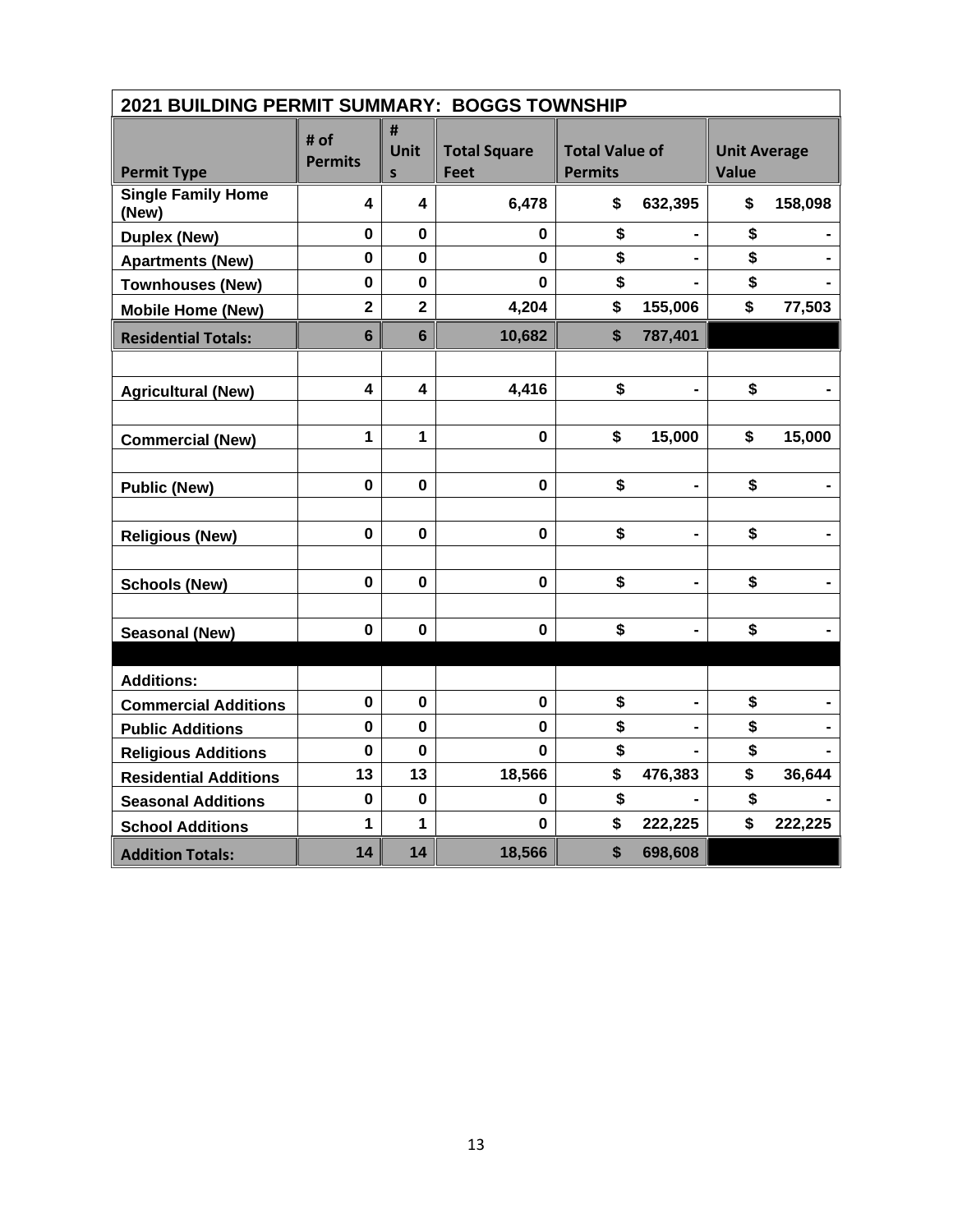| 2021 BUILDING PERMIT SUMMARY: CURTIN TOWNSHIP |                        |                |                                    |                                         |                                     |
|-----------------------------------------------|------------------------|----------------|------------------------------------|-----------------------------------------|-------------------------------------|
| <b>Permit Type</b>                            | # of<br><b>Permits</b> | #<br>Unit<br>S | <b>Total Square</b><br><b>Feet</b> | <b>Total Value of</b><br><b>Permits</b> | <b>Unit Average</b><br><b>Value</b> |
| <b>Single Family Home</b><br>(New)            | 0                      | 0              | $\mathbf 0$                        | \$<br>$\blacksquare$                    | \$                                  |
| <b>Duplex (New)</b>                           | $\mathbf 0$            | $\mathbf 0$    | $\mathbf 0$                        | \$                                      | \$                                  |
| <b>Apartments (New)</b>                       | $\mathbf 0$            | $\mathbf 0$    | $\mathbf 0$                        | \$<br>$\blacksquare$                    | \$                                  |
| <b>Townhouses (New)</b>                       | $\mathbf 0$            | $\bf{0}$       | $\mathbf 0$                        | \$                                      | \$                                  |
| <b>Mobile Home (New)</b>                      | $\mathbf 0$            | $\mathbf 0$    | $\mathbf 0$                        | \$<br>-                                 | \$                                  |
| <b>Residential Totals:</b>                    | $\mathbf 0$            | $\mathbf 0$    | $\mathbf 0$                        | \$                                      |                                     |
|                                               |                        |                |                                    |                                         |                                     |
| <b>Agricultural (New)</b>                     | $\mathbf 0$            | $\mathbf 0$    | 0                                  | \$                                      | \$                                  |
|                                               |                        |                |                                    |                                         |                                     |
| <b>Commercial (New)</b>                       | $\mathbf 0$            | $\mathbf 0$    | $\mathbf 0$                        | \$                                      | \$                                  |
|                                               |                        |                |                                    |                                         |                                     |
| <b>Public (New)</b>                           | $\pmb{0}$              | 0              | 0                                  | \$<br>$\blacksquare$                    | \$                                  |
|                                               |                        |                |                                    |                                         |                                     |
| <b>Religious (New)</b>                        | $\mathbf 0$            | $\mathbf 0$    | $\mathbf 0$                        | \$<br>$\qquad \qquad \blacksquare$      | \$                                  |
|                                               | $\mathbf 0$            | $\mathbf 0$    | $\mathbf 0$                        | \$                                      | \$                                  |
| <b>Schools (New)</b>                          |                        |                |                                    |                                         |                                     |
| *Seasonal (New)                               | $\mathbf{1}$           | 1              | $\mathbf 0$                        | \$                                      | \$                                  |
|                                               |                        |                |                                    |                                         |                                     |
| <b>Additions:</b>                             |                        |                |                                    |                                         |                                     |
| <b>Commercial Additions</b>                   | $\mathbf 0$            | $\mathbf 0$    | $\mathbf 0$                        | \$<br>$\blacksquare$                    | \$                                  |
| <b>Public Additions</b>                       | $\mathbf 0$            | $\mathbf 0$    | $\mathbf 0$                        | \$                                      | \$                                  |
| <b>Religious Additions</b>                    | $\pmb{0}$              | $\mathbf 0$    | $\mathbf 0$                        | \$<br>$\blacksquare$                    | \$                                  |
| <b>Residential Additions</b>                  | $\pmb{0}$              | $\mathbf 0$    | $\mathbf 0$                        | \$<br>$\blacksquare$                    | \$                                  |
| <b>Seasonal Additions</b>                     | $\mathbf 0$            | $\mathbf 0$    | $\mathbf 0$                        | \$<br>$\blacksquare$                    | \$                                  |
| <b>School Additions</b>                       | $\mathbf 0$            | $\mathbf 0$    | $\mathbf 0$                        | \$                                      | \$                                  |
| <b>Addition Totals:</b>                       | $\bf{0}$               | $\mathbf 0$    | $\bf{0}$                           | \$                                      |                                     |

**\*Permit value and square footage not provided.**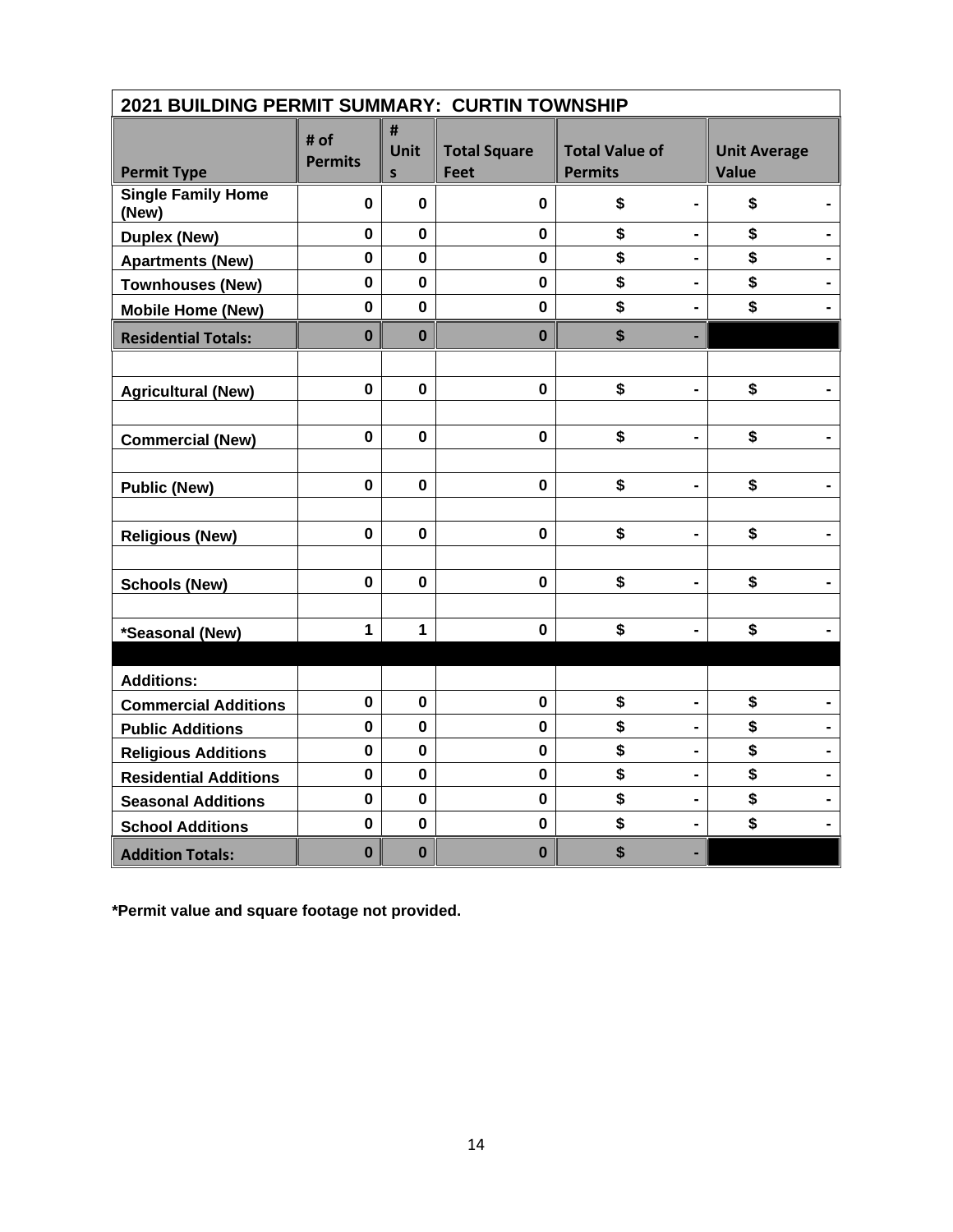| 2021 BUILDING PERMIT SUMMARY: HOWARD BOROUGH |                        |                           |                                    |                                         |                                     |  |  |  |  |
|----------------------------------------------|------------------------|---------------------------|------------------------------------|-----------------------------------------|-------------------------------------|--|--|--|--|
| <b>Permit Type</b>                           | # of<br><b>Permits</b> | #<br>Unit<br>$\mathsf{s}$ | <b>Total Square</b><br><b>Feet</b> | <b>Total Value of</b><br><b>Permits</b> | <b>Unit Average</b><br><b>Value</b> |  |  |  |  |
| <b>Single Family Home</b><br>(New)           | $\mathbf 0$            | 0                         | 0                                  | \$<br>$\blacksquare$                    | \$                                  |  |  |  |  |
| <b>Duplex (New)</b>                          | $\mathbf 0$            | $\mathbf 0$               | $\mathbf 0$                        | \$                                      | \$                                  |  |  |  |  |
| <b>Apartments (New)</b>                      | $\mathbf 0$            | $\mathbf 0$               | $\mathbf 0$                        | \$<br>$\blacksquare$                    | \$                                  |  |  |  |  |
| <b>Townhouses (New)</b>                      | $\mathbf 0$            | $\bf{0}$                  | $\mathbf 0$                        | \$                                      | \$                                  |  |  |  |  |
| <b>Mobile Home (New)</b>                     | $\mathbf 0$            | $\mathbf 0$               | $\mathbf 0$                        | \$<br>$\blacksquare$                    | \$                                  |  |  |  |  |
| <b>Residential Totals:</b>                   | $\bf{0}$               | $\mathbf 0$               | $\bf{0}$                           | \$                                      |                                     |  |  |  |  |
|                                              |                        |                           |                                    |                                         |                                     |  |  |  |  |
| <b>Agricultural (New)</b>                    | $\mathbf 0$            | $\bf{0}$                  | $\mathbf 0$                        | \$                                      | \$                                  |  |  |  |  |
|                                              |                        |                           |                                    |                                         |                                     |  |  |  |  |
| <b>Commercial (New)</b>                      | $\mathbf{0}$           | $\mathbf 0$               | $\mathbf 0$                        | \$                                      | \$                                  |  |  |  |  |
|                                              |                        |                           |                                    |                                         |                                     |  |  |  |  |
| <b>Public (New)</b>                          | $\pmb{0}$              | 0                         | 0                                  | \$<br>$\blacksquare$                    | \$                                  |  |  |  |  |
|                                              |                        |                           |                                    |                                         |                                     |  |  |  |  |
| <b>Religious (New)</b>                       | $\mathbf 0$            | $\bf{0}$                  | $\mathbf 0$                        | \$                                      | \$                                  |  |  |  |  |
|                                              |                        |                           |                                    |                                         |                                     |  |  |  |  |
| <b>Schools (New)</b>                         | $\mathbf 0$            | $\mathbf 0$               | $\mathbf 0$                        | \$                                      | \$                                  |  |  |  |  |
|                                              |                        |                           |                                    |                                         |                                     |  |  |  |  |
| <b>Seasonal (New)</b>                        | $\mathbf 0$            | 0                         | $\mathbf 0$                        | \$                                      | \$                                  |  |  |  |  |
|                                              |                        |                           |                                    |                                         |                                     |  |  |  |  |
| <b>Additions:</b>                            |                        |                           |                                    |                                         |                                     |  |  |  |  |
| <b>Commercial Additions</b>                  | $\mathbf 0$            | $\mathbf 0$               | $\mathbf 0$                        | \$<br>$\blacksquare$                    | \$                                  |  |  |  |  |
| <b>Public Additions</b>                      | $\mathbf{0}$           | $\mathbf 0$               | $\mathbf 0$                        | \$                                      | \$                                  |  |  |  |  |
| <b>Religious Additions</b>                   | $\pmb{0}$              | $\mathbf 0$               | $\mathbf 0$                        | \$                                      | \$                                  |  |  |  |  |
| <b>Residential Additions</b>                 | $\pmb{0}$              | $\mathbf 0$               | $\mathbf 0$                        | \$<br>$\qquad \qquad \blacksquare$      | \$                                  |  |  |  |  |
| <b>Seasonal Additions</b>                    | $\mathbf 0$            | $\mathbf 0$               | $\mathbf 0$                        | \$<br>$\blacksquare$                    | \$                                  |  |  |  |  |
| <b>School Additions</b>                      | $\mathbf 0$            | $\mathbf 0$               | $\mathbf 0$                        | \$                                      | \$                                  |  |  |  |  |
| <b>Addition Totals:</b>                      | $\bf{0}$               | $\bf{0}$                  | $\bf{0}$                           | \$                                      |                                     |  |  |  |  |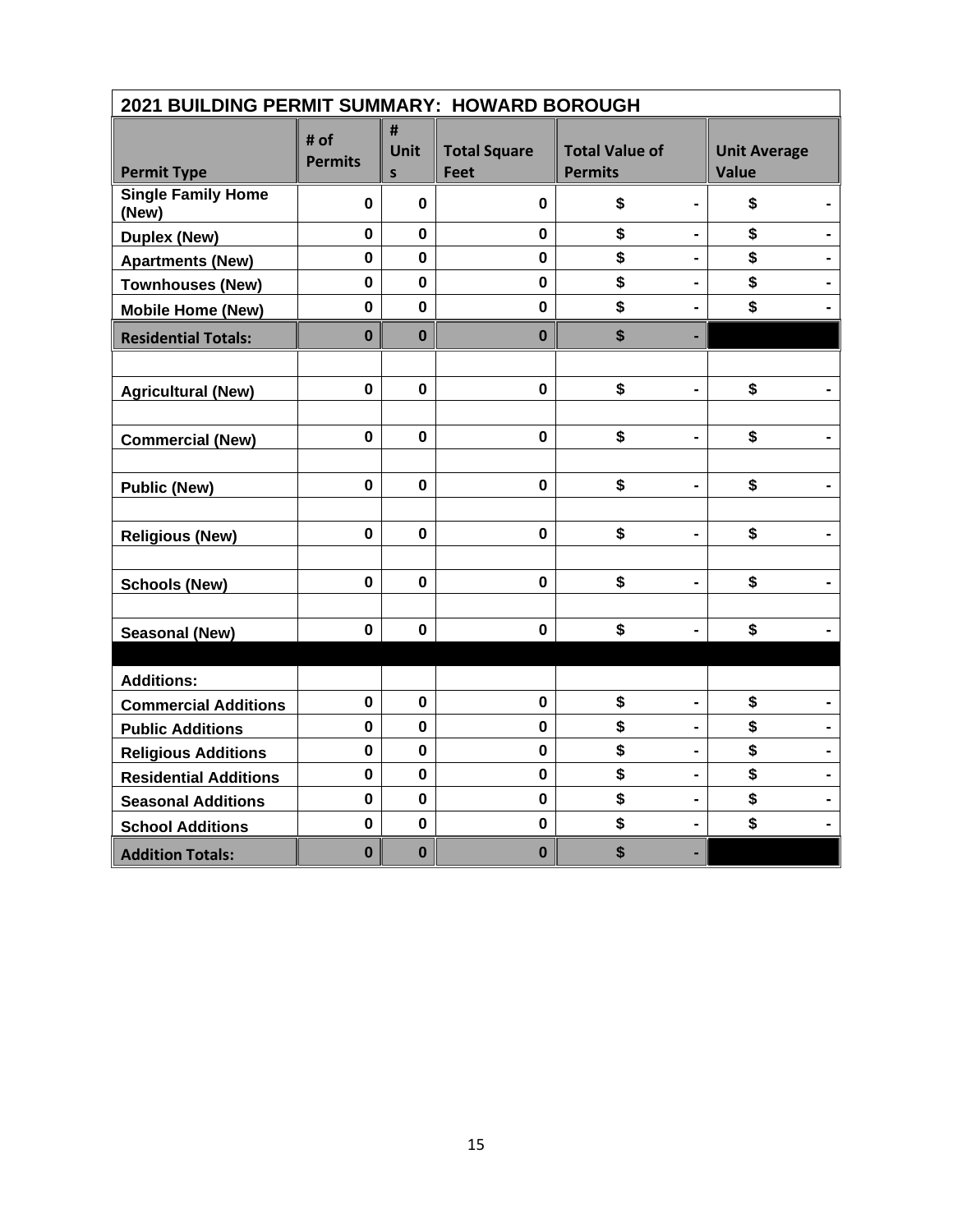| 2021 BUILDING PERMIT SUMMARY: HOWARD TOWNSHIP |                         |                         |                                    |                                         |         |                                     |         |  |  |  |
|-----------------------------------------------|-------------------------|-------------------------|------------------------------------|-----------------------------------------|---------|-------------------------------------|---------|--|--|--|
| <b>Permit Type</b>                            | # of<br><b>Permits</b>  | #<br>Unit<br>S          | <b>Total Square</b><br><b>Feet</b> | <b>Total Value of</b><br><b>Permits</b> |         | <b>Unit Average</b><br><b>Value</b> |         |  |  |  |
| <b>Single Family Home</b><br>(New)            | $\mathbf{3}$            | $\overline{3}$          | 2,340                              | \$                                      | 649,600 | \$                                  | 216,533 |  |  |  |
| <b>Duplex (New)</b>                           | $\mathbf 0$             | $\mathbf 0$             | 0                                  | \$                                      |         | \$                                  |         |  |  |  |
| <b>Apartments (New)</b>                       | $\mathbf 0$             | $\mathbf 0$             | $\mathbf 0$                        | \$                                      |         | \$                                  |         |  |  |  |
| <b>Townhouses (New)</b>                       | $\mathbf 0$             | $\mathbf 0$             | $\mathbf 0$                        | \$                                      |         | \$                                  |         |  |  |  |
| <b>Mobile Home (New)</b>                      | $\overline{\mathbf{2}}$ | $\overline{\mathbf{2}}$ | $\mathbf 0$                        | \$                                      | 2,000   | \$                                  | 1,000   |  |  |  |
| <b>Residential Totals:</b>                    | 5                       | $5\phantom{.}$          | 2,340                              | \$                                      | 651,600 |                                     |         |  |  |  |
|                                               |                         |                         |                                    |                                         |         |                                     |         |  |  |  |
| <b>Agricultural (New)</b>                     | 1                       | 1                       | 936                                | \$                                      | 3,000   | \$                                  | 3,000   |  |  |  |
|                                               |                         |                         |                                    |                                         |         |                                     |         |  |  |  |
| <b>Commercial (New)</b>                       | $\mathbf 0$             | $\mathbf 0$             | $\mathbf 0$                        | \$                                      |         | \$                                  |         |  |  |  |
|                                               |                         |                         |                                    |                                         |         |                                     |         |  |  |  |
| <b>Public (New)</b>                           | $\pmb{0}$               | 0                       | $\pmb{0}$                          | \$                                      | -       | \$                                  |         |  |  |  |
|                                               |                         |                         |                                    |                                         |         |                                     |         |  |  |  |
| <b>Religious (New)</b>                        | $\mathbf 0$             | 0                       | $\mathbf 0$                        | \$                                      |         | \$                                  |         |  |  |  |
|                                               |                         |                         |                                    |                                         |         |                                     |         |  |  |  |
| <b>Schools (New)</b>                          | $\mathbf 0$             | $\mathbf 0$             | $\mathbf 0$                        | \$                                      | -       | \$                                  |         |  |  |  |
|                                               |                         |                         |                                    |                                         |         |                                     |         |  |  |  |
| <b>Seasonal (New)</b>                         | 1                       | $\mathbf{1}$            | 624                                | \$                                      | 48,000  | \$                                  | 48,000  |  |  |  |
|                                               |                         |                         |                                    |                                         |         |                                     |         |  |  |  |
| <b>Additions:</b>                             |                         |                         |                                    |                                         |         |                                     |         |  |  |  |
| <b>Commercial Additions</b>                   | $\pmb{0}$               | 0                       | $\pmb{0}$                          | \$                                      |         | \$                                  |         |  |  |  |
| <b>Public Additions</b>                       | $\mathbf 0$             | $\mathbf 0$             | $\mathbf 0$                        | \$                                      |         | \$                                  |         |  |  |  |
| <b>Religious Additions</b>                    | $\mathbf 0$             | $\mathbf 0$             | 0                                  | \$                                      |         | \$                                  |         |  |  |  |
| <b>Residential Additions</b>                  | 3                       | 3                       | 1,770                              | \$                                      | 18,285  | \$                                  | 6,095   |  |  |  |
| <b>Seasonal Additions</b>                     | $\mathbf 0$             | $\mathbf 0$             | $\mathbf 0$                        | \$                                      |         | \$                                  |         |  |  |  |
| <b>School Additions</b>                       | $\mathbf 0$             | $\mathbf 0$             | $\mathbf 0$                        | \$                                      |         | \$                                  |         |  |  |  |
| <b>Addition Totals:</b>                       | $\overline{\mathbf{3}}$ | $\overline{\mathbf{3}}$ | 1,770                              | \$                                      | 18,285  |                                     |         |  |  |  |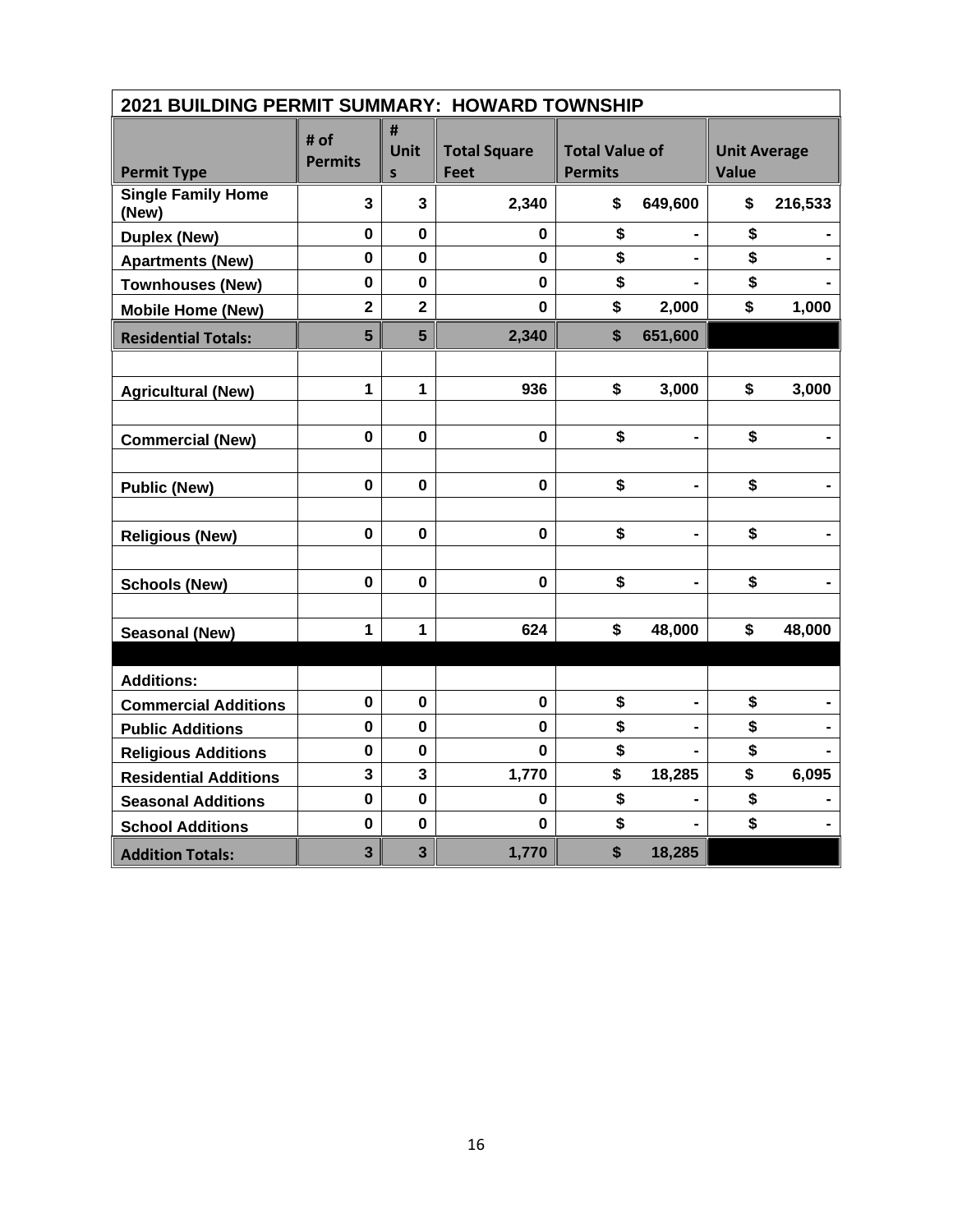| 2021 BUILDING PERMIT SUMMARY: LIBERTY TOWNSHIP |                         |                         |                                    |                                         |                              |                                     |         |
|------------------------------------------------|-------------------------|-------------------------|------------------------------------|-----------------------------------------|------------------------------|-------------------------------------|---------|
| <b>Permit Type</b>                             | # of<br><b>Permits</b>  | #<br>Unit<br>S          | <b>Total Square</b><br><b>Feet</b> | <b>Total Value of</b><br><b>Permits</b> |                              | <b>Unit Average</b><br><b>Value</b> |         |
| <b>Single Family Home</b><br>(New)             | 6                       | 6                       | 11,260                             | \$                                      | 851,700                      | \$                                  | 141,950 |
| <b>Duplex (New)</b>                            | $\mathbf 0$             | $\mathbf 0$             | 0                                  | \$                                      |                              | \$                                  |         |
| <b>Apartments (New)</b>                        | $\pmb{0}$               | $\mathbf 0$             | 0                                  | \$                                      |                              | \$                                  |         |
| <b>Townhouses (New)</b>                        | $\mathbf 0$             | $\mathbf 0$             | $\mathbf 0$                        | \$                                      |                              | \$                                  |         |
| <b>Mobile Home (New)</b>                       | 1                       | 1                       | 1,568                              | \$                                      | 73,000                       | \$                                  | 73,000  |
| <b>Residential Totals:</b>                     | $\overline{7}$          | $\overline{7}$          | 11,724                             | \$                                      | 966,200                      |                                     |         |
|                                                |                         |                         |                                    |                                         |                              |                                     |         |
| <b>Agricultural (New)</b>                      | $\overline{\mathbf{2}}$ | $\overline{\mathbf{2}}$ | 600                                | \$                                      | 106,000                      | \$                                  | 53,000  |
|                                                |                         |                         |                                    |                                         |                              |                                     |         |
| <b>Commercial (New)</b>                        | $\mathbf 0$             | $\mathbf 0$             | $\mathbf 0$                        | \$                                      |                              | \$                                  |         |
|                                                |                         |                         |                                    |                                         |                              |                                     |         |
| <b>Public (New)</b>                            | $\pmb{0}$               | 0                       | $\pmb{0}$                          | \$                                      | $\qquad \qquad \blacksquare$ | \$                                  |         |
|                                                |                         |                         |                                    |                                         |                              |                                     |         |
| <b>Religious (New)</b>                         | $\mathbf 0$             | 0                       | $\mathbf 0$                        | \$                                      |                              | \$                                  |         |
|                                                |                         |                         |                                    |                                         |                              |                                     |         |
| <b>Schools (New)</b>                           | $\mathbf 0$             | $\mathbf 0$             | $\mathbf 0$                        | \$                                      | -                            | \$                                  |         |
|                                                |                         |                         |                                    |                                         |                              |                                     |         |
| <b>Seasonal (New)</b>                          | $\mathbf{1}$            | $\mathbf{1}$            | 936                                | \$                                      | 106,000                      | \$                                  | 106,000 |
|                                                |                         |                         |                                    |                                         |                              |                                     |         |
| <b>Additions:</b>                              |                         |                         |                                    |                                         |                              |                                     |         |
| <b>Commercial Additions</b>                    | $\pmb{0}$               | 0                       | $\pmb{0}$                          | \$                                      |                              | \$                                  |         |
| <b>Public Additions</b>                        | $\mathbf 0$             | $\mathbf 0$             | $\mathbf 0$                        | \$                                      |                              | \$                                  |         |
| <b>Religious Additions</b>                     | $\mathbf 0$             | $\mathbf 0$             | $\mathbf 0$                        | \$                                      |                              | \$                                  |         |
| <b>Residential Additions</b>                   | 3                       | 3                       | 2,024                              | \$                                      | 76,000                       | \$                                  | 25,333  |
| <b>Seasonal Additions</b>                      | $\mathbf 0$             | $\mathbf 0$             | 0                                  | \$                                      |                              | \$                                  |         |
| <b>School Additions</b>                        | $\mathbf 0$             | $\mathbf 0$             | $\mathbf{0}$                       | \$                                      |                              | \$                                  |         |
| <b>Addition Totals:</b>                        | $\overline{\mathbf{3}}$ | $\overline{\mathbf{3}}$ | 2,024                              | \$                                      | 76,000                       |                                     |         |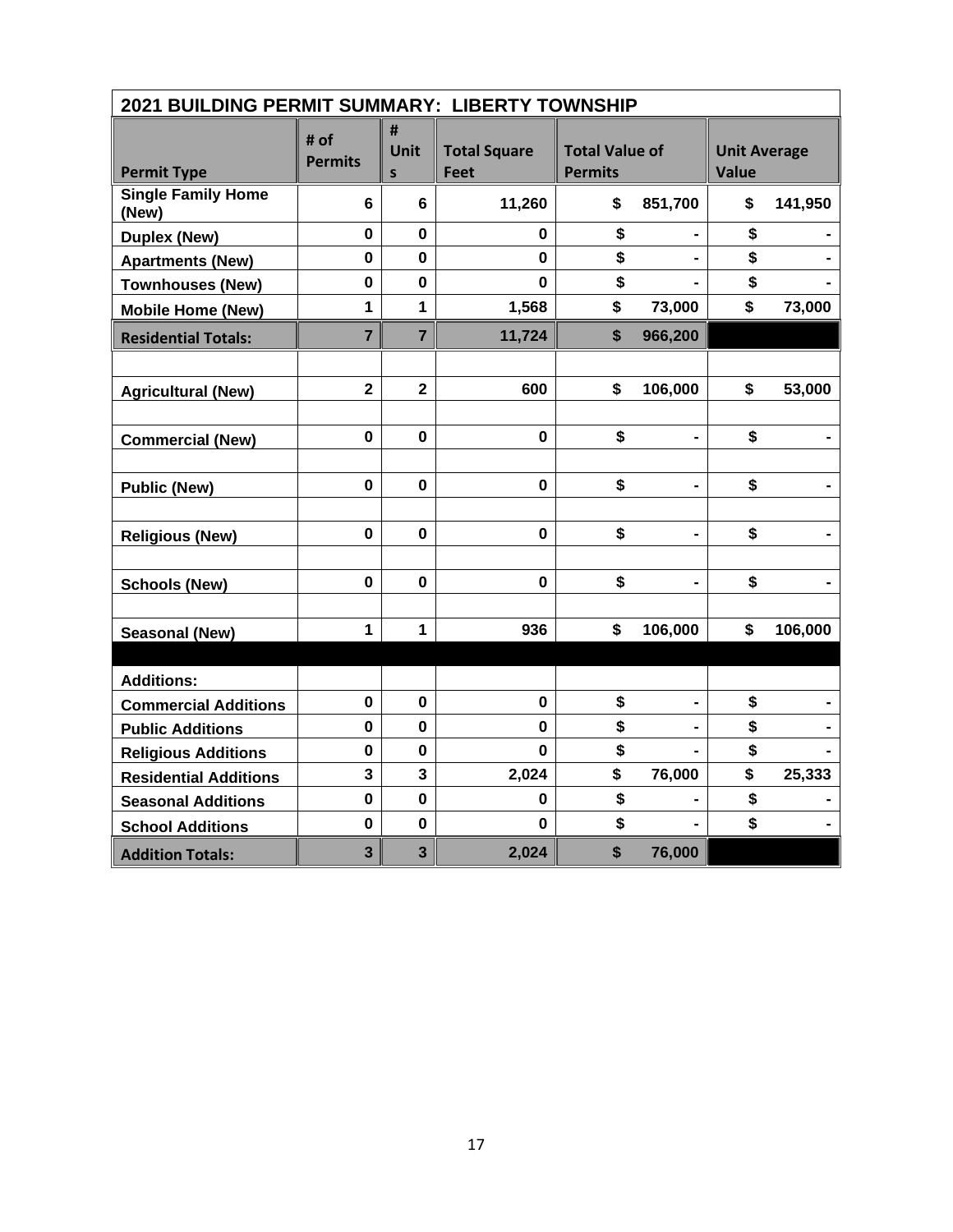| 2021 BUILDING PERMIT SUMMARY: MILESBURG BOROUGH |                         |                         |                                    |                                         |                              |                                     |        |  |  |
|-------------------------------------------------|-------------------------|-------------------------|------------------------------------|-----------------------------------------|------------------------------|-------------------------------------|--------|--|--|
| <b>Permit Type</b>                              | # of<br><b>Permits</b>  | #<br><b>Unit</b><br>S   | <b>Total Square</b><br><b>Feet</b> | <b>Total Value of</b><br><b>Permits</b> |                              | <b>Unit Average</b><br><b>Value</b> |        |  |  |
| <b>Single Family Home</b><br>(New)              | $\pmb{0}$               | $\mathbf 0$             | $\mathbf 0$                        | \$                                      |                              | \$                                  |        |  |  |
| <b>Duplex (New)</b>                             | $\mathbf{1}$            | $\overline{\mathbf{2}}$ | $\mathbf 0$                        | \$                                      | 50,000                       | \$                                  | 25,000 |  |  |
| <b>Apartments (New)</b>                         | $\mathbf 0$             | $\mathbf 0$             | $\mathbf 0$                        | \$                                      |                              | \$                                  |        |  |  |
| <b>Townhouses (New)</b>                         | $\mathbf 0$             | $\mathbf 0$             | $\mathbf 0$                        | \$                                      |                              | \$                                  |        |  |  |
| <b>Mobile Home (New)</b>                        | $\mathbf 0$             | $\mathbf 0$             | $\mathbf 0$                        | \$                                      |                              | \$                                  |        |  |  |
| <b>Residential Totals:</b>                      | $\overline{1}$          | $\overline{2}$          | $\mathbf 0$                        | \$                                      | ٠                            |                                     |        |  |  |
|                                                 |                         |                         |                                    |                                         |                              |                                     |        |  |  |
| <b>Agricultural (New)</b>                       | $\mathbf 0$             | $\mathbf 0$             | $\mathbf 0$                        | \$                                      | $\blacksquare$               | \$                                  |        |  |  |
|                                                 |                         |                         |                                    |                                         |                              |                                     |        |  |  |
| <b>Commercial (New)</b>                         | $\mathbf 0$             | $\mathbf 0$             | $\mathbf 0$                        | \$                                      |                              | \$                                  |        |  |  |
|                                                 |                         |                         |                                    |                                         |                              |                                     |        |  |  |
| <b>Public (New)</b>                             | $\mathbf 0$             | $\bf{0}$                | $\mathbf 0$                        | \$                                      |                              | \$                                  |        |  |  |
|                                                 |                         |                         |                                    |                                         |                              |                                     |        |  |  |
| <b>Religious (New)</b>                          | $\mathbf 0$             | $\mathbf 0$             | $\mathbf 0$                        | \$                                      | $\qquad \qquad \blacksquare$ | \$                                  |        |  |  |
|                                                 |                         |                         |                                    |                                         |                              |                                     |        |  |  |
| <b>Schools (New)</b>                            | $\mathbf 0$             | $\mathbf 0$             | $\mathbf 0$                        | \$                                      |                              | \$                                  |        |  |  |
|                                                 |                         |                         |                                    |                                         |                              |                                     |        |  |  |
| <b>Seasonal (New)</b>                           | $\mathbf 0$             | $\bf{0}$                | $\mathbf 0$                        | \$                                      |                              | \$                                  |        |  |  |
|                                                 |                         |                         |                                    |                                         |                              |                                     |        |  |  |
| <b>Additions:</b>                               |                         |                         |                                    |                                         |                              |                                     |        |  |  |
| <b>Commercial Additions</b>                     | $\mathbf 0$             | $\bf{0}$                | $\mathbf 0$                        | \$                                      |                              | \$                                  |        |  |  |
| <b>Public Additions</b>                         | $\mathbf 0$             | $\mathbf 0$             | $\mathbf 0$                        | \$                                      |                              | \$                                  |        |  |  |
| <b>Religious Additions</b>                      | $\pmb{0}$               | $\mathbf 0$             | $\mathbf{0}$                       | \$                                      |                              | \$                                  |        |  |  |
| <b>Residential Additions</b>                    | 3                       | 3                       | 1,324                              | \$                                      | 76,500                       | \$                                  | 25,500 |  |  |
| <b>Seasonal Additions</b>                       | $\mathbf 0$             | $\mathbf 0$             | 0                                  | \$                                      |                              | \$                                  |        |  |  |
| <b>School Additions</b>                         | $\mathbf 0$             | $\mathbf 0$             | $\mathbf 0$                        | \$                                      |                              | \$                                  |        |  |  |
| <b>Addition Totals:</b>                         | $\overline{\mathbf{3}}$ | $\overline{\mathbf{3}}$ | 1,324                              | \$                                      | 76,500                       |                                     |        |  |  |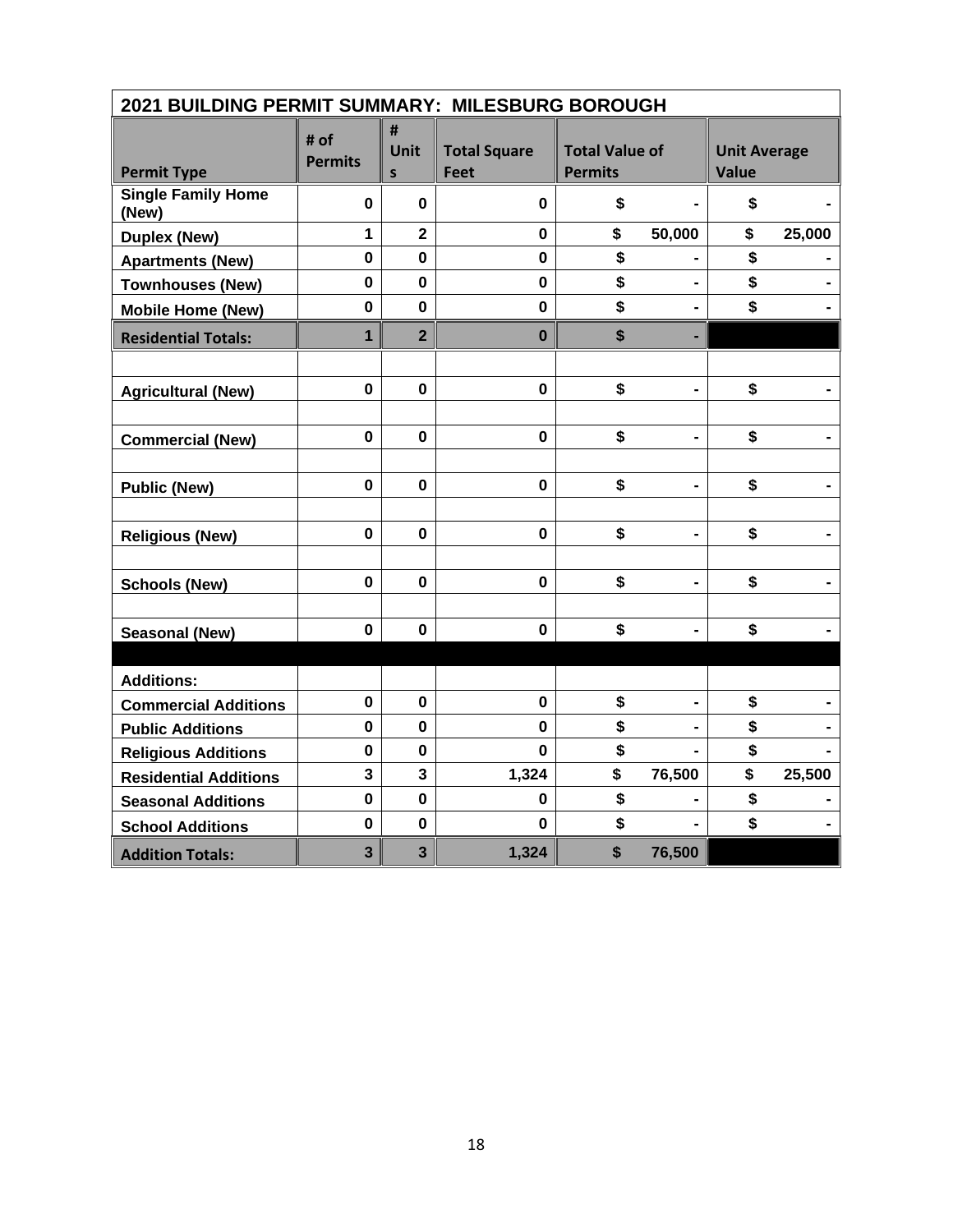| 2021 BUILDING PERMIT SUMMARY: MOSHANNON VALLEY REGION |                         |                                  |                                    |                                         |                                |  |  |  |  |
|-------------------------------------------------------|-------------------------|----------------------------------|------------------------------------|-----------------------------------------|--------------------------------|--|--|--|--|
| <b>Permit Type</b>                                    | # of<br><b>Permits</b>  | #<br><b>Unit</b><br>$\mathsf{s}$ | <b>Total Square</b><br><b>Feet</b> | <b>Total Value of</b><br><b>Permits</b> | <b>Average</b><br><b>Value</b> |  |  |  |  |
| <b>Single Family Home</b><br>(New)                    | 5                       | 5                                | 0                                  | \$905,000                               | \$181,000                      |  |  |  |  |
| <b>Duplex (New)</b>                                   | $\mathbf 0$             | $\mathbf{0}$                     | $\mathbf 0$                        | \$0                                     | \$0                            |  |  |  |  |
| <b>Apartments (New)</b>                               | 1                       | $\mathbf{1}$                     | 0                                  | \$617,954                               | \$617,954                      |  |  |  |  |
| <b>Townhouses (New)</b>                               | $\mathbf 0$             | $\mathbf 0$                      | $\mathbf 0$                        | \$0                                     | \$0                            |  |  |  |  |
| <b>Mobile Home (New)</b>                              | $\overline{\mathbf{4}}$ | $\overline{\mathbf{4}}$          | $\mathbf 0$                        | \$0                                     | \$0                            |  |  |  |  |
| <b>Residential Totals:</b>                            | 10                      | 10                               | $\bf{0}$                           | \$1,522,954                             |                                |  |  |  |  |
|                                                       |                         |                                  |                                    |                                         |                                |  |  |  |  |
| <b>Agricultural</b>                                   | $\mathbf 0$             | $\mathbf 0$                      | $\pmb{0}$                          | \$0                                     | \$0                            |  |  |  |  |
|                                                       |                         |                                  |                                    |                                         |                                |  |  |  |  |
| <b>Commercial (New)</b>                               | 1                       | 1                                | $\mathbf 0$                        | \$100,000                               | \$100,000                      |  |  |  |  |
|                                                       |                         |                                  |                                    |                                         |                                |  |  |  |  |
| <b>Public (New)</b>                                   | $\mathbf 0$             | $\mathbf 0$                      | $\mathbf 0$                        | \$0                                     | \$0                            |  |  |  |  |
|                                                       |                         |                                  |                                    |                                         |                                |  |  |  |  |
| <b>Religious (New)</b>                                | $\mathbf 0$             | $\mathbf 0$                      | $\mathbf 0$                        | \$0                                     | \$0                            |  |  |  |  |
|                                                       |                         |                                  |                                    |                                         |                                |  |  |  |  |
| <b>Schools (New)</b>                                  | $\mathbf 0$             | $\mathbf 0$                      | $\mathbf 0$                        | \$0                                     | \$0                            |  |  |  |  |
|                                                       |                         |                                  |                                    |                                         |                                |  |  |  |  |
| <b>Seasonal (New)</b>                                 | $\mathbf 0$             | $\mathbf 0$                      | $\pmb{0}$                          | \$0                                     | \$0                            |  |  |  |  |
|                                                       |                         |                                  |                                    |                                         |                                |  |  |  |  |
| <b>Additions:</b>                                     |                         |                                  |                                    |                                         |                                |  |  |  |  |
| <b>Commercial Additions</b>                           | $\mathbf 0$             | $\mathbf 0$                      | $\bf{0}$                           | \$0                                     | \$0                            |  |  |  |  |
| <b>Public Additions</b>                               | $\mathbf 0$             | $\mathbf 0$                      | $\mathbf 0$                        | \$0                                     | \$0                            |  |  |  |  |
| <b>Religious Additions</b>                            | 0                       | $\bf{0}$                         | 0                                  | \$0                                     | \$0                            |  |  |  |  |
| <b>Residential Additions</b>                          | 11                      | 11                               | 1,428                              | \$405,166                               | \$36,833                       |  |  |  |  |
| <b>Seasonal Additions</b>                             | $\mathbf 0$             | $\mathbf 0$                      | 0                                  | \$0                                     | \$0                            |  |  |  |  |
| <b>School Additions</b>                               | $\mathbf 0$             | $\mathbf 0$                      | $\mathbf{0}$                       | \$0                                     | \$0                            |  |  |  |  |
| <b>Municipal Totals:</b>                              | 11                      | 11                               | 1,428                              | \$405,166                               |                                |  |  |  |  |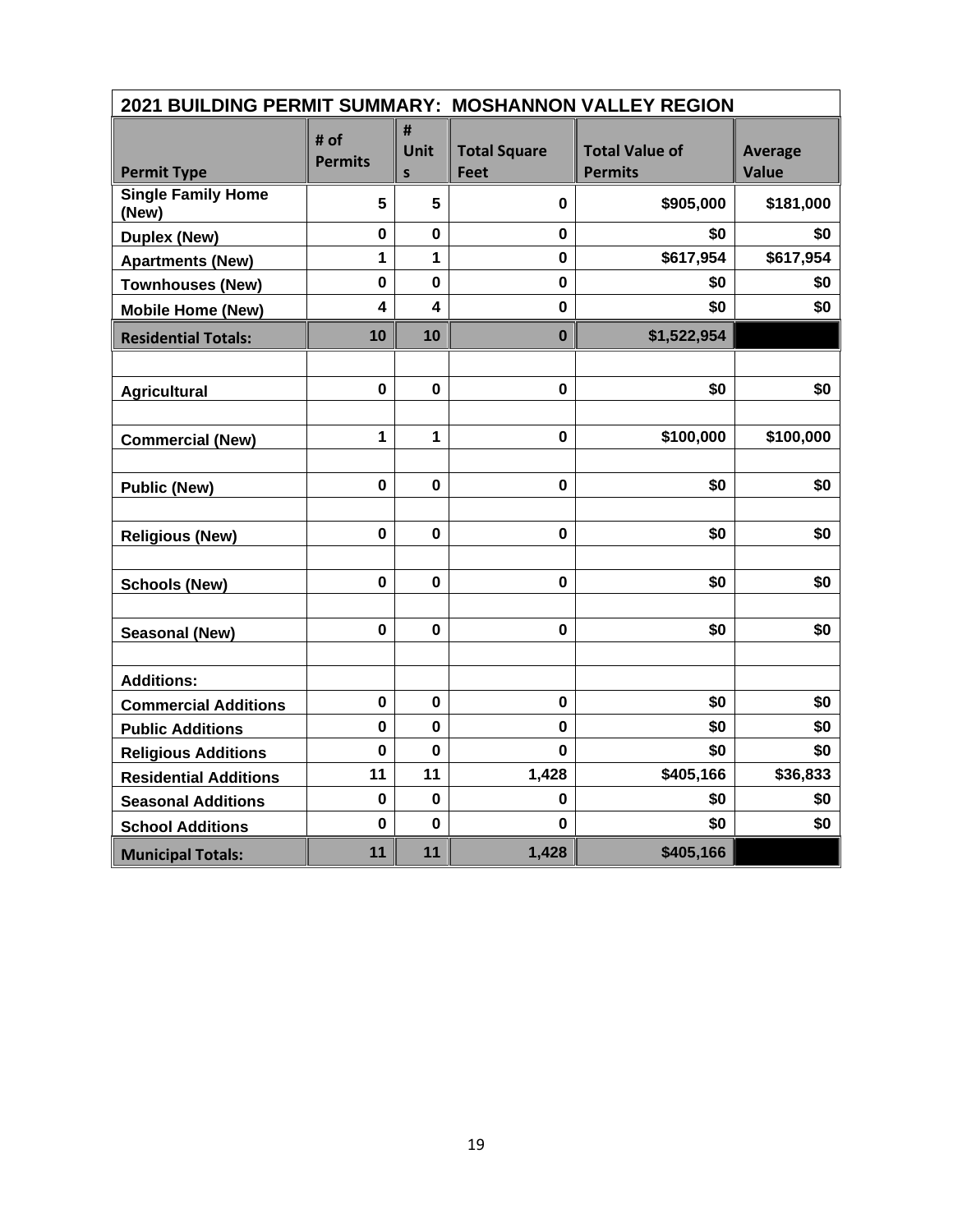| 2021 BUILDING PERMIT SUMMARY: PHILIPSBURG BOROUGH |                        |                           |                                    |                                         |                |                                     |        |
|---------------------------------------------------|------------------------|---------------------------|------------------------------------|-----------------------------------------|----------------|-------------------------------------|--------|
| <b>Permit Type</b>                                | # of<br><b>Permits</b> | #<br>Unit<br>$\mathsf{s}$ | <b>Total Square</b><br><b>Feet</b> | <b>Total Value of</b><br><b>Permits</b> |                | <b>Unit Average</b><br><b>Value</b> |        |
| <b>Single Family Home</b><br>(New)                | 1                      | 1                         | 0                                  | \$                                      | 50,000         | \$                                  | 50,000 |
| <b>Duplex (New)</b>                               | $\mathbf 0$            | $\mathbf 0$               | $\mathbf 0$                        | \$                                      |                | \$                                  |        |
| <b>Apartments (New)</b>                           | $\mathbf 0$            | 0                         | $\mathbf 0$                        | \$                                      | $\blacksquare$ | \$                                  |        |
| <b>Townhouses (New)</b>                           | $\mathbf 0$            | $\mathbf 0$               | $\mathbf 0$                        | \$                                      |                | \$                                  |        |
| <b>Mobile Home (New)</b>                          | $\mathbf 0$            | $\mathbf 0$               | $\mathbf 0$                        | \$                                      |                | \$                                  |        |
| <b>Residential Totals:</b>                        | $\mathbf{1}$           | $\overline{1}$            | $\bf{0}$                           | $\boldsymbol{\mathsf{s}}$               | 50,000         |                                     |        |
|                                                   |                        |                           |                                    |                                         |                |                                     |        |
| <b>Agricultural (New)</b>                         | $\mathbf 0$            | $\mathbf 0$               | $\mathbf{0}$                       | \$                                      | $\blacksquare$ | \$                                  |        |
|                                                   |                        |                           |                                    |                                         |                |                                     |        |
| <b>Commercial (New)</b>                           | $\mathbf 0$            | $\bf{0}$                  | $\mathbf 0$                        | \$                                      |                | \$                                  |        |
|                                                   |                        |                           |                                    |                                         |                |                                     |        |
| <b>Public (New)</b>                               | $\mathbf 0$            | $\mathbf 0$               | $\mathbf 0$                        | \$                                      | -              | \$                                  |        |
|                                                   |                        |                           |                                    |                                         |                |                                     |        |
| <b>Religious (New)</b>                            | $\mathbf 0$            | $\mathbf 0$               | $\mathbf 0$                        | \$                                      | $\blacksquare$ | \$                                  |        |
|                                                   |                        |                           |                                    |                                         |                |                                     |        |
| <b>Schools (New)</b>                              | $\mathbf 0$            | $\mathbf 0$               | $\mathbf 0$                        | \$                                      | $\blacksquare$ | \$                                  |        |
|                                                   |                        |                           |                                    |                                         |                |                                     |        |
| <b>Seasonal (New)</b>                             | $\mathbf 0$            | $\bf{0}$                  | $\mathbf 0$                        | \$                                      |                | \$                                  |        |
|                                                   |                        |                           |                                    |                                         |                |                                     |        |
| <b>Additions:</b>                                 |                        |                           |                                    |                                         |                |                                     |        |
| <b>Commercial Additions</b>                       | $\mathbf 0$            | $\mathbf 0$               | $\mathbf 0$                        | \$                                      |                | \$                                  |        |
| <b>Public Additions</b>                           | $\pmb{0}$              | $\mathbf 0$               | $\mathbf{0}$                       | \$                                      |                | \$                                  |        |
| <b>Religious Additions</b>                        | $\bf{0}$               | 0                         | 0                                  | \$                                      |                | \$                                  |        |
| <b>Residential Additions</b>                      | 5                      | 5                         | 1,428                              | \$                                      | 90,366         | \$                                  | 18,073 |
| <b>Seasonal Additions</b>                         | $\mathbf 0$            | $\mathbf 0$               | 0                                  | \$                                      |                | \$                                  |        |
| <b>School Additions</b>                           | $\bf{0}$               | $\mathbf 0$               | $\bf{0}$                           | \$                                      |                | \$                                  |        |
| <b>Additon Totals:</b>                            | 5                      | 5                         | 1,428                              | \$                                      | 90,366         |                                     |        |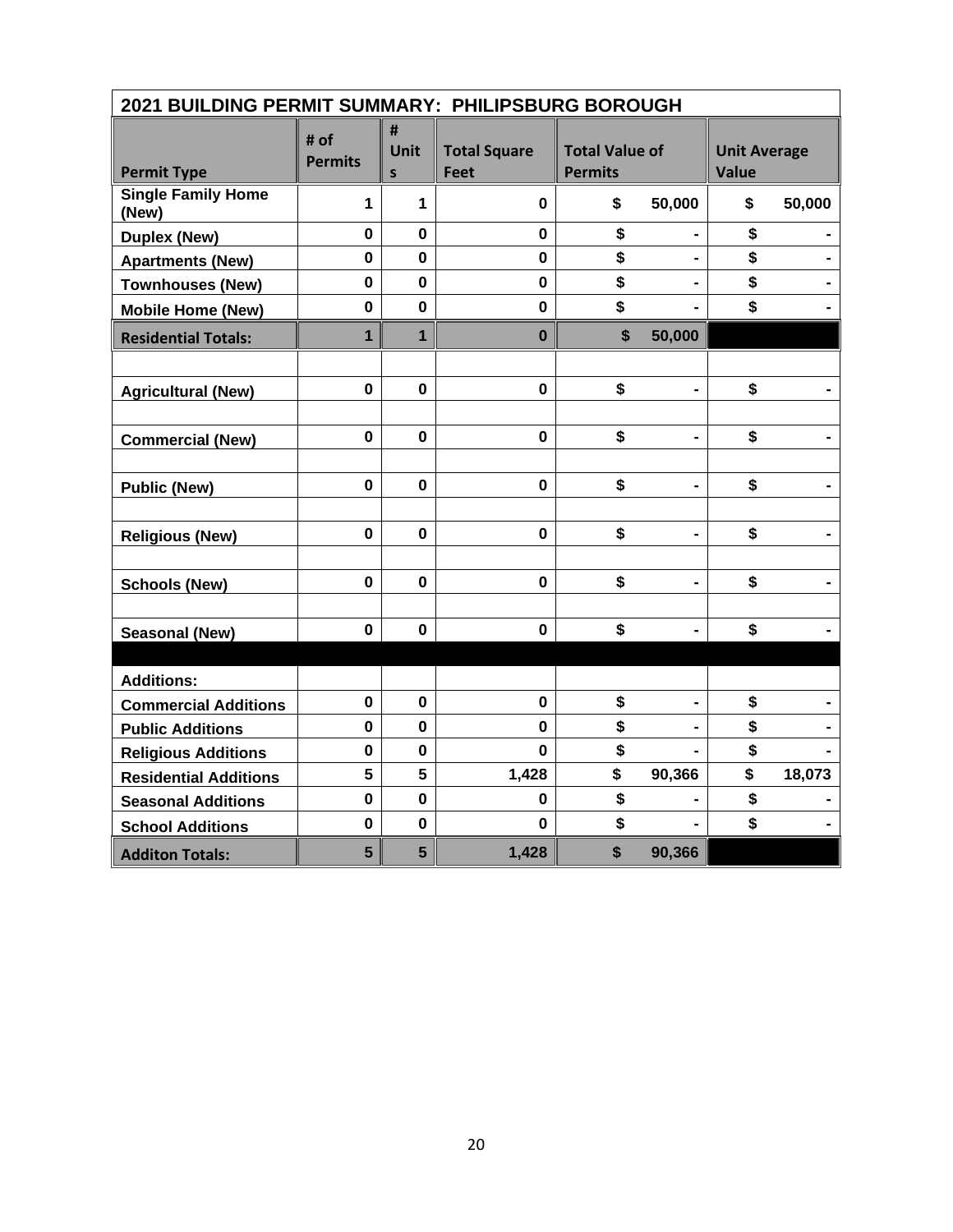| 2021 BUILDING PERMIT SUMMARY: RUSH TOWNSHIP |                         |                         |                                    |                                         |                |                                     |         |  |  |
|---------------------------------------------|-------------------------|-------------------------|------------------------------------|-----------------------------------------|----------------|-------------------------------------|---------|--|--|
| <b>Permit Type</b>                          | # of<br><b>Permits</b>  | #<br>Unit<br>S          | <b>Total Square</b><br><b>Feet</b> | <b>Total Value of</b><br><b>Permits</b> |                | <b>Unit Average</b><br><b>Value</b> |         |  |  |
| <b>Single Family Home</b><br>(New)          | 4                       | 4                       | 0                                  | \$                                      | 855,000        | \$                                  | 213,750 |  |  |
| <b>Duplex (New)</b>                         | $\mathbf 0$             | $\mathbf 0$             | $\mathbf 0$                        | \$                                      |                | \$                                  |         |  |  |
| <b>Apartments (New)</b>                     | $\mathbf{1}$            | $\mathbf 0$             | $\mathbf 0$                        | \$                                      | 617,954        | \$                                  | 617,954 |  |  |
| <b>Townhouses (New)</b>                     | $\mathbf 0$             | $\mathbf 0$             | $\mathbf 0$                        | \$                                      |                | \$                                  |         |  |  |
| <b>Mobile Home (New)</b>                    | $\overline{\mathbf{4}}$ | $\overline{\mathbf{4}}$ | $\mathbf 0$                        | \$                                      |                | \$                                  |         |  |  |
| <b>Residential Totals:</b>                  | 9                       | 8                       | $\bf{0}$                           |                                         | \$1,472,954    |                                     |         |  |  |
|                                             |                         |                         |                                    |                                         |                |                                     |         |  |  |
| <b>Agricultural (New)</b>                   | $\mathbf{0}$            | $\mathbf 0$             | $\mathbf 0$                        | \$                                      | $\blacksquare$ | \$                                  |         |  |  |
|                                             |                         |                         |                                    |                                         |                |                                     |         |  |  |
| <b>Commercial (New)</b>                     | 1                       | $\mathbf{1}$            | $\mathbf 0$                        | \$                                      | 100,000        | \$                                  | 100,000 |  |  |
|                                             |                         |                         |                                    |                                         |                |                                     |         |  |  |
| <b>Public (New)</b>                         | $\mathbf 0$             | 0                       | $\mathbf 0$                        | \$                                      |                | \$                                  |         |  |  |
|                                             |                         |                         |                                    |                                         |                |                                     |         |  |  |
| <b>Religious (New)</b>                      | $\mathbf 0$             | $\mathbf 0$             | $\mathbf 0$                        | \$                                      |                | \$                                  |         |  |  |
|                                             |                         |                         |                                    |                                         |                |                                     |         |  |  |
| <b>Schools (New)</b>                        | $\mathbf 0$             | $\mathbf{0}$            | $\mathbf 0$                        | \$                                      | $\blacksquare$ | \$                                  |         |  |  |
|                                             |                         |                         |                                    |                                         |                |                                     |         |  |  |
| <b>Seasonal (New)</b>                       | $\mathbf 0$             | 0                       | $\mathbf 0$                        | \$                                      |                | \$                                  |         |  |  |
|                                             |                         |                         |                                    |                                         |                |                                     |         |  |  |
| <b>Additions:</b>                           |                         |                         |                                    |                                         |                |                                     |         |  |  |
| <b>Commercial Additions</b>                 | $\mathbf 0$             | $\mathbf 0$             | $\mathbf 0$                        | \$                                      |                | \$                                  |         |  |  |
| <b>Public Additions</b>                     | $\mathbf 0$             | $\mathbf 0$             | $\pmb{0}$                          | \$                                      |                | \$                                  |         |  |  |
| <b>Religious Additions</b>                  | 0                       | 0                       | $\mathbf 0$                        | \$                                      |                | \$                                  |         |  |  |
| <b>Residential Additions</b>                | $6\phantom{1}$          | $6\phantom{1}$          | $\mathbf 0$                        | \$                                      | 314,800        | \$                                  | 52,466  |  |  |
| <b>Seasonal Additions</b>                   | $\mathbf 0$             | $\mathbf 0$             | $\mathbf 0$                        | \$                                      |                | \$                                  |         |  |  |
| <b>School Additions</b>                     | $\mathbf 0$             | $\mathbf 0$             | $\mathbf 0$                        | \$                                      |                | \$                                  |         |  |  |
| <b>Addition Totals:</b>                     | $6\phantom{1}$          | $6\phantom{1}$          | $\bf{0}$                           |                                         | \$314,800      |                                     |         |  |  |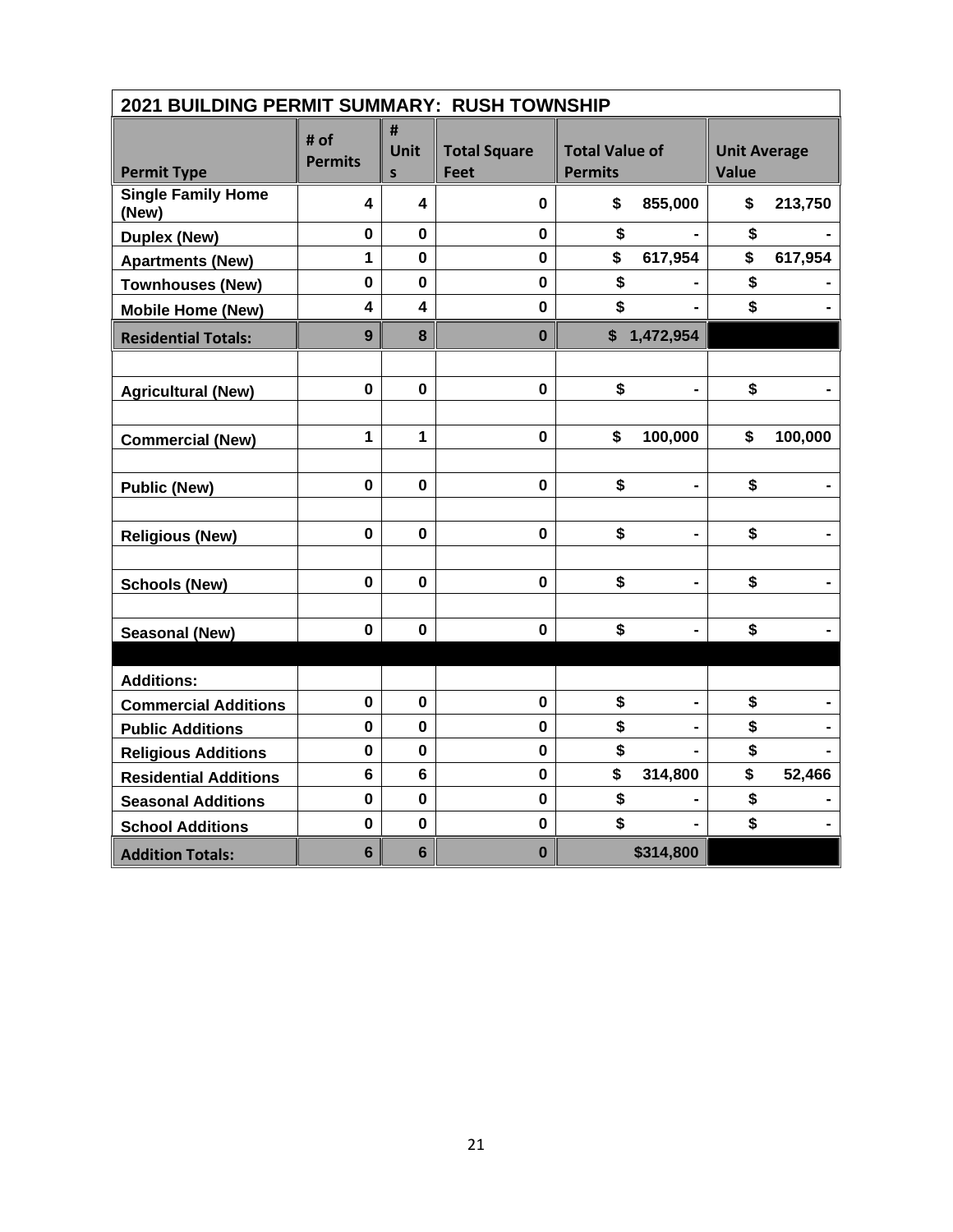| 2021 BUILDING PERMIT SUMMARY: MOUNTAINTOP REGION |                         |                       |                                    |                                         |                                |
|--------------------------------------------------|-------------------------|-----------------------|------------------------------------|-----------------------------------------|--------------------------------|
| <b>Permit Type</b>                               | # of<br><b>Permits</b>  | #<br><b>Unit</b><br>S | <b>Total Square</b><br><b>Feet</b> | <b>Total Value of</b><br><b>Permits</b> | <b>Average</b><br><b>Value</b> |
| <b>Single Family Home</b><br>(New)               | 1                       | 1                     | 1,800                              | \$183,000                               | \$183,000                      |
| <b>Duplex (New)</b>                              | $\mathbf 0$             | $\mathbf 0$           | 0                                  | \$0                                     | \$0                            |
| <b>Apartments (New)</b>                          | 0                       | $\mathbf 0$           | 0                                  | \$0                                     | \$0                            |
| <b>Townhouses (New)</b>                          | $\mathbf 0$             | $\mathbf 0$           | $\mathbf 0$                        | \$0                                     | \$0                            |
| <b>Mobile Home (New)</b>                         | 1                       | 1                     | 980                                | \$19,000                                | \$19,000                       |
| <b>Residential Totals:</b>                       | $\overline{\mathbf{2}}$ | $\overline{2}$        | 2,780                              | \$202,000                               |                                |
|                                                  |                         |                       |                                    |                                         |                                |
| <b>Agricultural</b>                              | 1                       | 1                     | 12,600                             | \$85,000                                | \$85,000                       |
|                                                  |                         |                       |                                    |                                         |                                |
| <b>Commercial (New)</b>                          | $\mathbf 0$             | $\mathbf{0}$          | $\mathbf 0$                        | \$0                                     | \$0                            |
|                                                  |                         |                       |                                    |                                         |                                |
| <b>Public (New)</b>                              | $\mathbf 0$             | $\mathbf 0$           | $\mathbf 0$                        | \$0                                     | \$0                            |
|                                                  |                         |                       |                                    |                                         |                                |
| <b>Religious (New)</b>                           | $\mathbf 0$             | $\mathbf 0$           | $\mathbf 0$                        | \$0                                     | \$0                            |
|                                                  |                         |                       |                                    |                                         |                                |
| <b>Schools (New)</b>                             | $\mathbf 0$             | $\mathbf{0}$          | $\mathbf{0}$                       | \$0                                     | \$0                            |
|                                                  |                         |                       |                                    |                                         |                                |
| Seasonal (New)                                   | $\mathbf 0$             | $\mathbf 0$           | $\mathbf 0$                        | \$0                                     | \$0                            |
|                                                  |                         |                       |                                    |                                         |                                |
| <b>Additions:</b>                                |                         |                       |                                    |                                         |                                |
| <b>Commercial Additions</b>                      | $\pmb{0}$               | $\mathbf 0$           | $\pmb{0}$                          | \$0                                     | \$0                            |
| <b>Public Additions</b>                          | $\mathbf 0$             | $\mathbf 0$           | 0                                  | \$0                                     | \$0                            |
| <b>Religious Additions</b>                       | 0                       | $\mathbf 0$           | 0                                  | \$0                                     | \$0                            |
| <b>Residential Additions</b>                     | 33                      | 33                    | 18,902                             | \$436,125                               | \$13,215                       |
| <b>Seasonal Additions</b>                        | $\mathbf 0$             | $\mathbf 0$           | 0                                  | \$0                                     | \$0                            |
| <b>School Additions</b>                          | $\mathbf 0$             | $\mathbf 0$           | 0                                  | \$0                                     | \$0                            |
| <b>Municipal Totals:</b>                         | 33                      | 33                    | 18,902                             | \$436,125                               |                                |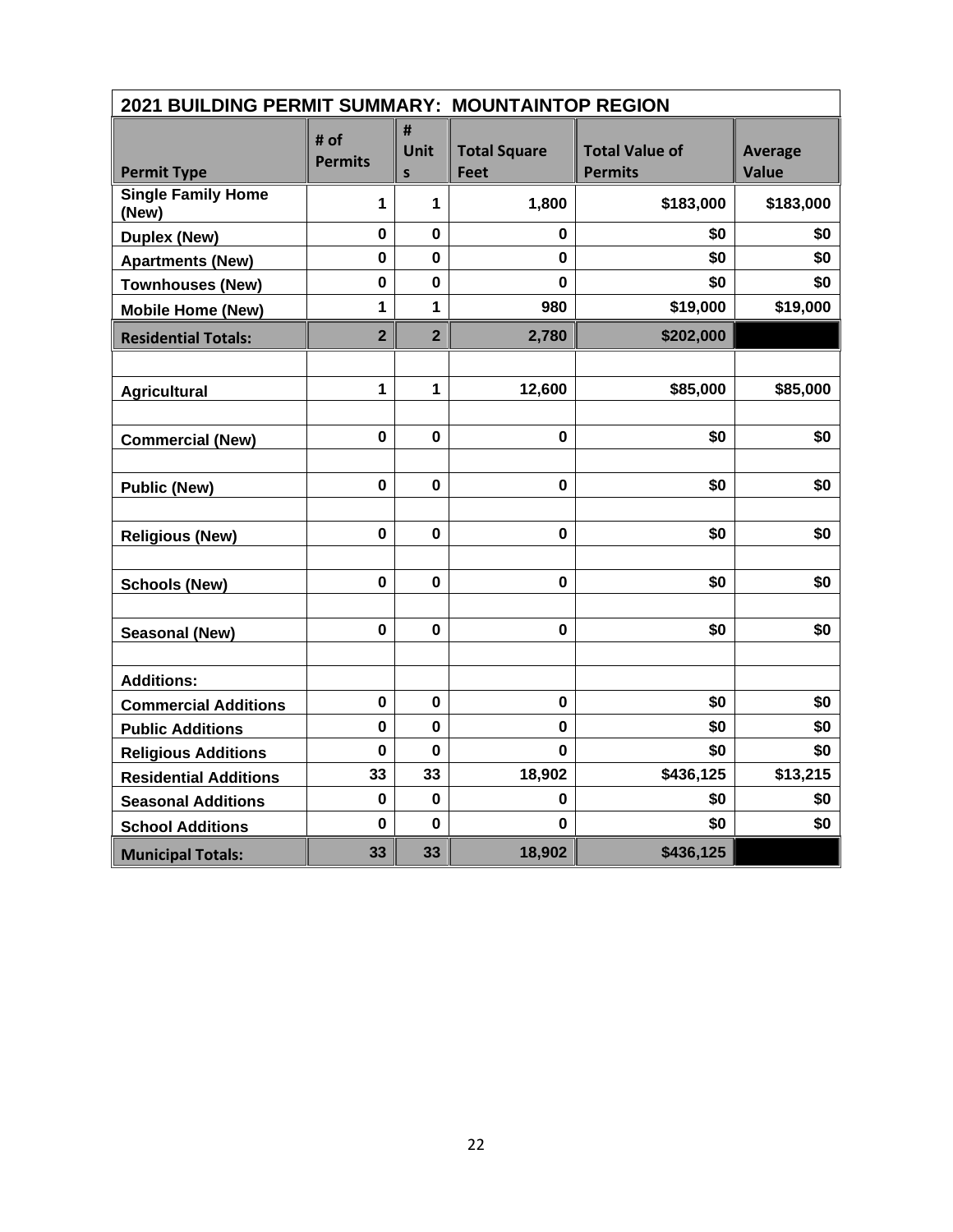| 2021 BUILDING PERMIT SUMMARY: BURNSIDE TOWNSHIP |                        |                                  |                             |                                         |                |                                     |        |  |  |  |
|-------------------------------------------------|------------------------|----------------------------------|-----------------------------|-----------------------------------------|----------------|-------------------------------------|--------|--|--|--|
| <b>Permit Type</b>                              | # of<br><b>Permits</b> | #<br><b>Unit</b><br>$\mathsf{s}$ | <b>Total Square</b><br>Feet | <b>Total Value of</b><br><b>Permits</b> |                | <b>Unit Average</b><br><b>Value</b> |        |  |  |  |
| <b>Single Family Home</b><br>(New)              | 0                      | $\mathbf 0$                      | $\bf{0}$                    | \$                                      |                | \$                                  |        |  |  |  |
| <b>Duplex (New)</b>                             | $\bf{0}$               | $\mathbf 0$                      | $\mathbf 0$                 | \$                                      | $\blacksquare$ | \$                                  |        |  |  |  |
| <b>Apartments (New)</b>                         | $\mathbf 0$            | $\mathbf 0$                      | $\bf{0}$                    | \$                                      |                | \$                                  |        |  |  |  |
| <b>Townhouses (New)</b>                         | $\bf{0}$               | $\mathbf 0$                      | $\bf{0}$                    | \$                                      |                | \$                                  |        |  |  |  |
| <b>Mobile Home (New)</b>                        | 1                      | 1                                | 980                         | \$                                      | 19,000         | \$                                  | 19,000 |  |  |  |
| <b>Residential Totals:</b>                      | $\mathbf{1}$           | $\mathbf{1}$                     | 980                         | \$                                      | 19,000         |                                     |        |  |  |  |
|                                                 |                        |                                  |                             |                                         |                |                                     |        |  |  |  |
| <b>Agricultural (New)</b>                       | $\bf{0}$               | $\mathbf 0$                      | $\bf{0}$                    | \$                                      |                | \$                                  |        |  |  |  |
|                                                 |                        |                                  |                             |                                         |                |                                     |        |  |  |  |
| <b>Commercial (New)</b>                         | $\mathbf 0$            | $\mathbf 0$                      | $\bf{0}$                    | \$                                      |                | \$                                  |        |  |  |  |
|                                                 |                        |                                  |                             |                                         |                |                                     |        |  |  |  |
| <b>Public (New)</b>                             | 0                      | $\mathbf 0$                      | $\bf{0}$                    | \$                                      | $\blacksquare$ | \$                                  |        |  |  |  |
|                                                 |                        |                                  |                             |                                         |                |                                     |        |  |  |  |
| <b>Religious (New)</b>                          | $\mathbf 0$            | $\mathbf 0$                      | $\mathbf 0$                 | \$                                      | $\blacksquare$ | \$                                  |        |  |  |  |
|                                                 |                        |                                  |                             |                                         |                |                                     |        |  |  |  |
| <b>Schools (New)</b>                            | $\mathbf 0$            | $\mathbf 0$                      | $\mathbf 0$                 | \$                                      |                | \$                                  |        |  |  |  |
|                                                 |                        |                                  |                             |                                         |                |                                     |        |  |  |  |
| <b>Seasonal (New)</b>                           | $\mathbf 0$            | $\mathbf 0$                      | 0                           | \$                                      |                | \$                                  |        |  |  |  |
|                                                 |                        |                                  |                             |                                         |                |                                     |        |  |  |  |
| <b>Additions:</b>                               |                        |                                  |                             |                                         |                |                                     |        |  |  |  |
| <b>Commercial Additions</b>                     | 0                      | $\mathbf 0$                      | $\bf{0}$                    | \$                                      | -              | \$                                  |        |  |  |  |
| <b>Public Additions</b>                         | 0                      | 0                                | 0                           | \$                                      |                | \$                                  |        |  |  |  |
| <b>Religious Additions</b>                      | $\mathbf 0$            | $\mathbf 0$                      | $\bf{0}$                    | \$                                      |                | \$                                  |        |  |  |  |
| <b>Residential Additions</b>                    | $\overline{7}$         | $\overline{7}$                   | 2114                        | \$                                      | 87,775         | \$                                  | 12,539 |  |  |  |
| <b>Seasonal Additions</b>                       | $\mathbf 0$            | $\mathbf 0$                      | 0                           | \$                                      |                | \$                                  |        |  |  |  |
| <b>School Additions</b>                         | $\pmb{0}$              | $\mathbf 0$                      | $\bf{0}$                    | \$                                      |                | \$                                  |        |  |  |  |
| <b>Addition Totals:</b>                         | $\overline{7}$         | $\overline{7}$                   | 2114                        | \$                                      | 87,775         |                                     |        |  |  |  |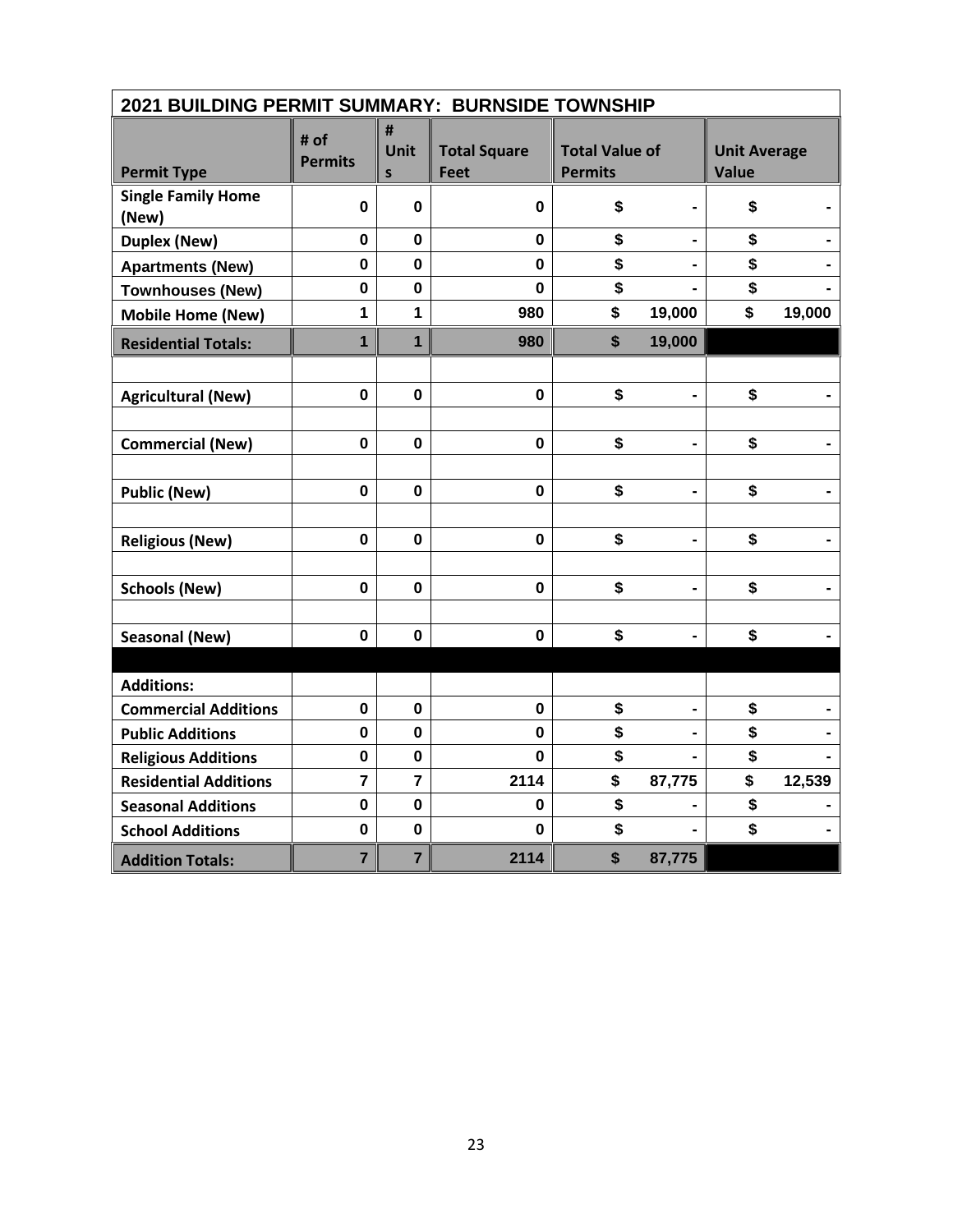| 2021 BUILDING PERMIT SUMMARY: SNOW SHOE BOROUGH |                        |                           |                             |    |                                         |                                     |                          |  |  |
|-------------------------------------------------|------------------------|---------------------------|-----------------------------|----|-----------------------------------------|-------------------------------------|--------------------------|--|--|
| <b>Permit Type</b>                              | # of<br><b>Permits</b> | #<br>Unit<br>$\mathsf{s}$ | <b>Total Square</b><br>Feet |    | <b>Total Value of</b><br><b>Permits</b> | <b>Unit Average</b><br><b>Value</b> |                          |  |  |
| <b>Single Family Home</b><br>(New)              | 1                      | 1                         | 1800                        | \$ | 183,000                                 | \$                                  | 183,000                  |  |  |
| <b>Duplex (New)</b>                             | $\mathbf 0$            | $\mathbf 0$               | $\mathbf 0$                 | \$ | $\qquad \qquad \blacksquare$            | \$                                  | $\blacksquare$           |  |  |
| <b>Apartments (New)</b>                         | $\mathbf 0$            | $\mathbf 0$               | $\bf{0}$                    | \$ |                                         | \$                                  |                          |  |  |
| <b>Townhouses (New)</b>                         | $\mathbf 0$            | $\mathbf 0$               | $\mathbf 0$                 | \$ |                                         | \$                                  |                          |  |  |
| <b>Mobile Home (New)</b>                        | $\mathbf 0$            | $\pmb{0}$                 | 0                           | \$ |                                         | \$                                  |                          |  |  |
| <b>Residential Totals:</b>                      | $\overline{1}$         | $\overline{1}$            | 1800                        | \$ | 183,000                                 |                                     |                          |  |  |
|                                                 |                        |                           |                             |    |                                         |                                     |                          |  |  |
| <b>Agricultural (New)</b>                       | $\mathbf 0$            | $\mathbf 0$               | $\mathbf 0$                 | \$ | $\blacksquare$                          | \$                                  | $\overline{\phantom{0}}$ |  |  |
|                                                 |                        |                           |                             |    |                                         |                                     |                          |  |  |
| <b>Commercial (New)</b>                         | $\mathbf 0$            | $\mathbf 0$               | $\mathbf 0$                 | \$ |                                         | \$                                  | $\blacksquare$           |  |  |
|                                                 |                        |                           |                             |    |                                         |                                     |                          |  |  |
| <b>Public (New)</b>                             | 0                      | $\mathbf 0$               | $\mathbf 0$                 | \$ | $\blacksquare$                          | \$                                  | $\overline{\phantom{0}}$ |  |  |
|                                                 |                        |                           |                             |    |                                         |                                     |                          |  |  |
| <b>Religious (New)</b>                          | $\bf{0}$               | $\mathbf 0$               | $\mathbf 0$                 | \$ |                                         | \$                                  | $\blacksquare$           |  |  |
|                                                 |                        |                           |                             |    |                                         |                                     |                          |  |  |
| <b>Schools (New)</b>                            | $\mathbf 0$            | $\mathbf 0$               | $\mathbf 0$                 | \$ |                                         | \$                                  | $\blacksquare$           |  |  |
|                                                 |                        |                           |                             |    |                                         |                                     |                          |  |  |
| <b>Seasonal (New)</b>                           | $\bf{0}$               | 0                         | 0                           | \$ | $\blacksquare$                          | \$                                  | $\overline{\phantom{0}}$ |  |  |
|                                                 |                        |                           |                             |    |                                         |                                     |                          |  |  |
| <b>Additions:</b>                               |                        |                           |                             |    |                                         |                                     |                          |  |  |
| <b>Commercial Additions</b>                     | 0                      | $\mathbf 0$               | 0                           | \$ | $\blacksquare$                          | \$                                  | $\overline{\phantom{0}}$ |  |  |
| <b>Public Additions</b>                         | $\mathbf 0$            | $\mathbf 0$               | $\mathbf 0$                 | \$ |                                         | \$                                  |                          |  |  |
| <b>Religious Additions</b>                      | 0                      | 0                         | 0                           | \$ |                                         | \$                                  | $\blacksquare$           |  |  |
| <b>Residential Additions</b>                    | 11                     | 11                        | 2441                        | \$ | 63,250                                  | \$                                  | 5,750                    |  |  |
| <b>Seasonal Additions</b>                       | $\mathbf 0$            | $\mathbf 0$               | 0                           | \$ | $\blacksquare$                          | \$                                  | $\blacksquare$           |  |  |
| <b>School Additions</b>                         | 0                      | $\mathbf 0$               | 0                           | \$ |                                         | \$                                  |                          |  |  |
| <b>Addition Totals:</b>                         | 11                     | 11                        | 2441                        | \$ | 63,250                                  |                                     |                          |  |  |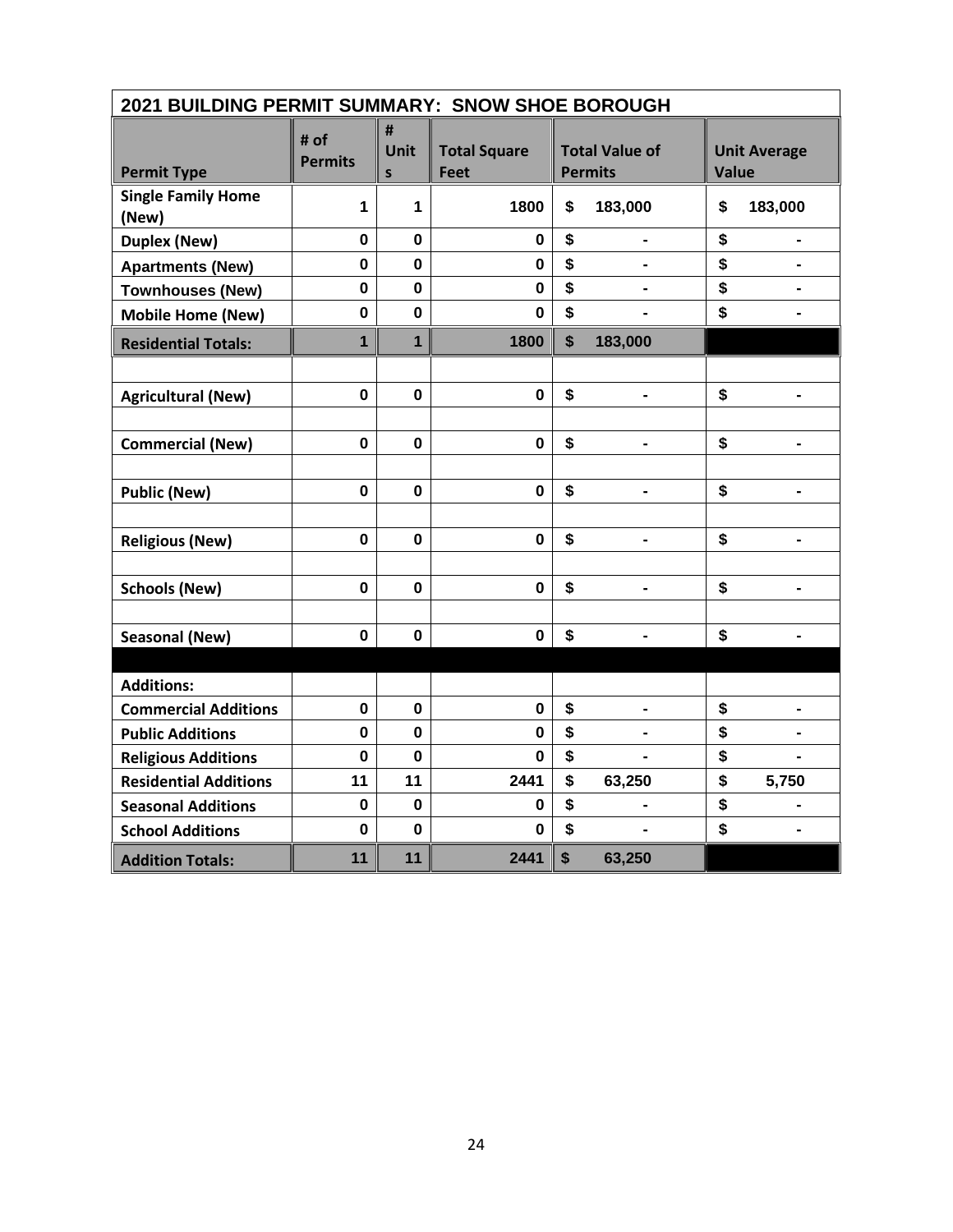| 2021 BUILDING PERMIT SUMMARY: SNOW SHOE TOWNSHIP |                         |                           |                             |                                         |                |                              |        |
|--------------------------------------------------|-------------------------|---------------------------|-----------------------------|-----------------------------------------|----------------|------------------------------|--------|
| <b>Permit Type</b>                               | # of<br><b>Permits</b>  | #<br>Unit<br>$\mathsf{s}$ | <b>Total Square</b><br>Feet | <b>Total Value of</b><br><b>Permits</b> |                | <b>Unit Average</b><br>Value |        |
| <b>Single Family Home</b><br>(New)               | 0                       | $\mathbf 0$               | 0                           | \$                                      |                | \$                           |        |
| <b>Duplex (New)</b>                              | $\mathbf 0$             | $\mathbf 0$               | $\mathbf 0$                 | \$                                      | $\blacksquare$ | \$                           |        |
| <b>Apartments (New)</b>                          | 0                       | 0                         | $\bf{0}$                    | \$                                      |                | \$                           |        |
| <b>Townhouses (New)</b>                          | $\mathbf{0}$            | $\mathbf 0$               | $\Omega$                    | \$                                      |                | \$                           |        |
| <b>Mobile Home (New)</b>                         | $\overline{\mathbf{2}}$ | $\overline{\mathbf{2}}$   | 3,136                       | \$                                      | 287,357        | \$                           | 19,006 |
| <b>Residential Totals:</b>                       | $\overline{2}$          | $\overline{2}$            | 3,136                       | \$                                      | 287,357        |                              |        |
|                                                  |                         |                           |                             |                                         |                |                              |        |
| <b>Agricultural (New)</b>                        | 1                       | $\mathbf{1}$              | 12,600                      | \$                                      | 85,000         | \$                           | 85,000 |
|                                                  |                         |                           |                             |                                         |                |                              |        |
| <b>Commercial (New)</b>                          | $\mathbf 0$             | $\mathbf 0$               | $\mathbf 0$                 | \$                                      |                | \$                           |        |
|                                                  |                         |                           |                             |                                         |                |                              |        |
| <b>Public (New)</b>                              | $\mathbf 0$             | $\mathbf 0$               | 0                           | \$                                      | $\blacksquare$ | \$                           |        |
|                                                  |                         |                           |                             |                                         |                |                              |        |
| <b>Religious (New)</b>                           | $\mathbf 0$             | 0                         | 0                           | \$                                      |                | \$                           |        |
|                                                  |                         |                           |                             |                                         |                |                              |        |
| <b>Schools (New)</b>                             | $\mathbf 0$             | $\mathbf 0$               | 0                           | \$                                      |                | \$                           |        |
|                                                  |                         |                           |                             |                                         |                |                              |        |
| <b>Seasonal (New)</b>                            | 0                       | $\mathbf 0$               | 0                           | \$                                      | $\blacksquare$ | \$                           |        |
|                                                  |                         |                           |                             |                                         |                |                              |        |
| <b>Additions:</b>                                |                         |                           |                             |                                         |                |                              |        |
| <b>Commercial Additions</b>                      | $\mathbf 0$             | $\mathbf 0$               | $\mathbf 0$                 | \$                                      |                | \$                           |        |
| <b>Public Additions</b>                          | $\mathbf 0$             | $\mathbf 0$               | 0                           | \$                                      |                | \$                           |        |
| <b>Religious Additions</b>                       | $\mathbf 0$             | $\mathbf 0$               | $\Omega$                    | \$                                      |                | \$                           |        |
| <b>Residential Additions</b>                     | 15                      | 15                        | 14,347                      | \$                                      | 285,100        | \$                           | 19,006 |
| <b>Seasonal Additions</b>                        | 0                       | $\mathbf 0$               | 0                           | \$                                      |                | \$                           |        |
| <b>School Additions</b>                          | $\mathbf 0$             | $\mathbf 0$               | $\bf{0}$                    | \$                                      |                | \$                           |        |
| <b>Addition Totals:</b>                          | 15                      | 15                        | 14,347                      | \$                                      | 285,100        |                              |        |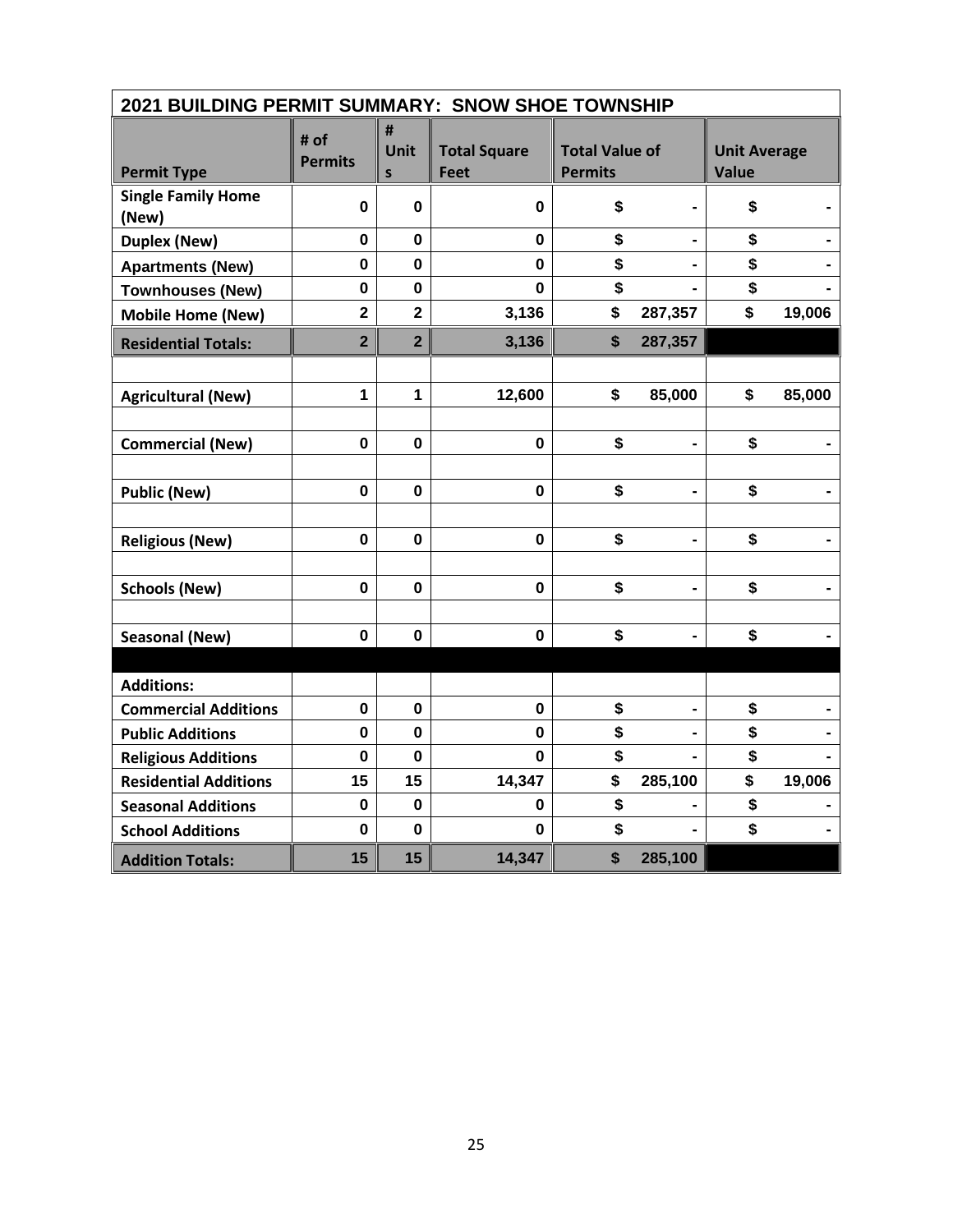| 2021 BUILDING PERMIT SUMMARY: NITTANY VALLEY REGION |                        |                                  |                                    |                                         |                                |  |  |  |
|-----------------------------------------------------|------------------------|----------------------------------|------------------------------------|-----------------------------------------|--------------------------------|--|--|--|
| <b>Permit Type</b>                                  | # of<br><b>Permits</b> | #<br><b>Unit</b><br>$\mathsf{s}$ | <b>Total Square</b><br><b>Feet</b> | <b>Total Value of</b><br><b>Permits</b> | <b>Average</b><br><b>Value</b> |  |  |  |
| <b>Single Family Home</b><br>(New)                  | 67                     | 67                               | 151,327                            | \$31,945,161                            | \$476,793                      |  |  |  |
| <b>Duplex (New)</b>                                 | 14                     | 28                               | 22,122                             | \$2,508,721                             | \$89,597                       |  |  |  |
| <b>Apartments (New)</b>                             | 0                      | $\mathbf 0$                      | 0                                  | \$0                                     | \$0                            |  |  |  |
| <b>Townhouses (New)</b>                             | $\mathbf 0$            | $\mathbf 0$                      | 0                                  | \$0                                     | \$0                            |  |  |  |
| <b>Mobile Home (New)</b>                            | $\overline{2}$         | $\overline{2}$                   | 980                                | \$78,900                                | \$39,450                       |  |  |  |
| <b>Residential Totals:</b>                          | 83                     | 97                               | 174,429                            | \$34,532,782                            |                                |  |  |  |
|                                                     |                        |                                  |                                    |                                         |                                |  |  |  |
| <b>Agricultural</b>                                 | 13                     | 13                               | 23,088                             | \$359,450                               | \$27,650                       |  |  |  |
|                                                     |                        |                                  |                                    |                                         |                                |  |  |  |
| <b>Commercial (New)</b>                             | $6\phantom{1}$         | $6\phantom{1}$                   | 4,530                              | \$712,829                               | \$118,804                      |  |  |  |
|                                                     |                        |                                  |                                    |                                         |                                |  |  |  |
| <b>Public (New)</b>                                 | 3                      | 3                                | 8,882                              | \$5,810,275                             | \$1,936,758                    |  |  |  |
|                                                     |                        |                                  |                                    |                                         |                                |  |  |  |
| <b>Religious (New)</b>                              | 0                      | $\mathbf 0$                      | $\mathbf 0$                        | \$0                                     | \$0                            |  |  |  |
|                                                     |                        |                                  |                                    |                                         |                                |  |  |  |
| <b>Schools (New)</b>                                | $\mathbf 0$            | $\mathbf 0$                      | $\pmb{0}$                          | \$0                                     | \$0                            |  |  |  |
|                                                     |                        |                                  |                                    |                                         |                                |  |  |  |
| <b>Seasonal (New)</b>                               | $\mathbf 0$            | $\mathbf 0$                      | $\mathbf 0$                        | \$0                                     | \$0                            |  |  |  |
|                                                     |                        |                                  |                                    |                                         |                                |  |  |  |
| <b>Additions:</b>                                   | 6                      | 6                                | 15,042                             | \$976,441                               | \$162,740                      |  |  |  |
| <b>Commercial Additions</b>                         | 0                      | $\mathbf 0$                      |                                    | \$0                                     |                                |  |  |  |
| <b>Public Additions</b>                             | $\mathbf 0$            | $\mathbf 0$                      | 0<br>0                             | \$0                                     | \$0<br>\$0                     |  |  |  |
| <b>Religious Additions</b>                          | 62                     | 62                               | 33,298                             | \$1,859,711                             | \$29,995                       |  |  |  |
| <b>Residential Additions</b>                        | $\mathbf 0$            | $\mathbf 0$                      | 0                                  | \$0                                     | \$0                            |  |  |  |
| <b>Seasonal Additions</b>                           | 0                      | $\mathbf 0$                      | 0                                  | \$0                                     | \$0                            |  |  |  |
| <b>School Additions</b>                             |                        |                                  |                                    |                                         |                                |  |  |  |
| <b>Municipal Totals:</b>                            | 68                     | 68                               | 48,340                             | \$2,836,152                             |                                |  |  |  |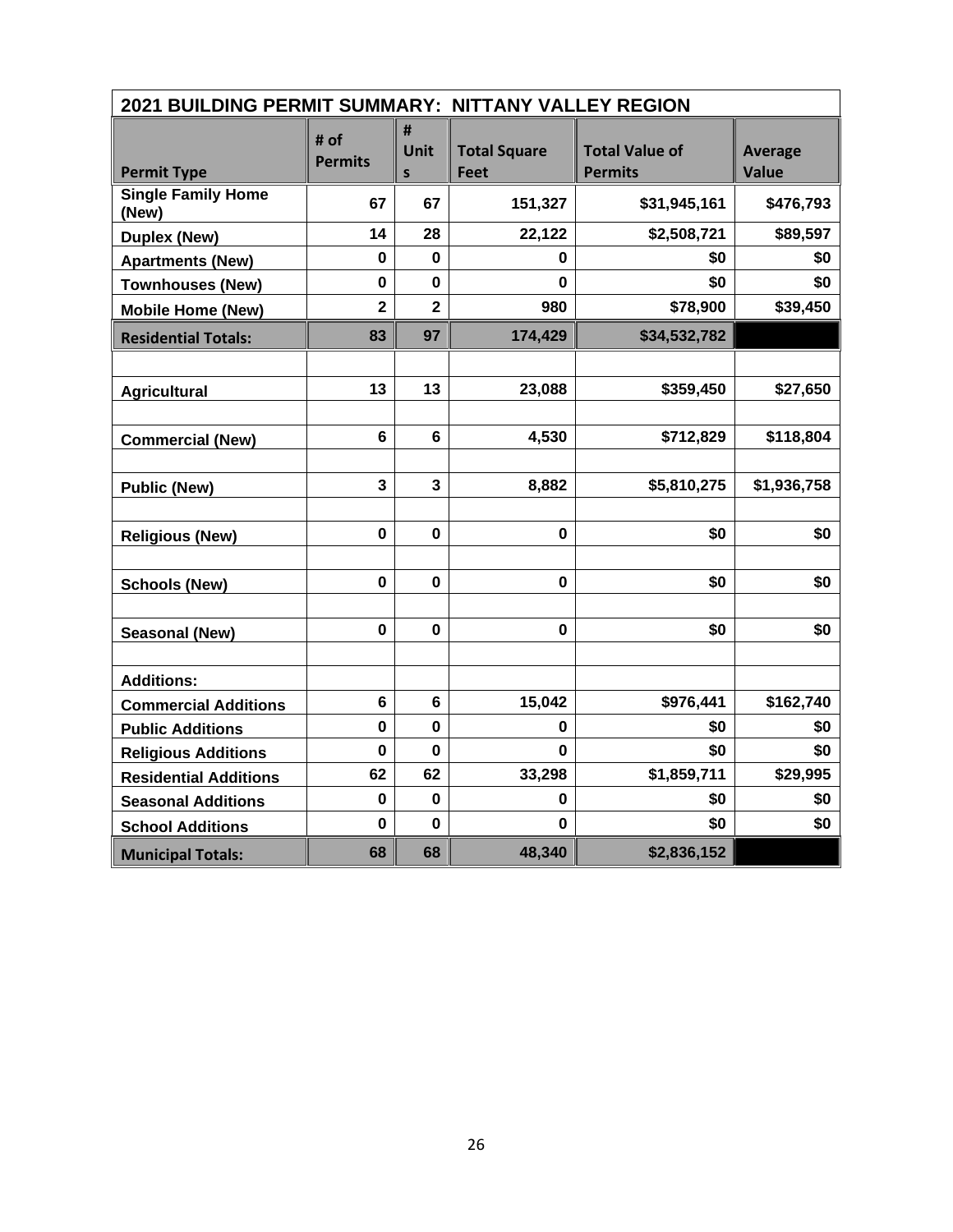|                                    | 2021 BUILDING PERMIT SUMMARY: BELLEFONTE BOROUGH |                         |                                    |                                         |                                     |  |  |
|------------------------------------|--------------------------------------------------|-------------------------|------------------------------------|-----------------------------------------|-------------------------------------|--|--|
| <b>Permit Type</b>                 | # of<br><b>Permits</b>                           | #<br>Unit<br>S          | <b>Total Square</b><br><b>Feet</b> | <b>Total Value of</b><br><b>Permits</b> | <b>Unit Average</b><br><b>Value</b> |  |  |
| <b>Single Family Home</b><br>(New) | 4                                                | 4                       | 18,694                             | \$1,244,727                             | \$<br>311,181                       |  |  |
| <b>Duplex (New)</b>                | $\mathbf 0$                                      | $\mathbf 0$             | 0                                  | \$                                      | \$                                  |  |  |
| <b>Apartments (New)</b>            | $\mathbf 0$                                      | $\mathbf 0$             | $\mathbf{0}$                       | \$<br>$\blacksquare$                    | \$                                  |  |  |
| <b>Townhouses (New)</b>            | $\mathbf 0$                                      | $\bf{0}$                | $\mathbf 0$                        | \$                                      | \$                                  |  |  |
| <b>Mobile Home (New)</b>           | $\mathbf 0$                                      | $\mathbf 0$             | $\mathbf 0$                        | \$                                      | \$                                  |  |  |
| <b>Residential Totals:</b>         | $\overline{\mathbf{4}}$                          | $\overline{\mathbf{4}}$ | 18,694                             | \$1,244,727                             |                                     |  |  |
|                                    |                                                  |                         |                                    |                                         |                                     |  |  |
| <b>Agricultural (New)</b>          | $\mathbf 0$                                      | $\mathbf 0$             | $\mathbf{0}$                       | \$<br>-                                 | \$                                  |  |  |
|                                    |                                                  |                         |                                    |                                         |                                     |  |  |
| <b>Commercial (New)</b>            | $\overline{\mathbf{2}}$                          | $\overline{\mathbf{2}}$ | 2,530                              | \$<br>477,829                           | \$<br>238,914                       |  |  |
|                                    |                                                  |                         |                                    |                                         |                                     |  |  |
| <b>Public (New)</b>                | $\mathbf 0$                                      | $\mathbf 0$             | $\mathbf 0$                        | \$                                      | \$                                  |  |  |
|                                    |                                                  |                         |                                    |                                         |                                     |  |  |
| <b>Religious (New)</b>             | $\mathbf 0$                                      | $\mathbf 0$             | $\mathbf 0$                        | \$<br>$\blacksquare$                    | \$                                  |  |  |
|                                    |                                                  |                         |                                    |                                         |                                     |  |  |
| <b>Schools (New)</b>               | $\mathbf 0$                                      | $\mathbf 0$             | $\mathbf{0}$                       | \$<br>$\blacksquare$                    | \$                                  |  |  |
|                                    |                                                  |                         |                                    |                                         |                                     |  |  |
| <b>Seasonal (New)</b>              | $\mathbf 0$                                      | $\mathbf 0$             | $\mathbf 0$                        | \$                                      | \$                                  |  |  |
|                                    |                                                  |                         |                                    |                                         |                                     |  |  |
| <b>Additions:</b>                  |                                                  |                         |                                    |                                         |                                     |  |  |
| <b>Commercial Additions</b>        | $\mathbf 0$                                      | $\bf{0}$                | $\mathbf 0$                        | \$                                      | \$                                  |  |  |
| <b>Public Additions</b>            | $\mathbf 0$                                      | $\mathbf 0$             | 0                                  | \$                                      | \$                                  |  |  |
| <b>Religious Additions</b>         | $\mathbf 0$                                      | $\mathbf 0$             | $\mathbf 0$                        | \$                                      | \$                                  |  |  |
| <b>Residential Additions</b>       | $\bf 6$                                          | $6\phantom{1}$          | 3,016                              | \$<br>190,912                           | \$<br>31,818                        |  |  |
| <b>Seasonal Additions</b>          | $\mathbf 0$                                      | 0                       | 0                                  | \$                                      | \$                                  |  |  |
| <b>School Additions</b>            | $\mathbf 0$                                      | $\mathbf 0$             | $\bf{0}$                           | \$                                      | \$                                  |  |  |
| <b>Addition Totals:</b>            | $6\phantom{1}6$                                  | $6\phantom{1}$          | 3,016                              | \$<br>190,912                           |                                     |  |  |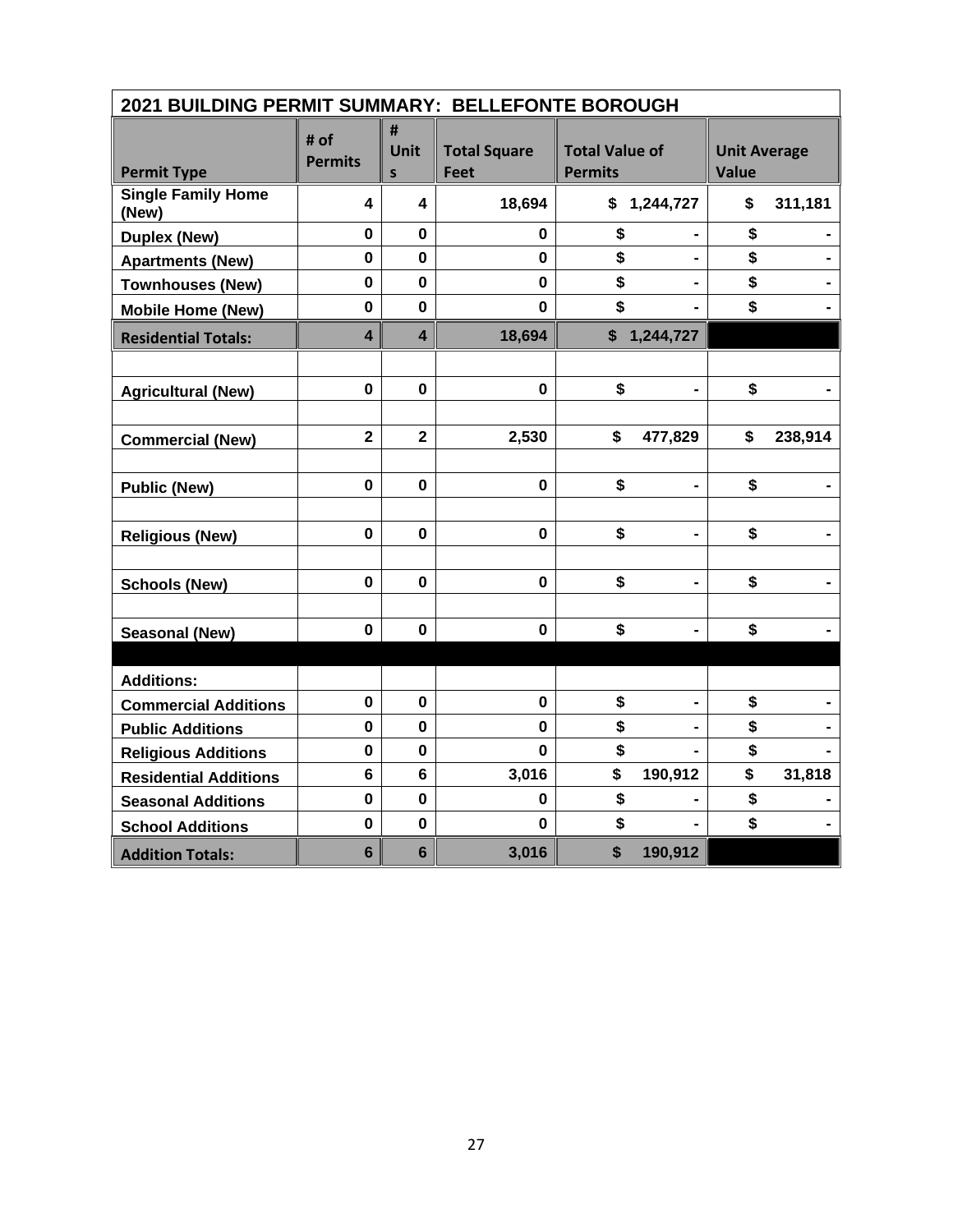| 2021 BUILDING PERMIT SUMMARY: BENNER TOWNSHIP |                         |                         |                                    |                                         |                                     |
|-----------------------------------------------|-------------------------|-------------------------|------------------------------------|-----------------------------------------|-------------------------------------|
| <b>Permit Type</b>                            | # of<br><b>Permits</b>  | #<br><b>Unit</b><br>S   | <b>Total Square</b><br><b>Feet</b> | <b>Total Value of</b><br><b>Permits</b> | <b>Unit Average</b><br><b>Value</b> |
| <b>Single Family Home</b><br>(New)            | 18                      | 18                      | 37,277                             | \$3,969,640                             | \$<br>220,535                       |
| <b>Duplex (New)</b>                           | 12                      | 24                      | 18,772                             | \$2,268,721                             | \$<br>189,060                       |
| <b>Apartments (New)</b>                       | $\mathbf 0$             | $\bf{0}$                | 0                                  | \$                                      | \$                                  |
| <b>Townhouses (New)</b>                       | $\mathbf 0$             | $\mathbf 0$             | $\bf{0}$                           | \$                                      | \$                                  |
| <b>Mobile Home (New)</b>                      | 1                       | 1                       | $\bf{0}$                           | \$<br>70,900                            | \$<br>70,900                        |
| <b>Residential Totals:</b>                    | 31                      | 43                      | 56,049                             | \$6,309,261                             |                                     |
|                                               |                         |                         |                                    |                                         |                                     |
| <b>Agricultural (New)</b>                     | $\mathbf 0$             | $\mathbf 0$             | $\mathbf 0$                        | \$                                      | \$                                  |
|                                               |                         |                         |                                    |                                         |                                     |
| <b>Commercial (New)</b>                       | $\overline{\mathbf{2}}$ | $\overline{\mathbf{2}}$ | $\mathbf 0$                        | \$<br>1,792,200                         | \$<br>448,050                       |
|                                               |                         |                         |                                    |                                         |                                     |
| <b>Public (New)</b>                           | $\overline{\mathbf{4}}$ | 4                       | 7,450                              | \$<br>1,792,200                         | \$<br>448,050                       |
|                                               |                         |                         |                                    |                                         |                                     |
| <b>Religious (New)</b>                        | $\mathbf 0$             | $\mathbf 0$             | $\mathbf{0}$                       | \$<br>$\blacksquare$                    | \$                                  |
|                                               |                         |                         |                                    |                                         |                                     |
| <b>Schools (New)</b>                          | $\mathbf 0$             | $\mathbf 0$             | $\mathbf 0$                        | \$                                      | \$                                  |
|                                               |                         |                         |                                    |                                         |                                     |
| Seasonal (New)                                | $\mathbf 0$             | $\bf{0}$                | $\mathbf 0$                        | \$                                      | \$                                  |
|                                               |                         |                         |                                    |                                         |                                     |
| <b>Additions:</b>                             |                         |                         |                                    |                                         |                                     |
| <b>Commercial Additions</b>                   | $\mathbf{3}$            | $\mathbf{3}$            | 13,642                             | \$<br>185,000                           | \$<br>61,666                        |
| <b>Public Additions</b>                       | 0                       | $\mathbf 0$             | 0                                  | \$                                      | \$                                  |
| <b>Religious Additions</b>                    | $\mathbf 0$             | $\bf{0}$                | $\bf{0}$                           | \$                                      | \$                                  |
| <b>Residential Additions</b>                  | 35                      | 35                      | 13,327                             | \$<br>863,135                           | \$<br>24,661                        |
| <b>Seasonal Additions</b>                     | $\mathbf 0$             | $\mathbf 0$             | 0                                  | \$                                      | \$                                  |
| <b>School Additions</b>                       | $\mathbf 0$             | $\bf{0}$                | $\bf{0}$                           | \$                                      | \$                                  |
| <b>Addition Totals:</b>                       | 38                      | 38                      | 26,969                             | 1,048,135<br>\$                         |                                     |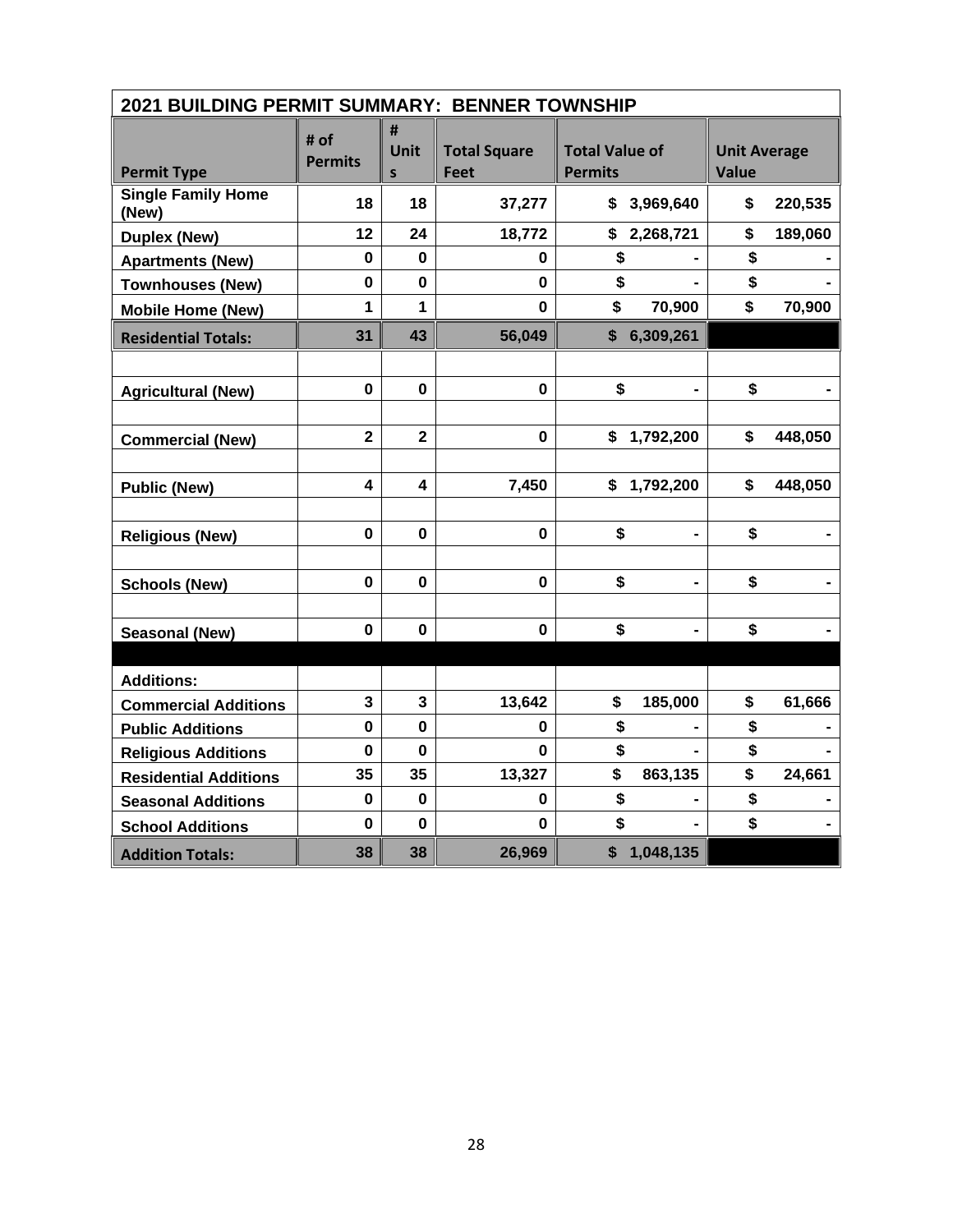| 2021 BUILDING PERMIT SUMMARY: MARION TOWNSHIP |                        |                |                                    |                                         |                                     |
|-----------------------------------------------|------------------------|----------------|------------------------------------|-----------------------------------------|-------------------------------------|
| <b>Permit Type</b>                            | # of<br><b>Permits</b> | #<br>Unit<br>S | <b>Total Square</b><br><b>Feet</b> | <b>Total Value of</b><br><b>Permits</b> | <b>Unit Average</b><br><b>Value</b> |
| <b>Single Family Home</b><br>(New)            | 4                      | 4              | 10,521                             | \$979,000                               | \$244,750                           |
| <b>Duplex (New)</b>                           | $\mathbf 0$            | $\mathbf 0$    | 0                                  | \$                                      | \$                                  |
| <b>Apartments (New)</b>                       | $\mathbf 0$            | $\mathbf 0$    | $\mathbf 0$                        | \$                                      | \$                                  |
| <b>Townhouses (New)</b>                       | $\mathbf 0$            | $\mathbf 0$    | $\mathbf 0$                        | \$                                      | \$                                  |
| <b>Mobile Home (New)</b>                      | 1                      | 1              | 980                                | \$8,000                                 | \$8,000                             |
| <b>Residential Totals:</b>                    | 5                      | $5\phantom{1}$ | 11,501                             | \$987,000                               |                                     |
|                                               |                        |                |                                    |                                         |                                     |
| <b>Agricultural (New)</b>                     | 11                     | 11             | 20,880                             | \$<br>334,450                           | \$<br>30,404                        |
|                                               |                        |                |                                    |                                         |                                     |
| <b>Commercial (New)</b>                       | $\mathbf 0$            | $\mathbf 0$    | $\mathbf 0$                        | \$                                      | \$                                  |
|                                               |                        |                |                                    |                                         |                                     |
| <b>Public (New)</b>                           | $\pmb{0}$              | $\mathbf 0$    | $\pmb{0}$                          | \$                                      | \$<br>$\qquad \qquad \blacksquare$  |
|                                               |                        |                |                                    |                                         |                                     |
| <b>Religious (New)</b>                        | $\mathbf 0$            | 0              | $\mathbf 0$                        | \$                                      | \$                                  |
|                                               |                        |                |                                    |                                         |                                     |
| <b>Schools (New)</b>                          | $\mathbf 0$            | $\mathbf 0$    | $\mathbf 0$                        | \$                                      | \$<br>-                             |
|                                               |                        |                |                                    |                                         |                                     |
| <b>Seasonal (New)</b>                         | $\mathbf 0$            | 0              | $\mathbf 0$                        | \$                                      | \$                                  |
|                                               |                        |                |                                    |                                         |                                     |
| <b>Additions:</b>                             |                        |                |                                    |                                         |                                     |
| <b>Commercial Additions</b>                   | $\pmb{0}$              | 0              | $\pmb{0}$                          | \$                                      | \$                                  |
| <b>Public Additions</b>                       | 0                      | $\mathbf 0$    | $\mathbf 0$                        | \$                                      | \$                                  |
| <b>Religious Additions</b>                    | $\mathbf 0$            | $\mathbf 0$    | 0                                  | \$                                      | \$                                  |
| <b>Residential Additions</b>                  | 15                     | 15             | 13,344                             | \$<br>550,767                           | \$<br>36,717                        |
| <b>Seasonal Additions</b>                     | $\mathbf 0$            | $\mathbf 0$    | 0                                  | \$                                      | \$                                  |
| <b>School Additions</b>                       | $\mathbf 0$            | $\mathbf 0$    | $\mathbf 0$                        | \$                                      | \$                                  |
| <b>Addition Totals:</b>                       | 15                     | 15             | 13,344                             | \$<br>550,767                           |                                     |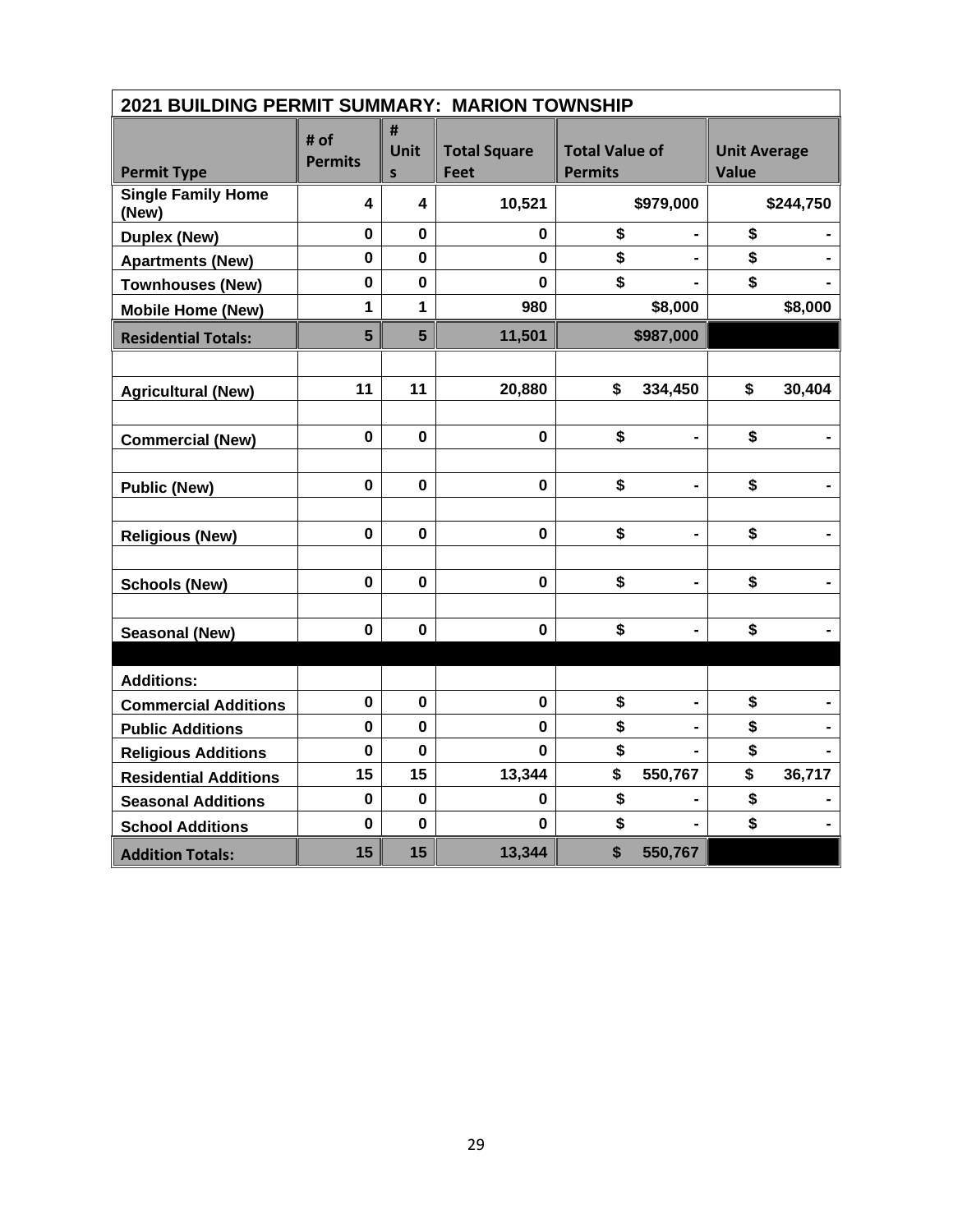|                                    |                        |                         |                                    | 2021 BUILDING PERMIT SUMMARY: SPRING TOWNSHIP |                                     |  |  |  |  |  |  |
|------------------------------------|------------------------|-------------------------|------------------------------------|-----------------------------------------------|-------------------------------------|--|--|--|--|--|--|
| <b>Permit Type</b>                 | # of<br><b>Permits</b> | #<br>Unit<br>S          | <b>Total Square</b><br><b>Feet</b> | <b>Total Value of</b><br><b>Permits</b>       | <b>Unit Average</b><br><b>Value</b> |  |  |  |  |  |  |
| <b>Single Family Home</b><br>(New) | 25                     | 25                      | 51,613                             | \$6,859,815                                   | \$<br>274,392                       |  |  |  |  |  |  |
| <b>Duplex (New)</b>                | $\overline{2}$         | 4                       | 3,350                              | \$<br>240,000                                 | \$<br>120,000                       |  |  |  |  |  |  |
| <b>Apartments (New)</b>            | $\mathbf 0$            | 0                       | 0                                  | \$                                            | \$                                  |  |  |  |  |  |  |
| <b>Townhouses (New)</b>            | $\mathbf 0$            | $\mathbf 0$             | $\mathbf 0$                        | \$                                            | \$                                  |  |  |  |  |  |  |
| <b>Mobile Home (New)</b>           | $\mathbf 0$            | $\mathbf{0}$            | $\mathbf 0$                        | \$                                            | \$                                  |  |  |  |  |  |  |
| <b>Residential Totals:</b>         | 27                     | 29                      | 54,963                             | $\boldsymbol{\$}$<br>7,099,815                |                                     |  |  |  |  |  |  |
|                                    |                        |                         |                                    |                                               |                                     |  |  |  |  |  |  |
| <b>Agricultural (New)</b>          | $\mathbf{1}$           | $\mathbf 1$             | 1,920                              | \$<br>10,000                                  | \$<br>10,000                        |  |  |  |  |  |  |
| <b>Commercial (New)</b>            | 1                      | $\mathbf{1}$            | 2,000                              | \$<br>80,000                                  | \$<br>80,000                        |  |  |  |  |  |  |
| <b>Public (New)</b>                | $\mathbf 0$            | $\mathbf 0$             | $\mathbf 0$                        | \$                                            | \$                                  |  |  |  |  |  |  |
| <b>Religious (New)</b>             | $\mathbf 0$            | $\mathbf 0$             | $\mathbf 0$                        | \$                                            | \$                                  |  |  |  |  |  |  |
| <b>Schools (New)</b>               | $\mathbf 0$            | $\mathbf 0$             | $\mathbf 0$                        | \$<br>$\blacksquare$                          | \$                                  |  |  |  |  |  |  |
| <b>Seasonal (New)</b>              | $\mathbf 0$            | 0                       | $\mathbf 0$                        | \$                                            | \$                                  |  |  |  |  |  |  |
|                                    |                        |                         |                                    |                                               |                                     |  |  |  |  |  |  |
| <b>Additions:</b>                  |                        |                         |                                    |                                               |                                     |  |  |  |  |  |  |
| <b>Commercial Additions</b>        | 3                      | $\overline{\mathbf{3}}$ | 1,400                              | \$<br>791,441                                 | \$<br>263,813                       |  |  |  |  |  |  |
| <b>Public Additions</b>            | $\mathbf 0$            | $\mathbf 0$             | 0                                  | \$                                            | \$                                  |  |  |  |  |  |  |
| <b>Religious Additions</b>         | 0                      | 0                       | 0                                  | \$                                            | \$                                  |  |  |  |  |  |  |
| <b>Residential Additions</b>       | $6\phantom{a}$         | $6\phantom{1}$          | 1,504                              | \$<br>174,097                                 | \$<br>29,016                        |  |  |  |  |  |  |
| <b>Seasonal Additions</b>          | $\mathbf 0$            | $\mathbf 0$             | 0                                  | \$                                            | \$                                  |  |  |  |  |  |  |
| <b>School Additions</b>            | $\mathbf 0$            | $\mathbf 0$             | 0                                  | \$                                            | \$                                  |  |  |  |  |  |  |
| <b>Addition Totals:</b>            | $\overline{9}$         | 9                       | 2,904                              | \$<br>965,538                                 |                                     |  |  |  |  |  |  |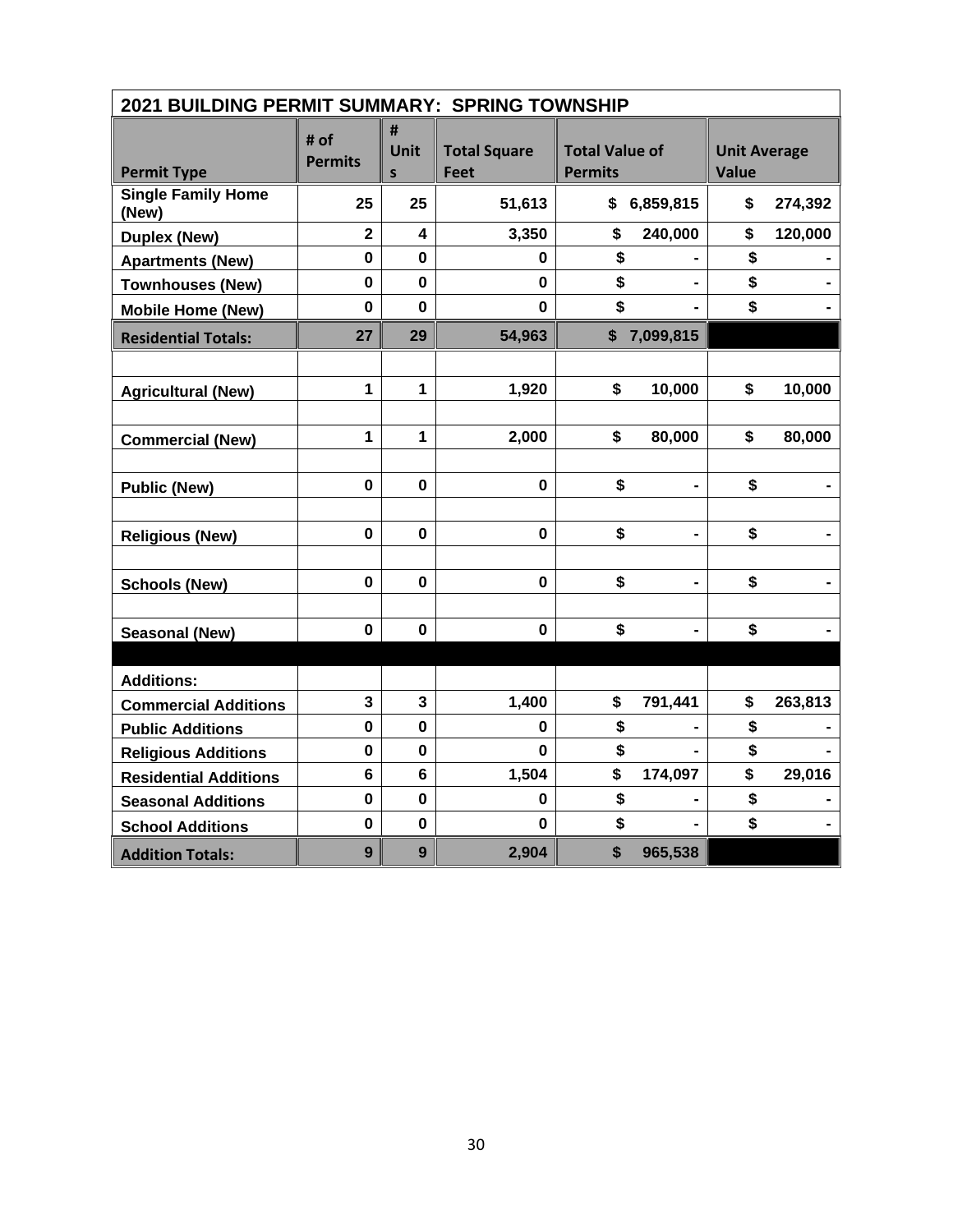| 2021 BUILDING PERMIT SUMMARY: WALKER TOWNSHIP |                         |                           |                                    |                                         |                                     |
|-----------------------------------------------|-------------------------|---------------------------|------------------------------------|-----------------------------------------|-------------------------------------|
| <b>Permit Type</b>                            | # of<br><b>Permits</b>  | #<br>Unit<br>$\mathsf{s}$ | <b>Total Square</b><br><b>Feet</b> | <b>Total Value of</b><br><b>Permits</b> | <b>Unit Average</b><br><b>Value</b> |
| <b>Single Family Home</b><br>(New)            | 16                      | 16                        | 33,222                             | \$4,771,355                             | \$<br>298,209                       |
| <b>Duplex (New)</b>                           | $\mathbf 0$             | $\bf{0}$                  | 0                                  | \$                                      | \$                                  |
| <b>Apartments (New)</b>                       | $\mathbf 0$             | 0                         | 0                                  | \$                                      | \$                                  |
| <b>Townhouses (New)</b>                       | $\mathbf 0$             | $\mathbf 0$               | $\mathbf 0$                        | \$                                      | \$                                  |
| <b>Mobile Home (New)</b>                      | $\mathbf 0$             | $\mathbf{0}$              | $\mathbf 0$                        | \$                                      | \$                                  |
| <b>Residential Totals:</b>                    | 16                      | 16                        | 33,222                             | \$4,771,355                             |                                     |
|                                               |                         |                           |                                    |                                         |                                     |
| <b>Agricultural (New)</b>                     | $\mathbf{1}$            | $\mathbf 1$               | 288                                | \$<br>15,000                            | \$<br>15,000                        |
|                                               |                         |                           |                                    |                                         |                                     |
| <b>Commercial (New)</b>                       | 1                       | $\mathbf 1$               | $\mathbf 0$                        | \$<br>75,000                            | \$<br>75,000                        |
|                                               |                         |                           |                                    |                                         |                                     |
| <b>Public (New)</b>                           | $\mathbf 0$             | $\mathbf 0$               | $\mathbf 0$                        | \$                                      | \$                                  |
|                                               |                         |                           |                                    |                                         |                                     |
| <b>Religious (New)</b>                        | $\mathbf 0$             | $\mathbf 0$               | $\mathbf 0$                        | \$                                      | \$                                  |
|                                               |                         |                           |                                    |                                         |                                     |
| <b>Schools (New)</b>                          | $\mathbf 0$             | $\mathbf 0$               | $\mathbf 0$                        | \$<br>$\blacksquare$                    | \$                                  |
|                                               |                         |                           |                                    |                                         |                                     |
| <b>Seasonal (New)</b>                         | $\mathbf 0$             | $\bf{0}$                  | $\mathbf 0$                        | \$                                      | \$                                  |
|                                               |                         |                           |                                    |                                         |                                     |
| <b>Additions:</b>                             |                         |                           |                                    |                                         |                                     |
| <b>Commercial Additions</b>                   | $\mathbf 0$             | $\mathbf 0$               | $\mathbf 0$                        | \$                                      | \$                                  |
| <b>Public Additions</b>                       | $\pmb{0}$               | $\mathbf 0$               | $\mathbf{0}$                       | \$                                      | \$                                  |
| <b>Religious Additions</b>                    | $\bf{0}$                | 0                         | 0                                  | \$                                      | \$                                  |
| <b>Residential Additions</b>                  | $\overline{\mathbf{4}}$ | $\overline{\mathbf{4}}$   | 2,107                              | \$<br>80,800                            | \$<br>20,200                        |
| <b>Seasonal Additions</b>                     | $\mathbf 0$             | $\mathbf 0$               | 0                                  | \$                                      | \$                                  |
| <b>School Additions</b>                       | $\bf{0}$                | $\mathbf 0$               | $\bf{0}$                           | \$                                      | \$                                  |
| <b>Addition Totals:</b>                       | $\overline{\mathbf{4}}$ | $\overline{\mathbf{4}}$   | 2,107                              | \$<br>80,800                            |                                     |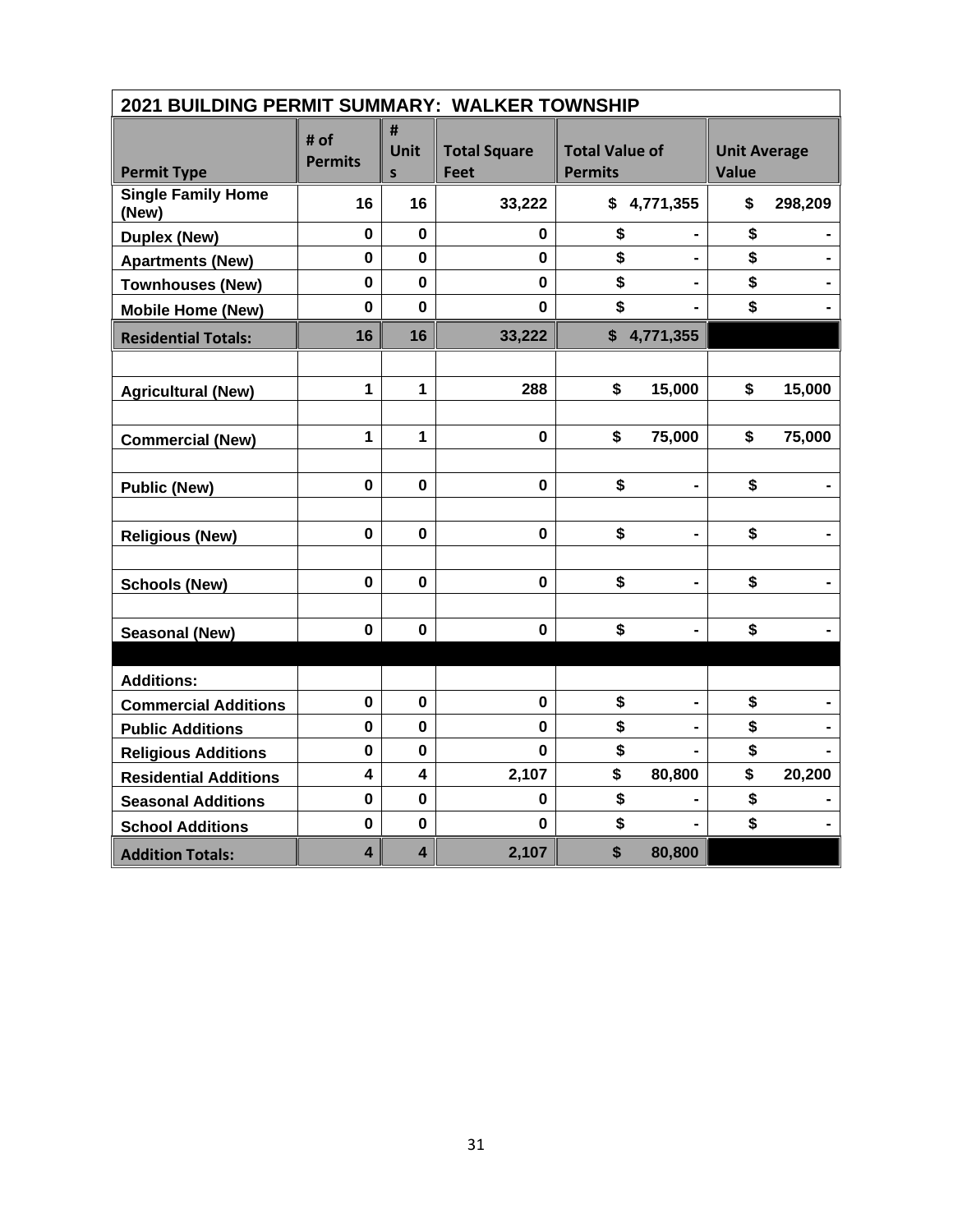| 2021 BUILDING PERMIT SUMMARY: PENNS VALLEY REGION |                         |                                  |                             |                                         |                                |
|---------------------------------------------------|-------------------------|----------------------------------|-----------------------------|-----------------------------------------|--------------------------------|
| <b>Permit Type</b>                                | # of<br><b>Permits</b>  | #<br><b>Unit</b><br>$\mathsf{s}$ | <b>Total Square</b><br>Feet | <b>Total Value of</b><br><b>Permits</b> | <b>Average</b><br><b>Value</b> |
| <b>Single Family Home</b><br>(New)                | 54                      | 54                               | 34,303                      | \$13,648,694                            | \$252,753                      |
| <b>Duplex (New)</b>                               | 0                       | 0                                | 0                           | \$0                                     | \$0                            |
| <b>Apartments (New)</b>                           | 1                       | $\mathbf{1}$                     | 1,000                       | \$0                                     | \$0                            |
| <b>Townhouses (New)</b>                           | $\mathbf 0$             | $\mathbf 0$                      | 0                           | \$0                                     | \$0                            |
| <b>Mobile Home (New)</b>                          | $\overline{\mathbf{2}}$ | $\overline{2}$                   | 2,652                       | \$0                                     | \$0                            |
| <b>Residential Totals:</b>                        | 57                      | 57                               | 37,955                      | \$13,648,694                            |                                |
|                                                   |                         |                                  |                             |                                         |                                |
| <b>Agricultural</b>                               | 39                      | 39                               | 67,680                      | \$1,212,151                             | \$31,080                       |
|                                                   |                         |                                  |                             |                                         |                                |
| <b>Commercial (New)</b>                           | 5                       | 5                                | 31,522                      | \$1,100,000                             | \$220,000                      |
|                                                   |                         |                                  |                             |                                         |                                |
| <b>Public (New)</b>                               | 3                       | 3                                | 1,179                       | \$17,750                                | \$5,916                        |
|                                                   |                         |                                  |                             |                                         |                                |
| <b>Religious (New)</b>                            | 0                       | $\mathbf 0$                      | $\mathbf 0$                 | \$0                                     | \$0                            |
|                                                   |                         |                                  |                             |                                         |                                |
| <b>Schools (New)</b>                              | $\mathbf 0$             | $\mathbf{0}$                     | $\mathbf 0$                 | \$0                                     | \$0                            |
|                                                   |                         |                                  |                             |                                         |                                |
| <b>Seasonal (New)</b>                             | 5                       | 5                                | 2,188                       | \$165,448                               | \$33,089                       |
|                                                   |                         |                                  |                             |                                         |                                |
| <b>Additions:</b>                                 |                         |                                  |                             |                                         |                                |
| <b>Commercial Additions</b>                       | 0                       | $\mathbf 0$                      | $\mathbf 0$                 | \$0                                     | \$0                            |
| <b>Public Additions</b>                           | 0                       | $\mathbf{0}$                     | 0                           | \$0                                     | \$0                            |
| <b>Religious Additions</b>                        | $\mathbf 0$             | $\bf{0}$                         | 0                           | \$0                                     | \$0                            |
| <b>Residential Additions</b>                      | 124                     | 124                              | 79,737                      | \$2,646,086                             | \$21,339                       |
| <b>Seasonal Additions</b>                         | 0                       | $\mathbf 0$                      | 0                           | \$0                                     | \$0                            |
| <b>School Additions</b>                           | 0                       | $\mathbf 0$                      | 0                           | \$0                                     | \$0                            |
| <b>Municipal Totals:</b>                          | 124                     | 124                              | 79,737                      | \$2,646,086                             |                                |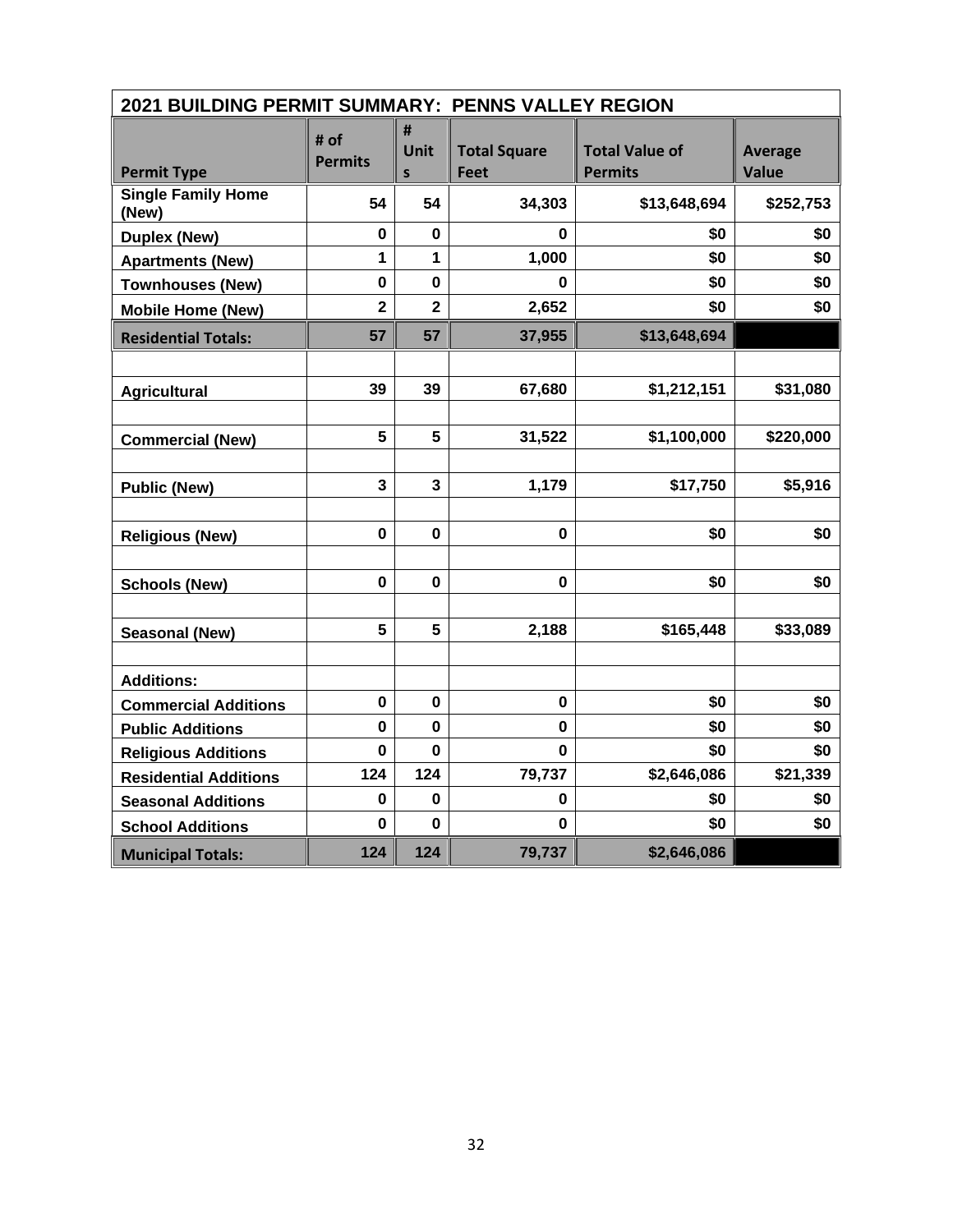| 2021 BUILDING PERMIT SUMMARY: CENTRE HALL BOROUGH |                         |                |                                    |                                         |                |                                     |         |
|---------------------------------------------------|-------------------------|----------------|------------------------------------|-----------------------------------------|----------------|-------------------------------------|---------|
| <b>Permit Type</b>                                | # of<br><b>Permits</b>  | #<br>Unit<br>S | <b>Total Square</b><br><b>Feet</b> | <b>Total Value of</b><br><b>Permits</b> |                | <b>Unit Average</b><br><b>Value</b> |         |
| <b>Single Family Home</b><br>(New)                | $\mathbf{3}$            | $\mathbf{3}$   | 5,384                              | \$                                      | 542,861        | \$                                  | 180,953 |
| <b>Duplex (New)</b>                               | $\mathbf 0$             | $\mathbf 0$    | 0                                  | \$                                      |                | \$                                  |         |
| <b>Apartments (New)</b>                           | $\mathbf 0$             | 0              | 0                                  | \$                                      | $\blacksquare$ | \$                                  |         |
| <b>Townhouses (New)</b>                           | $\mathbf 0$             | $\mathbf 0$    | $\mathbf 0$                        | \$                                      |                | \$                                  |         |
| <b>Mobile Home (New)</b>                          | $\mathbf 0$             | $\mathbf 0$    | $\mathbf 0$                        | \$                                      |                | \$                                  |         |
| <b>Residential Totals:</b>                        | $\overline{\mathbf{3}}$ | $\overline{3}$ | 5,384                              | $\boldsymbol{\mathsf{s}}$               | 542,861        |                                     |         |
|                                                   |                         |                |                                    |                                         |                |                                     |         |
| <b>Agricultural (New)</b>                         | $\mathbf 0$             | $\mathbf 0$    | $\mathbf{0}$                       | \$                                      | $\blacksquare$ | \$                                  |         |
|                                                   |                         |                |                                    |                                         |                |                                     |         |
| <b>Commercial (New)</b>                           | $\mathbf 0$             | $\bf{0}$       | $\mathbf 0$                        | \$                                      |                | \$                                  |         |
|                                                   |                         |                |                                    |                                         |                |                                     |         |
| <b>Public (New)</b>                               | $\mathbf 0$             | $\mathbf 0$    | $\mathbf 0$                        | \$                                      |                | \$                                  |         |
|                                                   |                         |                |                                    |                                         |                |                                     |         |
| <b>Religious (New)</b>                            | $\mathbf 0$             | $\bf{0}$       | $\mathbf 0$                        | \$                                      | $\blacksquare$ | \$                                  |         |
|                                                   |                         |                |                                    |                                         |                |                                     |         |
| <b>Schools (New)</b>                              | $\mathbf 0$             | $\mathbf 0$    | $\mathbf 0$                        | \$                                      | $\blacksquare$ | \$                                  |         |
|                                                   |                         |                |                                    |                                         |                |                                     |         |
| <b>Seasonal (New)</b>                             | $\mathbf 0$             | $\bf{0}$       | $\mathbf 0$                        | \$                                      |                | \$                                  |         |
|                                                   |                         |                |                                    |                                         |                |                                     |         |
| <b>Additions:</b>                                 |                         |                |                                    |                                         |                |                                     |         |
| <b>Commercial Additions</b>                       | $\mathbf 0$             | $\mathbf 0$    | $\mathbf 0$                        | \$                                      |                | \$                                  |         |
| <b>Public Additions</b>                           | $\mathbf 0$             | $\mathbf 0$    | $\mathbf{0}$                       | \$                                      |                | \$                                  |         |
| <b>Religious Additions</b>                        | $\bf{0}$                | 0              | $\mathbf 0$                        | \$                                      |                | \$                                  |         |
| <b>Residential Additions</b>                      | 5                       | 5              | 892                                | \$                                      | 264,000        | \$                                  | 52,800  |
| <b>Seasonal Additions</b>                         | $\mathbf 0$             | $\mathbf 0$    | $\mathbf 0$                        | \$                                      |                | \$                                  |         |
| <b>School Additions</b>                           | $\bf{0}$                | $\mathbf 0$    | $\mathbf 0$                        | \$                                      |                | \$                                  |         |
| <b>Addition Totals:</b>                           | 5                       | 5              | 892                                | \$                                      | 264,000        |                                     |         |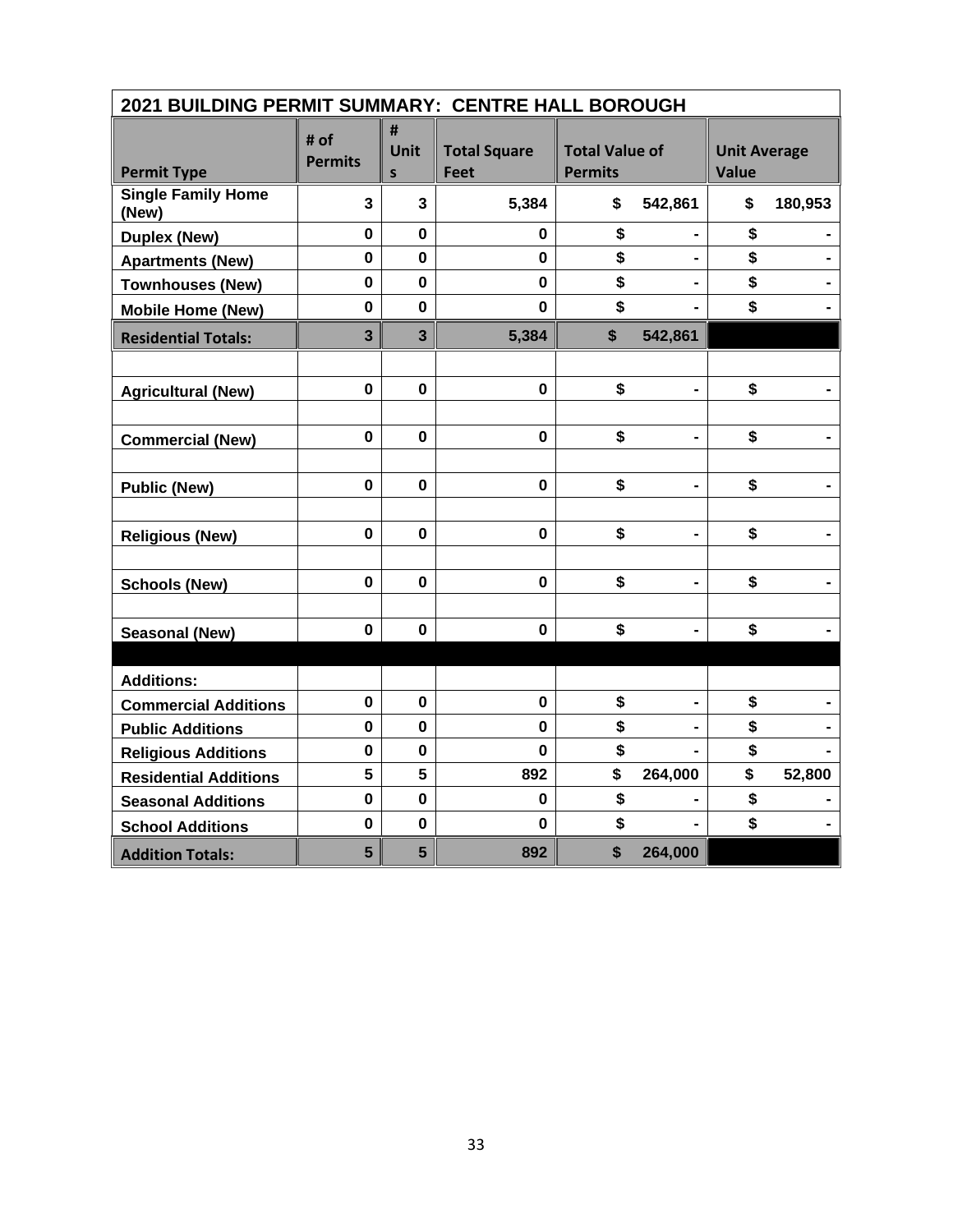| 2021 BUILDING PERMIT SUMMARY: GREGG TOWNSHIP |                        |                       |                                    |                                         |                                     |
|----------------------------------------------|------------------------|-----------------------|------------------------------------|-----------------------------------------|-------------------------------------|
| <b>Permit Type</b>                           | # of<br><b>Permits</b> | #<br><b>Unit</b><br>S | <b>Total Square</b><br><b>Feet</b> | <b>Total Value of</b><br><b>Permits</b> | <b>Unit Average</b><br><b>Value</b> |
| <b>Single Family Home</b><br>(New)           | $\overline{7}$         | $\overline{7}$        | 8,482                              | \$2,319,000                             | \$<br>331,285                       |
| <b>Duplex (New)</b>                          | $\mathbf 0$            | $\mathbf 0$           | 0                                  | \$                                      | \$                                  |
| <b>Apartments (New)</b>                      | 1                      | 1                     | 1,000                              | \$<br>$\blacksquare$                    | \$                                  |
| <b>Townhouses (New)</b>                      | $\mathbf 0$            | $\mathbf 0$           | 0                                  | \$                                      | \$                                  |
| <b>Mobile Home (New)</b>                     | $\mathbf 0$            | $\bf{0}$              | 0                                  | \$                                      | \$                                  |
| <b>Residential Totals:</b>                   | 8                      | 8                     | 9,482                              | \$2,319,000                             |                                     |
|                                              |                        |                       |                                    |                                         |                                     |
| <b>Agricultural (New)</b>                    | $\overline{7}$         | $\overline{7}$        | 12,904                             | $\mathbf{\hat{s}}$<br>261,310           | \$<br>37,330                        |
|                                              |                        |                       |                                    |                                         |                                     |
| <b>Commercial (New)</b>                      | $\mathbf 0$            | $\mathbf 0$           | $\mathbf 0$                        | \$                                      | \$                                  |
|                                              |                        |                       |                                    |                                         |                                     |
| <b>Public (New)</b>                          | $\mathbf 0$            | $\bf{0}$              | $\mathbf 0$                        | \$                                      | \$                                  |
|                                              |                        |                       |                                    |                                         |                                     |
| <b>Religious (New)</b>                       | $\mathbf 0$            | $\mathbf 0$           | $\mathbf{0}$                       | \$<br>$\blacksquare$                    | \$                                  |
|                                              |                        |                       |                                    |                                         |                                     |
| <b>Schools (New)</b>                         | $\mathbf 0$            | $\mathbf 0$           | $\mathbf 0$                        | \$                                      | \$                                  |
|                                              |                        |                       |                                    |                                         |                                     |
| <b>Seasonal (New)</b>                        | $\mathbf 0$            | $\bf{0}$              | $\mathbf 0$                        | \$                                      | \$                                  |
|                                              |                        |                       |                                    |                                         |                                     |
| <b>Additions:</b>                            |                        |                       |                                    |                                         |                                     |
| <b>Commercial Additions</b>                  | $\mathbf 0$            | $\bf{0}$              | $\mathbf 0$                        | \$                                      | \$                                  |
| <b>Public Additions</b>                      | $\mathbf 0$            | $\mathbf 0$           | $\mathbf 0$                        | \$                                      | \$                                  |
| <b>Religious Additions</b>                   | $\mathbf 0$            | $\bf{0}$              | $\mathbf{0}$                       | \$                                      | \$                                  |
| <b>Residential Additions</b>                 | 17                     | 17                    | 13,850                             | \$<br>361,378                           | \$<br>21,257                        |
| <b>Seasonal Additions</b>                    | $\mathbf 0$            | $\mathbf 0$           | 0                                  | \$                                      | \$                                  |
| <b>School Additions</b>                      | $\mathbf 0$            | $\mathbf 0$           | $\bf{0}$                           | \$                                      | \$                                  |
| <b>Addition Totals:</b>                      | 17                     | 17                    | 13,850                             | \$<br>361,378                           |                                     |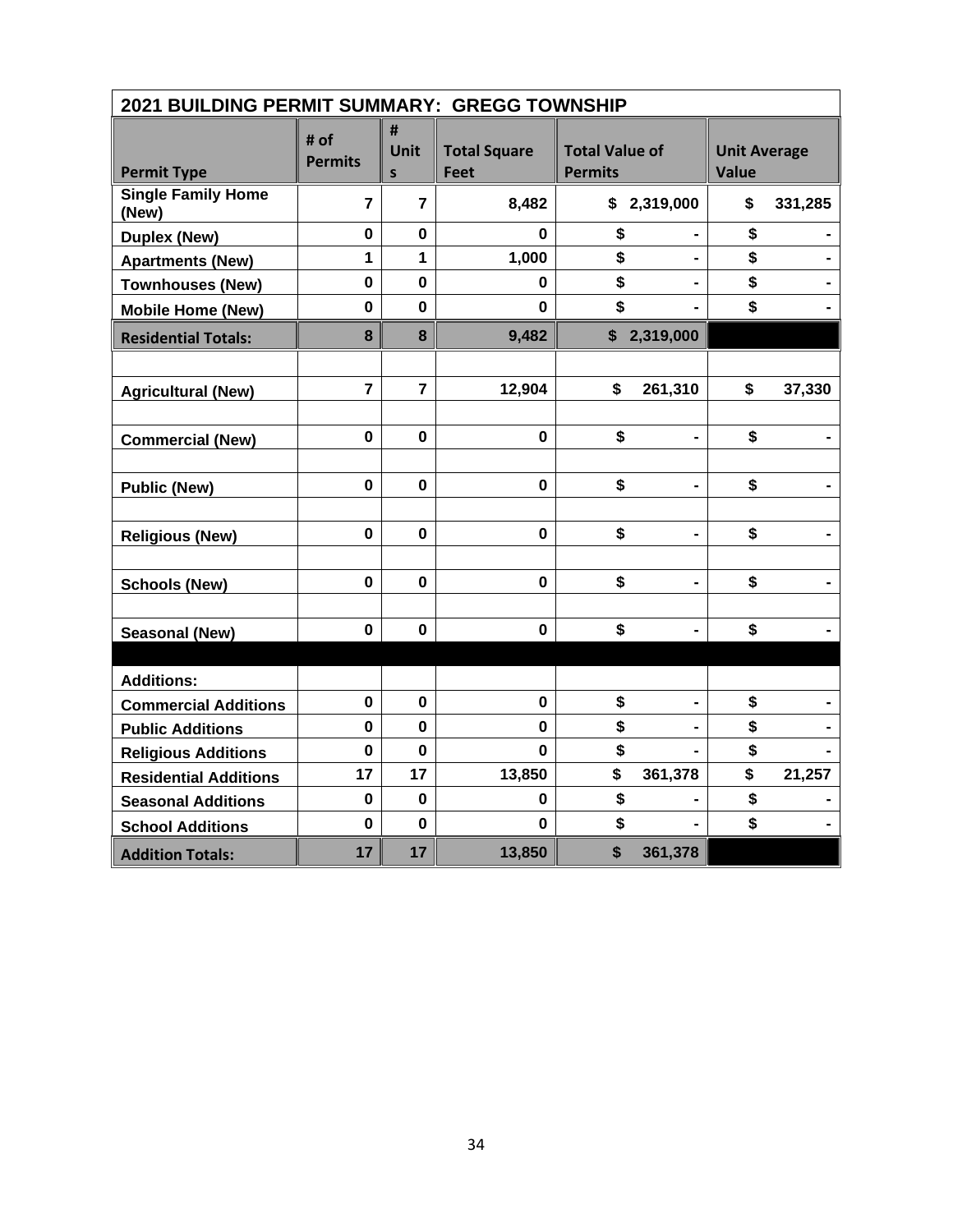| 2021 BUILDING PERMIT SUMMARY: HAINES TOWNSHIP |                         |                         |                                    |                                         |                |                                     |         |
|-----------------------------------------------|-------------------------|-------------------------|------------------------------------|-----------------------------------------|----------------|-------------------------------------|---------|
| <b>Permit Type</b>                            | # of<br><b>Permits</b>  | #<br>Unit<br>S          | <b>Total Square</b><br><b>Feet</b> | <b>Total Value of</b><br><b>Permits</b> |                | <b>Unit Average</b><br><b>Value</b> |         |
| <b>Single Family Home</b><br>(New)            | 5                       | 5                       | 3,496                              | \$                                      | 794,466        | \$                                  | 158,893 |
| <b>Duplex (New)</b>                           | $\mathbf 0$             | $\mathbf{0}$            | 0                                  | \$                                      |                | \$                                  |         |
| <b>Apartments (New)</b>                       | 0                       | 0                       | 0                                  | \$                                      | $\blacksquare$ | \$                                  |         |
| <b>Townhouses (New)</b>                       | $\mathbf 0$             | $\mathbf 0$             | 0                                  | \$                                      |                | \$                                  |         |
| <b>Mobile Home (New)</b>                      | $\overline{\mathbf{2}}$ | $\overline{\mathbf{2}}$ | 2,652                              | \$                                      |                | \$                                  |         |
| <b>Residential Totals:</b>                    | $\overline{7}$          | $\overline{7}$          | 6,148                              | \$                                      | 794,466        |                                     |         |
|                                               |                         |                         |                                    |                                         |                |                                     |         |
| <b>Agricultural (New)</b>                     | 9                       | 9                       | 12,560                             | \$                                      | 85,680         | \$                                  | 9,520   |
|                                               |                         |                         |                                    |                                         |                |                                     |         |
| <b>Commercial (New)</b>                       | $\mathbf 0$             | $\mathbf 0$             | $\mathbf 0$                        | \$                                      |                | \$                                  |         |
|                                               |                         |                         |                                    |                                         |                |                                     |         |
| <b>Public (New)</b>                           | 1                       | $\mathbf{1}$            | 299                                | \$                                      | -              | \$                                  |         |
|                                               |                         |                         |                                    |                                         |                |                                     |         |
| <b>Religious (New)</b>                        | $\mathbf 0$             | 0                       | $\mathbf 0$                        | \$                                      | $\blacksquare$ | \$                                  |         |
|                                               |                         |                         |                                    |                                         |                |                                     |         |
| <b>Schools (New)</b>                          | $\mathbf 0$             | $\mathbf 0$             | 0                                  | \$                                      |                | \$                                  |         |
| <b>Seasonal (New)</b>                         | 3                       | $\overline{\mathbf{3}}$ | 600                                | \$                                      | 70,448         | \$                                  | 23,482  |
|                                               |                         |                         |                                    |                                         |                |                                     |         |
| <b>Additions:</b>                             |                         |                         |                                    |                                         |                |                                     |         |
| <b>Commercial Additions</b>                   | $\pmb{0}$               | $\mathbf 0$             | $\mathbf 0$                        | \$                                      | -              | \$                                  |         |
| <b>Public Additions</b>                       | 0                       | 0                       | 0                                  | \$                                      |                | \$                                  |         |
| <b>Religious Additions</b>                    | $\mathbf 0$             | $\bf{0}$                | 0                                  | \$                                      |                | \$                                  |         |
| <b>Residential Additions</b>                  | 35                      | 35                      | 20,182                             | \$                                      | 121,674        | \$                                  | 3,476   |
| <b>Seasonal Additions</b>                     | $\mathbf 0$             | $\mathbf 0$             | 0                                  | \$                                      |                | \$                                  |         |
| <b>School Additions</b>                       | $\mathbf 0$             | $\bf{0}$                | 0                                  | \$                                      |                | \$                                  |         |
| <b>Addition Totals:</b>                       | 35                      | 35                      | 20,182                             |                                         | \$121,674      |                                     |         |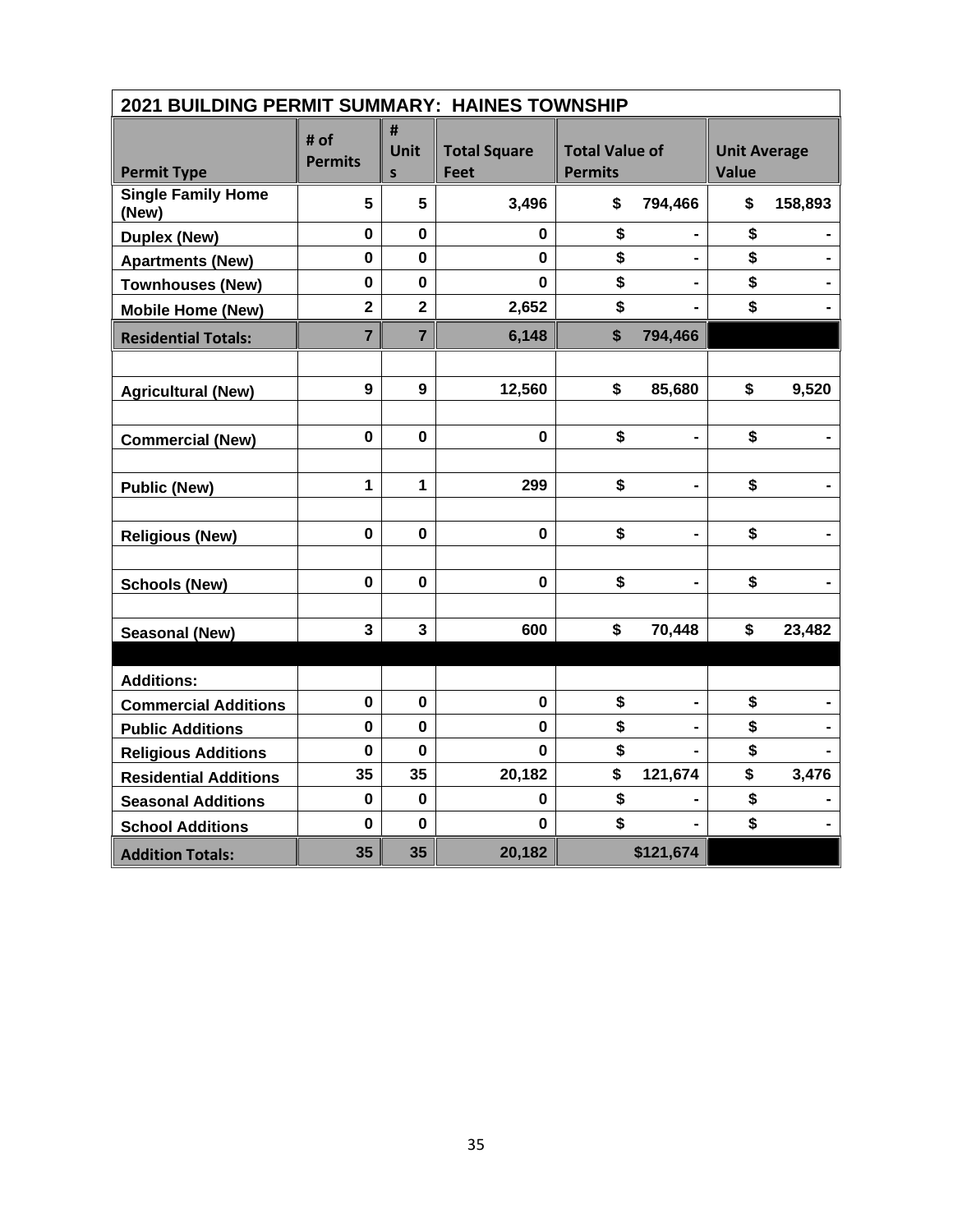| 2021 BUILDING PERMIT SUMMARY: MILES TOWNSHIP |                         |                         |                                    |                                         |                |                                     |         |
|----------------------------------------------|-------------------------|-------------------------|------------------------------------|-----------------------------------------|----------------|-------------------------------------|---------|
| <b>Permit Type</b>                           | # of<br><b>Permits</b>  | #<br>Unit<br>S          | <b>Total Square</b><br><b>Feet</b> | <b>Total Value of</b><br><b>Permits</b> |                | <b>Unit Average</b><br><b>Value</b> |         |
| <b>Single Family Home</b><br>(New)           | 4                       | 4                       | 4,480                              | \$                                      | 910,000        | \$                                  | 227,500 |
| <b>Duplex (New)</b>                          | $\mathbf 0$             | $\mathbf 0$             | 0                                  | \$                                      |                | \$                                  |         |
| <b>Apartments (New)</b>                      | $\mathbf 0$             | $\mathbf 0$             | $\mathbf 0$                        | \$                                      |                | \$                                  |         |
| <b>Townhouses (New)</b>                      | $\mathbf 0$             | $\mathbf 0$             | $\mathbf 0$                        | \$                                      |                | \$                                  |         |
| <b>Mobile Home (New)</b>                     | $\mathbf 0$             | $\mathbf 0$             | $\mathbf 0$                        | \$                                      |                | \$                                  |         |
| <b>Residential Totals:</b>                   | $\overline{\mathbf{4}}$ | $\overline{\mathbf{4}}$ | 4,480                              | \$                                      | 910,000        |                                     |         |
|                                              |                         |                         |                                    |                                         |                |                                     |         |
| <b>Agricultural (New)</b>                    | 14                      | 14                      | 19,704                             | \$                                      | 416,000        | \$                                  | 29,714  |
|                                              |                         |                         |                                    |                                         |                |                                     |         |
| <b>Commercial (New)</b>                      | $\overline{\mathbf{2}}$ | $\overline{\mathbf{2}}$ | 12,500                             | \$                                      | 265,000        | \$                                  | 132,500 |
|                                              |                         |                         |                                    |                                         |                |                                     |         |
| <b>Public (New)</b>                          | $\pmb{0}$               | 0                       | $\mathbf 0$                        | \$                                      | $\blacksquare$ | \$                                  |         |
|                                              |                         |                         |                                    |                                         |                |                                     |         |
| <b>Religious (New)</b>                       | $\mathbf 0$             | 0                       | $\mathbf 0$                        | \$                                      | $\blacksquare$ | \$                                  |         |
|                                              |                         |                         |                                    |                                         |                |                                     |         |
| <b>Schools (New)</b>                         | $\mathbf 0$             | $\mathbf 0$             | $\mathbf{0}$                       | \$                                      | -              | \$                                  |         |
|                                              |                         |                         |                                    |                                         |                |                                     |         |
| <b>Seasonal (New)</b>                        | $\mathbf 0$             | 0                       | $\mathbf 0$                        | \$                                      |                | \$                                  |         |
|                                              |                         |                         |                                    |                                         |                |                                     |         |
| <b>Additions:</b>                            |                         |                         |                                    |                                         |                |                                     |         |
| <b>Commercial Additions</b>                  | $\mathbf 0$             | 0                       | $\mathbf 0$                        | \$                                      | -              | \$                                  |         |
| <b>Public Additions</b>                      | $\mathbf 0$             | $\mathbf 0$             | $\mathbf 0$                        | \$                                      |                | \$                                  |         |
| <b>Religious Additions</b>                   | $\mathbf 0$             | $\mathbf 0$             | $\bf{0}$                           | \$                                      |                | \$                                  |         |
| <b>Residential Additions</b>                 | 8                       | 8                       | 14,428                             | \$                                      | 413,000        | \$                                  | 51,625  |
| <b>Seasonal Additions</b>                    | $\mathbf 0$             | $\mathbf 0$             | $\mathbf 0$                        | \$                                      |                | \$                                  |         |
| <b>School Additions</b>                      | $\mathbf 0$             | $\mathbf 0$             | $\mathbf 0$                        | \$                                      |                | \$                                  |         |
| <b>Addition Totals:</b>                      | 8                       | 8                       | 14,428                             | $\boldsymbol{\mathsf{s}}$               | 413,000        |                                     |         |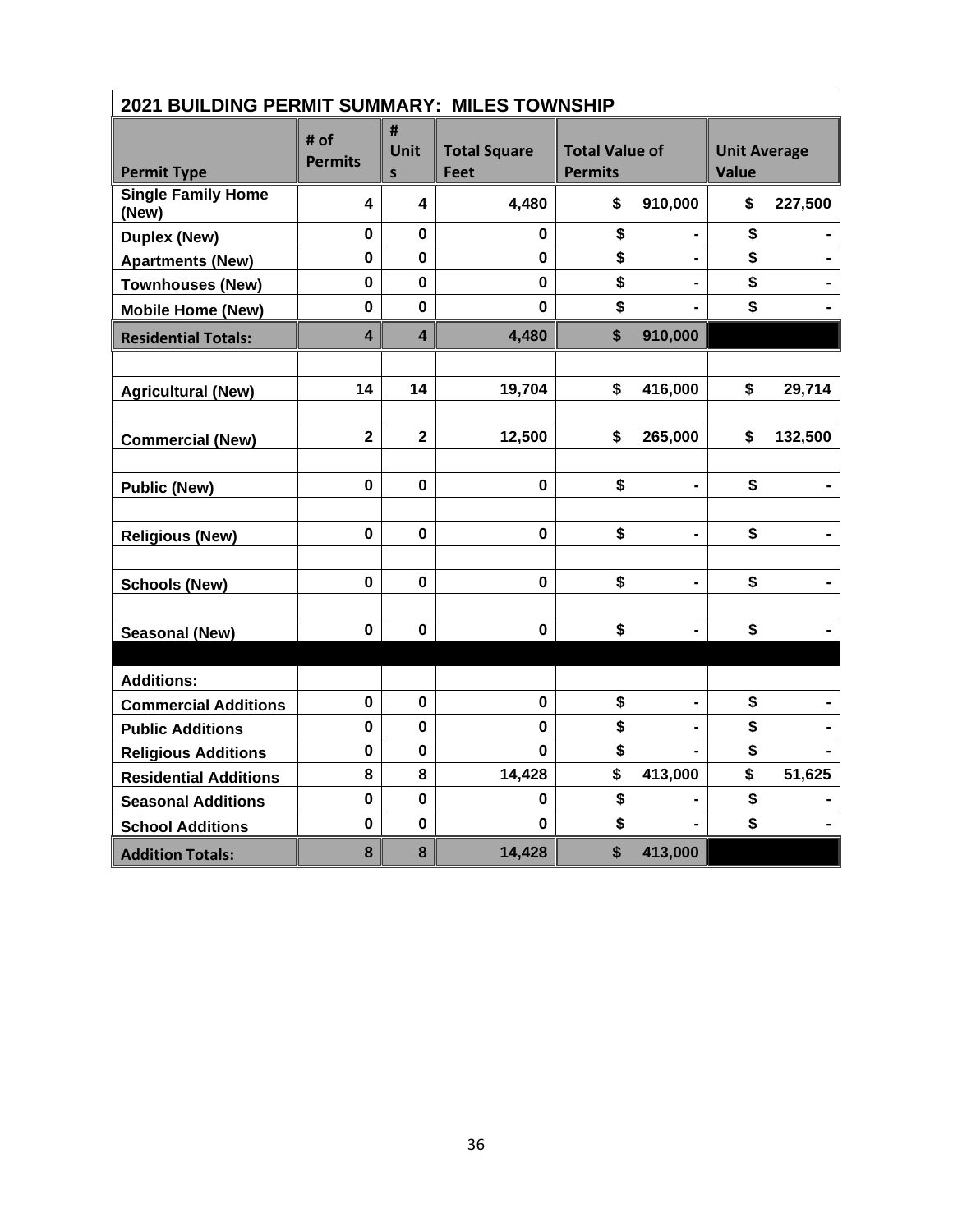| 2021 BUILDING PERMIT SUMMARY: MILLHEIM BOROUGH |                        |                |                                    |                                         |                |                                     |         |
|------------------------------------------------|------------------------|----------------|------------------------------------|-----------------------------------------|----------------|-------------------------------------|---------|
| <b>Permit Type</b>                             | # of<br><b>Permits</b> | #<br>Unit<br>S | <b>Total Square</b><br><b>Feet</b> | <b>Total Value of</b><br><b>Permits</b> |                | <b>Unit Average</b><br><b>Value</b> |         |
| <b>Single Family Home</b><br>(New)             | $\overline{2}$         | $\mathbf{2}$   | 1,980                              | \$                                      | 374,900        | \$                                  | 187,450 |
| <b>Duplex (New)</b>                            | $\mathbf 0$            | $\mathbf 0$    | 0                                  | \$                                      |                | \$                                  |         |
| <b>Apartments (New)</b>                        | $\mathbf 0$            | 0              | 0                                  | \$                                      | $\blacksquare$ | \$                                  |         |
| <b>Townhouses (New)</b>                        | $\mathbf 0$            | $\mathbf 0$    | $\mathbf 0$                        | \$                                      |                | \$                                  |         |
| <b>Mobile Home (New)</b>                       | $\mathbf 0$            | $\mathbf 0$    | $\mathbf 0$                        | \$                                      |                | \$                                  |         |
| <b>Residential Totals:</b>                     | $\overline{2}$         | $\overline{2}$ | 1,980                              | \$                                      | 374,900        |                                     |         |
|                                                |                        |                |                                    |                                         |                |                                     |         |
| <b>Agricultural (New)</b>                      | $\mathbf 0$            | $\mathbf 0$    | $\mathbf 0$                        | \$                                      |                | \$                                  |         |
|                                                |                        |                |                                    |                                         |                |                                     |         |
| <b>Commercial (New)</b>                        | $\mathbf 0$            | $\mathbf 0$    | $\mathbf 0$                        | \$                                      |                | \$                                  |         |
|                                                |                        |                |                                    |                                         |                |                                     |         |
| <b>Public (New)</b>                            | $\mathbf{1}$           | 1              | 240                                | \$                                      | 1,250          | \$                                  | 1,250   |
|                                                |                        |                |                                    |                                         |                |                                     |         |
| <b>Religious (New)</b>                         | $\mathbf 0$            | $\mathbf 0$    | $\mathbf{0}$                       | \$                                      | $\blacksquare$ | \$                                  |         |
|                                                |                        |                |                                    |                                         |                |                                     |         |
| <b>Schools (New)</b>                           | $\mathbf 0$            | $\mathbf 0$    | $\mathbf 0$                        | \$                                      |                | \$                                  |         |
|                                                |                        |                |                                    |                                         |                |                                     |         |
| <b>Seasonal (New)</b>                          | $\mathbf 0$            | $\bf{0}$       | $\mathbf 0$                        | \$                                      |                | \$                                  |         |
|                                                |                        |                |                                    |                                         |                |                                     |         |
| <b>Additions:</b>                              |                        |                |                                    |                                         |                |                                     |         |
| <b>Commercial Additions</b>                    | $\mathbf 0$            | $\bf{0}$       | $\mathbf 0$                        | \$                                      | -              | \$                                  |         |
| <b>Public Additions</b>                        | $\mathbf 0$            | $\mathbf 0$    | $\mathbf 0$                        | \$                                      |                | \$                                  |         |
| <b>Religious Additions</b>                     | $\mathbf 0$            | $\bf{0}$       | $\bf{0}$                           | \$                                      |                | \$                                  |         |
| <b>Residential Additions</b>                   | 13                     | 13             | 8,431                              | \$                                      | 153,732        | \$                                  | 11,825  |
| <b>Seasonal Additions</b>                      | $\mathbf 0$            | $\mathbf 0$    | 0                                  | \$                                      |                | \$                                  |         |
| <b>School Additions</b>                        | $\mathbf 0$            | $\mathbf 0$    | $\mathbf 0$                        | \$                                      |                | \$                                  |         |
| <b>Addition Totals:</b>                        | 13                     | 13             | 8,431                              | $\boldsymbol{\mathsf{s}}$               | 153,732        |                                     |         |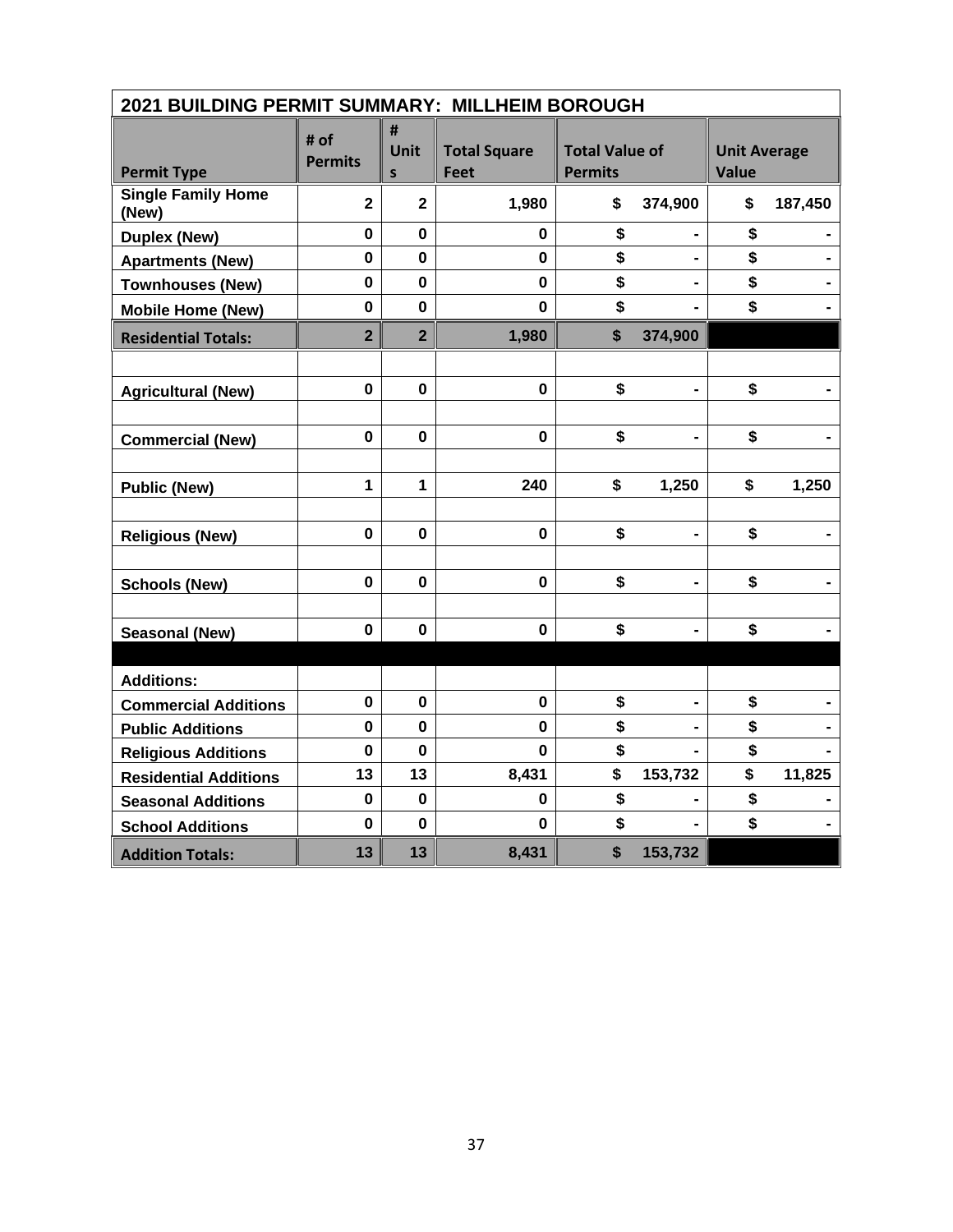| 2021 BUILDING PERMIT SUMMARY: PENN TOWNSHIP |                         |                |                             |                                         |                                     |  |  |  |
|---------------------------------------------|-------------------------|----------------|-----------------------------|-----------------------------------------|-------------------------------------|--|--|--|
| <b>Permit Type</b>                          | # of<br><b>Permits</b>  | #<br>Unit<br>S | <b>Total Square</b><br>Feet | <b>Total Value of</b><br><b>Permits</b> | <b>Unit Average</b><br><b>Value</b> |  |  |  |
| <b>Single Family Home</b><br>(New)          | 6                       | 6              | 8,981                       | 1,027,000<br>\$                         | \$<br>171,166                       |  |  |  |
| <b>Duplex (New)</b>                         | $\mathbf 0$             | $\mathbf 0$    | 0                           | \$                                      | \$                                  |  |  |  |
| <b>Apartments (New)</b>                     | $\mathbf 0$             | 0              | $\mathbf 0$                 | \$<br>$\blacksquare$                    | \$                                  |  |  |  |
| <b>Townhouses (New)</b>                     | $\mathbf 0$             | $\mathbf 0$    | $\mathbf 0$                 | \$                                      | \$                                  |  |  |  |
| <b>Mobile Home (New)</b>                    | $\mathbf 0$             | $\mathbf 0$    | $\mathbf 0$                 | \$                                      | \$                                  |  |  |  |
| <b>Residential Totals:</b>                  | $6\phantom{1}$          | $6\phantom{a}$ | 8,981                       | 1,027,000<br>\$                         |                                     |  |  |  |
|                                             |                         |                |                             |                                         |                                     |  |  |  |
| <b>Agricultural (New)</b>                   | 6                       | 6              | 19,808                      | \$<br>403,000                           | \$<br>67,166                        |  |  |  |
| <b>Commercial (New)</b>                     | $\mathbf 2$             | $\mathbf{2}$   | 222                         | \$<br>35,000                            | \$<br>17,500                        |  |  |  |
| <b>Public (New)</b>                         | $\mathbf 0$             | $\mathbf 0$    | $\mathbf 0$                 | \$                                      | \$                                  |  |  |  |
| <b>Religious (New)</b>                      | $\mathbf 0$             | $\mathbf 0$    | $\mathbf 0$                 | \$                                      | \$                                  |  |  |  |
| <b>Schools (New)</b>                        | $\mathbf 0$             | $\mathbf 0$    | $\mathbf 0$                 | \$<br>$\blacksquare$                    | \$                                  |  |  |  |
| <b>Seasonal (New)</b>                       | $\overline{\mathbf{2}}$ | $\mathbf{2}$   | 1,588                       | \$<br>95,000                            | \$<br>47,500                        |  |  |  |
|                                             |                         |                |                             |                                         |                                     |  |  |  |
| <b>Additions:</b>                           |                         |                |                             |                                         |                                     |  |  |  |
| <b>Commercial Additions</b>                 | $\mathbf 0$             | 0              | $\mathbf 0$                 | \$                                      | \$                                  |  |  |  |
| <b>Public Additions</b>                     | $\mathbf{0}$            | $\mathbf 0$    | $\mathbf 0$                 | \$                                      | \$                                  |  |  |  |
| <b>Religious Additions</b>                  | $\mathbf 0$             | $\Omega$       | 0                           | \$                                      | \$                                  |  |  |  |
| <b>Residential Additions</b>                | 10                      | 10             | 7,730                       | \$<br>162,697                           | \$<br>16,269                        |  |  |  |
| <b>Seasonal Additions</b>                   | $\mathbf 0$             | $\mathbf 0$    | 0                           | \$                                      | \$                                  |  |  |  |
| <b>School Additions</b>                     | $\mathbf 0$             | $\mathbf 0$    | 0                           | \$                                      | \$                                  |  |  |  |
| <b>Addition Totals:</b>                     | 10                      | 10             | 7,730                       | \$162,697                               |                                     |  |  |  |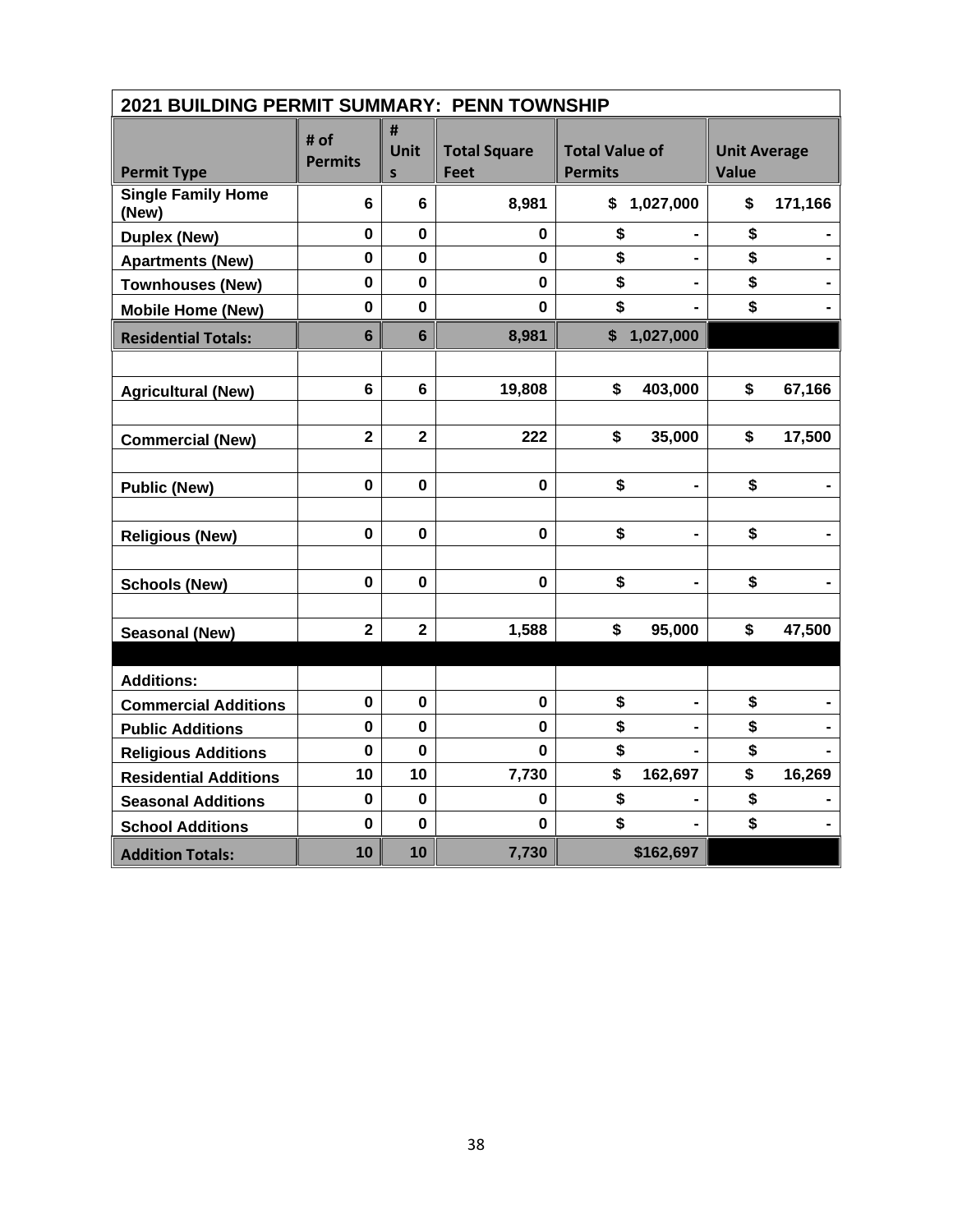| 2021 BUILDING PERMIT SUMMARY: POTTER TOWNSHIP |                         |                         |                                    |                                         |                                     |  |  |  |
|-----------------------------------------------|-------------------------|-------------------------|------------------------------------|-----------------------------------------|-------------------------------------|--|--|--|
| <b>Permit Type</b>                            | # of<br><b>Permits</b>  | #<br>Unit<br>S          | <b>Total Square</b><br><b>Feet</b> | <b>Total Value of</b><br><b>Permits</b> | <b>Unit Average</b><br><b>Value</b> |  |  |  |
| <b>Single Family Home</b><br>(New)            | 27                      | 27                      | 1,500                              | \$<br>7,680,467                         | \$<br>284,461                       |  |  |  |
| <b>Duplex (New)</b>                           | $\mathbf 0$             | $\mathbf 0$             | 0                                  | \$                                      | \$                                  |  |  |  |
| <b>Apartments (New)</b>                       | $\mathbf 0$             | $\mathbf 0$             | $\mathbf 0$                        | \$                                      | \$                                  |  |  |  |
| <b>Townhouses (New)</b>                       | $\mathbf 0$             | 0                       | $\mathbf 0$                        | \$                                      | \$                                  |  |  |  |
| <b>Mobile Home (New)</b>                      | $\mathbf 0$             | $\mathbf 0$             | $\mathbf 0$                        | \$                                      | \$                                  |  |  |  |
| <b>Residential Totals:</b>                    | 27                      | 27                      | 1,500                              | \$<br>7,680,467                         |                                     |  |  |  |
|                                               |                         |                         |                                    |                                         |                                     |  |  |  |
| <b>Agricultural (New)</b>                     | $\overline{\mathbf{3}}$ | $\overline{\mathbf{3}}$ | 2,704                              | \$<br>46,161                            | \$<br>15,387                        |  |  |  |
|                                               |                         |                         |                                    |                                         |                                     |  |  |  |
| <b>Commercial (New)</b>                       | $\mathbf{1}$            | $\mathbf{1}$            | 18,800                             | \$<br>800,000                           | \$<br>800,000                       |  |  |  |
|                                               |                         |                         |                                    |                                         |                                     |  |  |  |
| <b>Public (New)</b>                           | $\mathbf{1}$            | $\mathbf{1}$            | 640                                | \$<br>16,500                            | \$<br>16,500                        |  |  |  |
|                                               |                         |                         |                                    |                                         |                                     |  |  |  |
| <b>Religious (New)</b>                        | $\mathbf 0$             | 0                       | $\mathbf 0$                        | \$                                      | \$                                  |  |  |  |
|                                               |                         |                         |                                    |                                         |                                     |  |  |  |
| <b>Schools (New)</b>                          | $\mathbf 0$             | $\mathbf 0$             | 0                                  | \$<br>-                                 | \$                                  |  |  |  |
|                                               |                         |                         |                                    |                                         |                                     |  |  |  |
| <b>Seasonal (New)</b>                         | $\mathbf 0$             | 0                       | $\mathbf 0$                        | \$                                      | \$                                  |  |  |  |
|                                               |                         |                         |                                    |                                         |                                     |  |  |  |
| <b>Additions:</b>                             |                         |                         |                                    |                                         |                                     |  |  |  |
| <b>Commercial Additions</b>                   | $\pmb{0}$               | 0                       | $\pmb{0}$                          | \$<br>-                                 | \$                                  |  |  |  |
| <b>Public Additions</b>                       | 0                       | $\mathbf 0$             | $\mathbf 0$                        | \$                                      | \$                                  |  |  |  |
| <b>Religious Additions</b>                    | $\mathbf 0$             | $\bf{0}$                | $\mathbf 0$                        | \$                                      | \$                                  |  |  |  |
| <b>Residential Additions</b>                  | 36                      | 36                      | 14,224                             | \$<br>1,169,605                         | \$<br>32,489                        |  |  |  |
| <b>Seasonal Additions</b>                     | $\mathbf 0$             | $\mathbf 0$             | 100                                | \$                                      | \$                                  |  |  |  |
| <b>School Additions</b>                       | $\mathbf 0$             | $\mathbf 0$             | 0                                  | \$                                      | \$                                  |  |  |  |
| <b>Addition Totals:</b>                       | 36                      | 36                      | 14,224                             | \$1,169,605                             |                                     |  |  |  |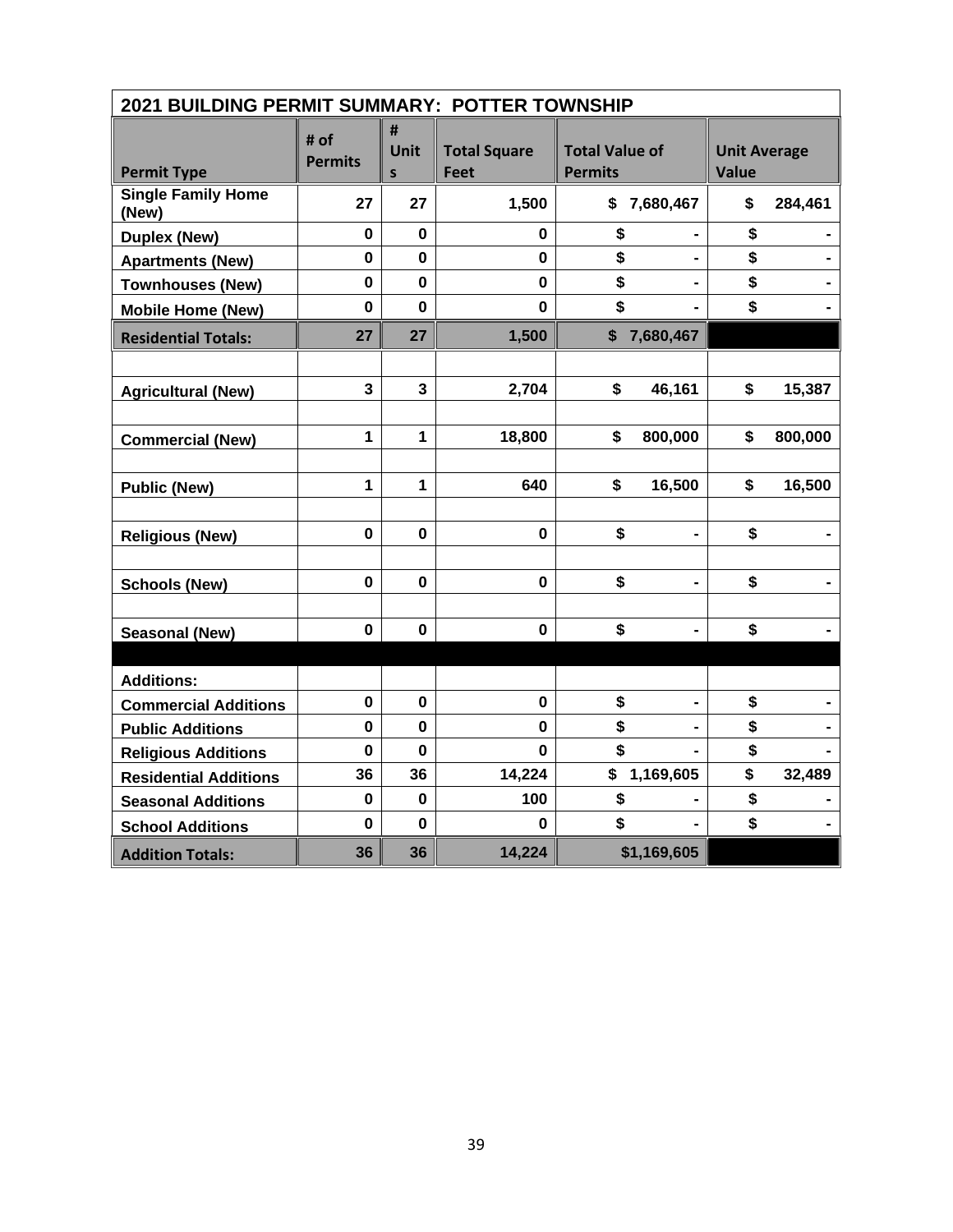| 2021 BUILDING PERMIT SUMMARY: UPPER BALD EAGLE VALLEY REGION |                        |                       |                             |                                         |                                |  |  |  |
|--------------------------------------------------------------|------------------------|-----------------------|-----------------------------|-----------------------------------------|--------------------------------|--|--|--|
| <b>Permit Type</b>                                           | # of<br><b>Permits</b> | #<br><b>Unit</b><br>S | <b>Total Square</b><br>Feet | <b>Total Value of</b><br><b>Permits</b> | <b>Average</b><br><b>Value</b> |  |  |  |
| <b>Single Family Home</b><br>(New)                           | 8                      | 8                     | 17,702                      | \$2,078,572                             | \$259,821                      |  |  |  |
| <b>Duplex (New)</b>                                          | $\mathbf 0$            | $\mathbf{0}$          | 0                           | \$0                                     | \$0                            |  |  |  |
| <b>Apartments (New)</b>                                      | $\mathbf 0$            | $\mathbf 0$           | $\mathbf{0}$                | \$0                                     | \$0                            |  |  |  |
| <b>Townhouses (New)</b>                                      | 0                      | 0                     | 0                           | \$0                                     | \$0                            |  |  |  |
| <b>Mobile Home (New)</b>                                     | 1                      | 1                     | 0                           | \$82,080                                | \$82,080                       |  |  |  |
| <b>Residential Totals:</b>                                   | 9                      | 9                     | 17,702                      | \$2,160,652                             |                                |  |  |  |
|                                                              |                        |                       |                             |                                         |                                |  |  |  |
| <b>Agricultural</b>                                          | 0                      | $\mathbf{0}$          | 0                           | \$0                                     | \$0                            |  |  |  |
|                                                              |                        |                       |                             |                                         |                                |  |  |  |
| <b>Commercial (New)</b>                                      | 1                      | $\mathbf{1}$          | 800                         | \$0                                     | \$0                            |  |  |  |
|                                                              |                        |                       |                             |                                         |                                |  |  |  |
| <b>Public (New)</b>                                          | 1                      | $\mathbf{1}$          | $\mathbf 0$                 | \$0                                     | \$0                            |  |  |  |
|                                                              |                        |                       |                             |                                         |                                |  |  |  |
| <b>Religious (New)</b>                                       | 0                      | 0                     | 0                           | \$0                                     | \$0                            |  |  |  |
|                                                              |                        |                       |                             |                                         |                                |  |  |  |
| <b>Schools (New)</b>                                         | $\mathbf 0$            | $\mathbf 0$           | $\mathbf 0$                 | \$0                                     | \$0                            |  |  |  |
|                                                              |                        |                       |                             |                                         |                                |  |  |  |
| <b>Seasonal (New)</b>                                        | 1                      | 1                     | 800                         | \$0                                     | \$0                            |  |  |  |
|                                                              |                        |                       |                             |                                         |                                |  |  |  |
| <b>Additions:</b>                                            |                        |                       |                             |                                         |                                |  |  |  |
| <b>Commercial Additions</b>                                  | 0                      | 0                     | $\mathbf 0$                 | \$0                                     | \$0                            |  |  |  |
| <b>Public Additions</b>                                      | $\mathbf 0$            | $\mathbf 0$           | 0                           | \$0                                     | \$0                            |  |  |  |
| <b>Religious Additions</b>                                   | $\mathbf 0$            | $\mathbf 0$           | 0                           | \$0                                     | \$0                            |  |  |  |
| <b>Residential Additions</b>                                 | 10                     | 10                    | 3,449                       | \$445,841                               | \$44,584                       |  |  |  |
| <b>Seasonal Additions</b>                                    | $\mathbf 0$            | $\mathbf 0$           | 0                           | \$0                                     | \$0                            |  |  |  |
| <b>School Additions</b>                                      | $\mathbf 0$            | $\mathbf 0$           | 0                           | \$0                                     | \$0                            |  |  |  |
| <b>Municipal Totals:</b>                                     | 10                     | 10                    | 3,449                       | \$445,841                               |                                |  |  |  |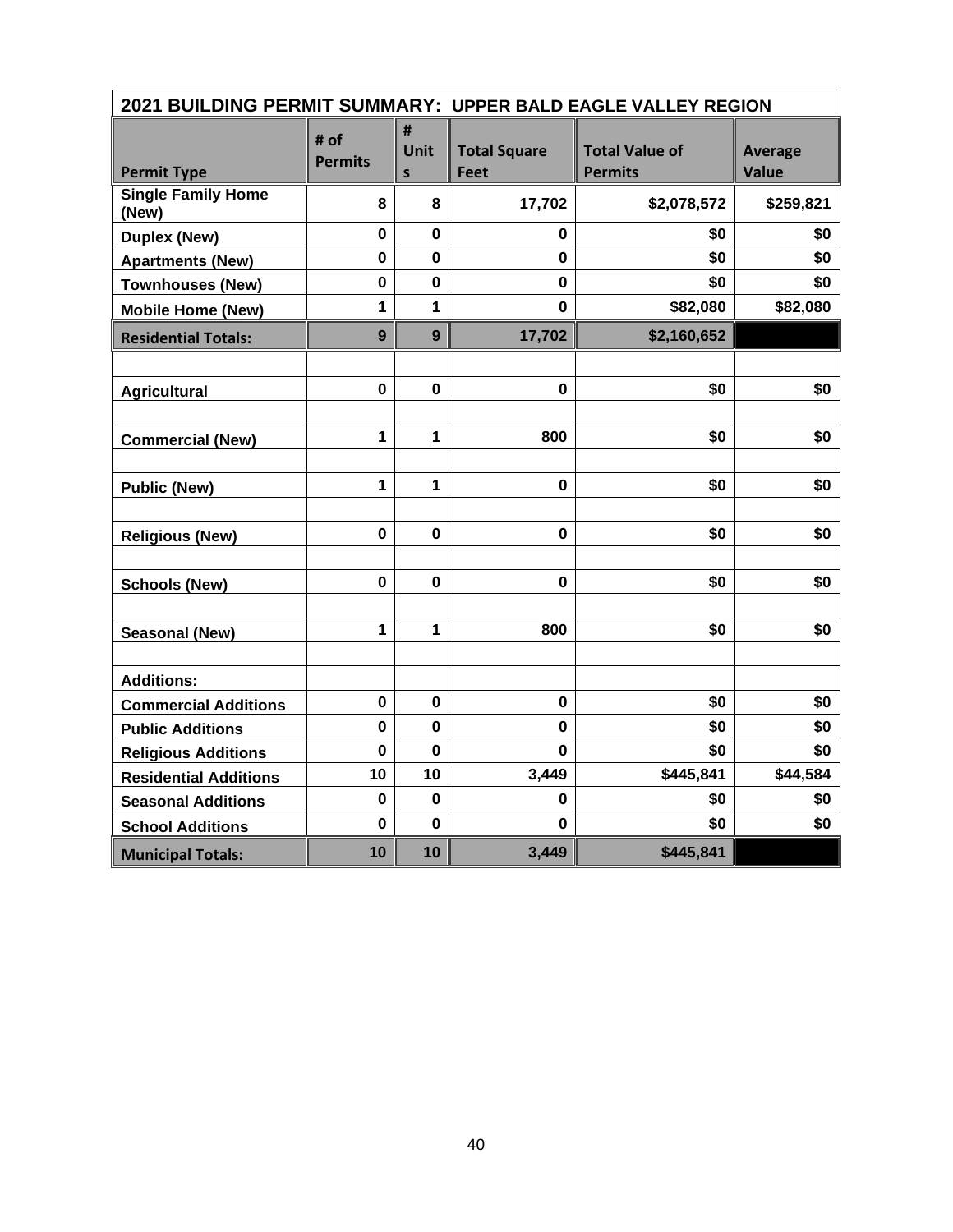| 2021 BUILDING PERMIT SUMMARY: HUSTON TOWNSHIP |                        |                           |                                    |                                         |                |                                     |         |  |
|-----------------------------------------------|------------------------|---------------------------|------------------------------------|-----------------------------------------|----------------|-------------------------------------|---------|--|
| <b>Permit Type</b>                            | # of<br><b>Permits</b> | #<br>Unit<br>$\mathsf{s}$ | <b>Total Square</b><br><b>Feet</b> | <b>Total Value of</b><br><b>Permits</b> |                | <b>Unit Average</b><br><b>Value</b> |         |  |
| <b>Single Family Home</b><br>(New)            | $\mathbf{2}$           | $\mathbf{2}$              | 4,670                              | \$                                      | 515,752        | \$                                  | 257,876 |  |
| <b>Duplex (New)</b>                           | $\mathbf 0$            | $\mathbf 0$               | 0                                  | \$                                      |                | \$                                  |         |  |
| <b>Apartments (New)</b>                       | $\mathbf 0$            | $\mathbf 0$               | $\mathbf 0$                        | \$                                      |                | \$                                  |         |  |
| <b>Townhouses (New)</b>                       | $\mathbf 0$            | $\mathbf 0$               | $\mathbf 0$                        | \$                                      |                | \$                                  |         |  |
| <b>Mobile Home (New)</b>                      | $\mathbf 0$            | $\mathbf 0$               | $\mathbf 0$                        | \$                                      |                | \$                                  |         |  |
| <b>Residential Totals:</b>                    | $\overline{2}$         | $\overline{2}$            | 4,670                              | \$                                      | 515,752        |                                     |         |  |
|                                               | $\mathbf 0$            | $\mathbf 0$               | 0                                  | \$                                      |                | \$                                  |         |  |
| <b>Agricultural (New)</b>                     |                        |                           |                                    |                                         | $\blacksquare$ |                                     |         |  |
| <b>Commercial (New)</b>                       | 1                      | 1                         | 800                                | \$                                      | $\blacksquare$ | \$                                  |         |  |
| <b>Public (New)</b>                           | 1                      | 1                         | 0                                  | \$                                      |                | \$                                  |         |  |
| <b>Religious (New)</b>                        | $\mathbf 0$            | $\mathbf 0$               | 0                                  | \$                                      | $\blacksquare$ | \$                                  |         |  |
| <b>Schools (New)</b>                          | $\bf{0}$               | $\mathbf 0$               | $\mathbf 0$                        | \$                                      |                | \$                                  |         |  |
| <b>Seasonal (New)</b>                         | $\mathbf 0$            | $\mathbf 0$               | $\mathbf 0$                        | \$                                      |                | \$                                  |         |  |
| <b>Additions:</b>                             |                        |                           |                                    |                                         |                |                                     |         |  |
| <b>Commercial Additions</b>                   | $\mathbf 0$            | $\bf{0}$                  | 0                                  | \$                                      |                | \$                                  |         |  |
| <b>Public Additions</b>                       | $\mathbf 0$            | $\mathbf 0$               | $\mathbf 0$                        | \$                                      |                | \$                                  |         |  |
| <b>Religious Additions</b>                    | $\mathbf 0$            | $\mathbf 0$               | $\mathbf{0}$                       | \$                                      |                | \$                                  |         |  |
| <b>Residential Additions</b>                  | 5                      | 5                         | 2,121                              | \$                                      | 93,100         | \$                                  | 92,100  |  |
| <b>Seasonal Additions</b>                     | $\pmb{0}$              | $\pmb{0}$                 | 0                                  | \$                                      |                | \$                                  |         |  |
| <b>School Additions</b>                       | $\mathbf 0$            | $\mathbf 0$               | $\mathbf 0$                        | \$                                      | $\blacksquare$ | \$                                  |         |  |
| <b>Addition Totals:</b>                       | 5                      | $5\phantom{1}$            | 2,121                              | \$                                      | 93,100         | \$                                  |         |  |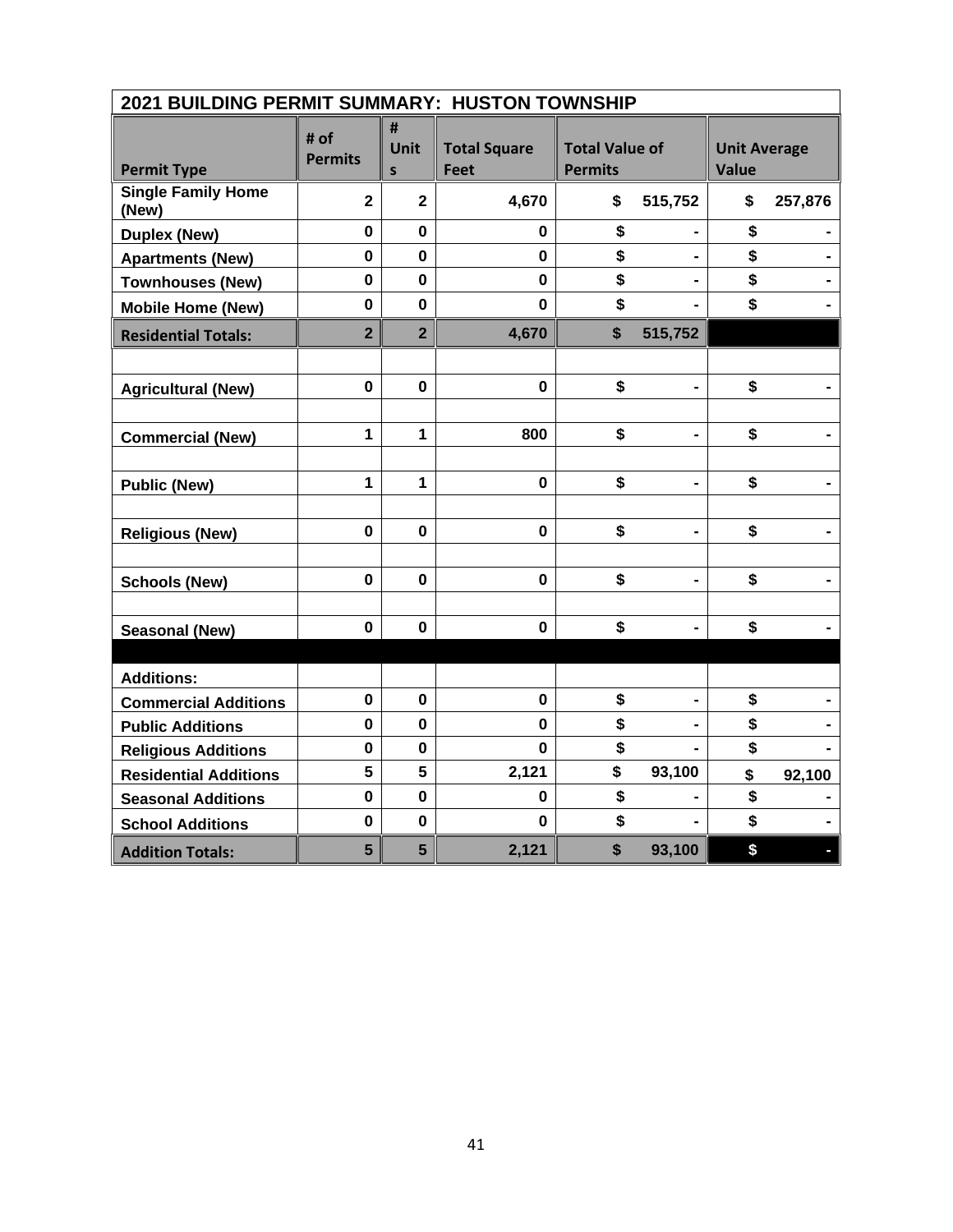| 2021 BUILDING PERMIT SUMMARY: PORT MATILDA BOROUGH |                        |                |                                    |                                         |                |                                     |                |  |
|----------------------------------------------------|------------------------|----------------|------------------------------------|-----------------------------------------|----------------|-------------------------------------|----------------|--|
| <b>Permit Type</b>                                 | # of<br><b>Permits</b> | #<br>Unit<br>S | <b>Total Square</b><br><b>Feet</b> | <b>Total Value of</b><br><b>Permits</b> |                | <b>Unit Average</b><br><b>Value</b> |                |  |
| <b>Single Family Home</b><br>(New)                 | 0                      | 0              | 0                                  | \$                                      |                | \$                                  |                |  |
| <b>Duplex (New)</b>                                | 0                      | $\bf{0}$       | $\mathbf 0$                        | \$                                      |                | \$                                  |                |  |
| <b>Apartments (New)</b>                            | $\pmb{0}$              | $\mathbf 0$    | $\pmb{0}$                          | \$                                      |                | \$                                  |                |  |
| <b>Townhouses (New)</b>                            | $\pmb{0}$              | $\mathbf 0$    | $\mathbf 0$                        | \$                                      |                | \$                                  |                |  |
| <b>Mobile Home (New)</b>                           | 1                      | 1              | $\mathbf 0$                        | \$                                      | 82,080         | \$                                  | 82,080         |  |
| <b>Residential Totals:</b>                         | 1                      | $\mathbf 1$    | $\bf{0}$                           | $\boldsymbol{\mathsf{s}}$               | 82,080         |                                     |                |  |
|                                                    |                        |                |                                    |                                         |                |                                     |                |  |
| <b>Agricultural (New)</b>                          | $\mathbf 0$            | $\mathbf 0$    | $\mathbf 0$                        | \$                                      |                | \$                                  |                |  |
|                                                    |                        |                |                                    |                                         |                |                                     |                |  |
| <b>Commercial (New)</b>                            | $\mathbf 0$            | $\mathbf 0$    | $\mathbf 0$                        | \$                                      |                | \$                                  | $\blacksquare$ |  |
|                                                    |                        |                |                                    |                                         |                |                                     |                |  |
| <b>Public (New)</b>                                | $\mathbf 0$            | $\mathbf 0$    | $\mathbf 0$                        | \$                                      |                | \$                                  |                |  |
|                                                    |                        |                |                                    |                                         |                |                                     |                |  |
| <b>Religious (New)</b>                             | $\mathbf 0$            | 0              | $\mathbf 0$                        | \$                                      |                | \$                                  |                |  |
|                                                    |                        |                |                                    |                                         |                |                                     |                |  |
| <b>Schools (New)</b>                               | $\mathbf 0$            | $\mathbf 0$    | $\mathbf 0$                        | \$                                      | $\blacksquare$ | \$                                  |                |  |
|                                                    |                        |                |                                    |                                         |                |                                     |                |  |
| <b>Seasonal (New)</b>                              | $\mathbf 0$            | $\mathbf 0$    | $\mathbf 0$                        | \$                                      |                | \$                                  |                |  |
| <b>Additions:</b>                                  |                        |                |                                    |                                         |                |                                     |                |  |
| <b>Commercial Additions</b>                        | $\mathbf 0$            | $\mathbf 0$    | $\mathbf 0$                        | \$                                      | $\blacksquare$ | \$                                  |                |  |
| <b>Public Additions</b>                            | $\mathbf 0$            | $\mathbf 0$    | $\mathbf 0$                        | \$                                      |                | \$                                  |                |  |
| <b>Religious Additions</b>                         | $\mathbf 0$            | $\mathbf 0$    | $\mathbf 0$                        | \$                                      |                | \$                                  |                |  |
| <b>Residential Additions</b>                       | $\mathbf 0$            | $\mathbf 0$    | $\mathbf 0$                        | \$                                      |                | \$                                  |                |  |
| <b>Seasonal Additions</b>                          | $\pmb{0}$              | $\mathbf 0$    | $\mathbf 0$                        | \$                                      | -              | \$                                  |                |  |
| <b>School Additions</b>                            | $\pmb{0}$              | $\mathbf 0$    | 0                                  | \$                                      | $\blacksquare$ | \$                                  |                |  |
| <b>Addition Totals:</b>                            | $\bf{0}$               | $\bf{0}$       | $\bf{0}$                           |                                         | \$0            |                                     | \$0            |  |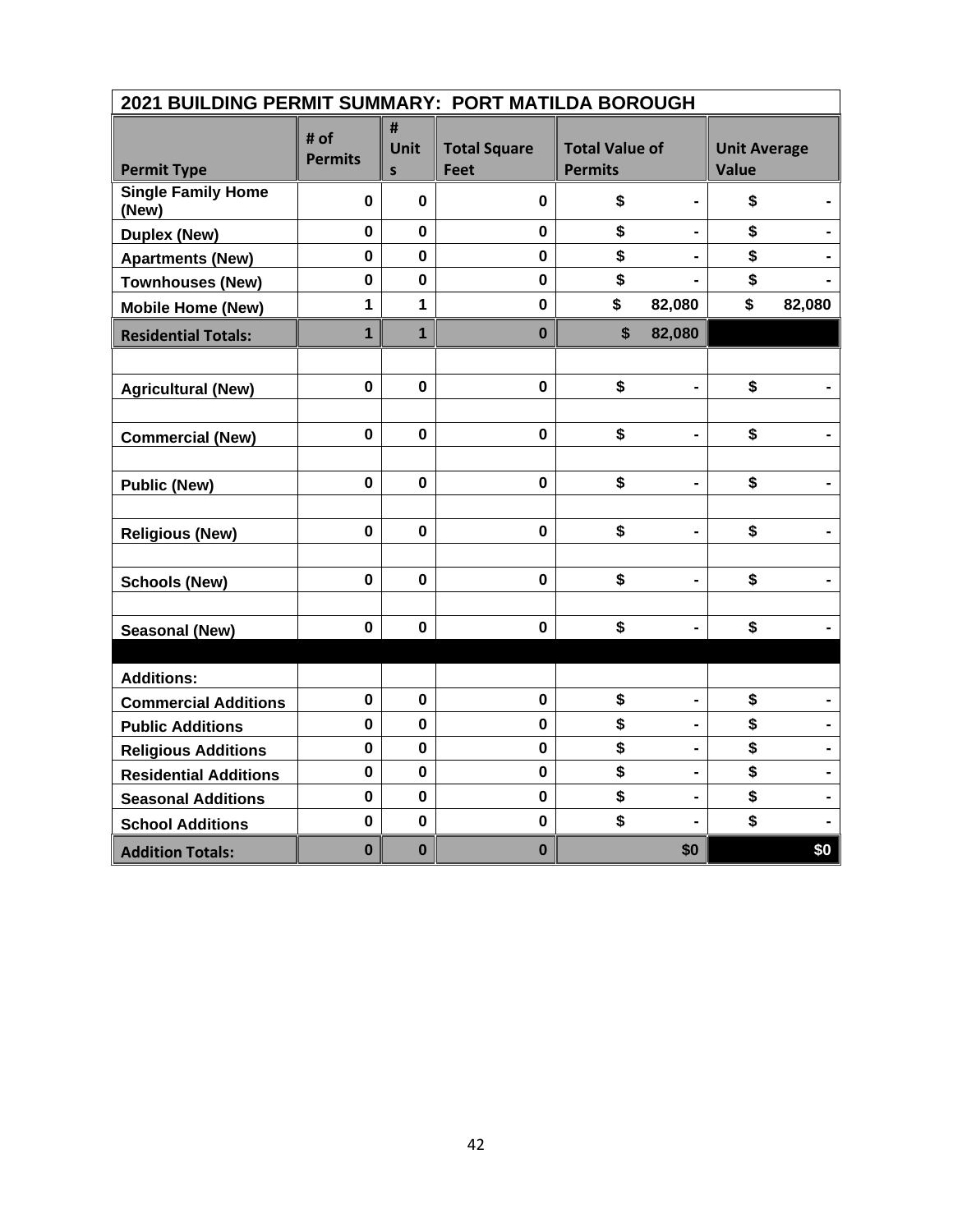| 2021 BUILDING PERMIT SUMMARY: TAYLOR TOWNSHIP |                         |                         |                                    |                                         |                |                                     |         |  |
|-----------------------------------------------|-------------------------|-------------------------|------------------------------------|-----------------------------------------|----------------|-------------------------------------|---------|--|
| <b>Permit Type</b>                            | # of<br><b>Permits</b>  | #<br>Unit<br>S          | <b>Total Square</b><br><b>Feet</b> | <b>Total Value of</b><br><b>Permits</b> |                | <b>Unit Average</b><br><b>Value</b> |         |  |
| <b>Single Family Home</b><br>(New)            | 3                       | $\overline{\mathbf{3}}$ | 4,578                              | \$                                      | 640,000        | \$                                  | 213,333 |  |
| <b>Duplex (New)</b>                           | $\mathbf 0$             | $\mathbf{0}$            | 0                                  | \$                                      |                | \$                                  |         |  |
| <b>Apartments (New)</b>                       | 0                       | 0                       | $\mathbf 0$                        | \$                                      | $\blacksquare$ | \$                                  |         |  |
| <b>Townhouses (New)</b>                       | $\mathbf 0$             | $\mathbf 0$             | $\mathbf 0$                        | \$                                      |                | \$                                  |         |  |
| <b>Mobile Home (New)</b>                      | $\mathbf 0$             | $\mathbf 0$             | $\mathbf 0$                        | \$                                      |                | \$                                  |         |  |
| <b>Residential Totals:</b>                    | $\overline{\mathbf{3}}$ | $\overline{3}$          | 4,578                              | \$                                      | 640,000        |                                     |         |  |
|                                               |                         |                         |                                    |                                         |                |                                     |         |  |
| <b>Agricultural (New)</b>                     | $\mathbf{0}$            | $\bf{0}$                | $\mathbf 0$                        | \$                                      | $\blacksquare$ | \$                                  |         |  |
|                                               |                         |                         |                                    |                                         |                |                                     |         |  |
| <b>Commercial (New)</b>                       | $\mathbf 0$             | $\mathbf 0$             | $\mathbf 0$                        | \$                                      |                | \$                                  |         |  |
|                                               |                         |                         |                                    |                                         |                |                                     |         |  |
| <b>Public (New)</b>                           | $\mathbf 0$             | 0                       | $\mathbf 0$                        | \$                                      | -              | \$                                  |         |  |
|                                               |                         |                         |                                    |                                         |                |                                     |         |  |
| <b>Religious (New)</b>                        | $\mathbf 0$             | 0                       | $\mathbf 0$                        | \$                                      | $\blacksquare$ | \$                                  |         |  |
|                                               |                         |                         |                                    |                                         |                |                                     |         |  |
| <b>Schools (New)</b>                          | $\mathbf 0$             | $\mathbf 0$             | $\mathbf 0$                        | \$                                      | -              | \$                                  |         |  |
|                                               |                         |                         |                                    |                                         |                |                                     |         |  |
| <b>Seasonal (New)</b>                         | $\mathbf{1}$            | $\mathbf{1}$            | 952                                | \$                                      | 87,000         | \$                                  |         |  |
|                                               |                         |                         |                                    |                                         |                |                                     |         |  |
| <b>Additions:</b>                             |                         |                         |                                    |                                         |                |                                     |         |  |
| <b>Commercial Additions</b>                   | $\mathbf 0$             | $\mathbf 0$             | $\mathbf 0$                        | \$                                      | -              | \$                                  |         |  |
| <b>Public Additions</b>                       | $\mathbf 0$             | $\mathbf 0$             | 0                                  | \$                                      |                | \$                                  |         |  |
| <b>Religious Additions</b>                    | $\mathbf 0$             | 0                       | $\mathbf 0$                        | \$                                      |                | \$                                  |         |  |
| <b>Residential Additions</b>                  | $\mathbf{3}$            | 3                       | 720                                | \$                                      | 301,741        | \$                                  | 100,580 |  |
| <b>Seasonal Additions</b>                     | $\mathbf 0$             | $\mathbf 0$             | 0                                  | \$                                      |                | \$                                  |         |  |
| <b>School Additions</b>                       | $\mathbf 0$             | $\mathbf 0$             | $\mathbf 0$                        | \$                                      |                | \$                                  |         |  |
| <b>Addition Totals:</b>                       | $\overline{\mathbf{3}}$ | $\overline{\mathbf{3}}$ | 720                                | \$                                      | 301,741        |                                     |         |  |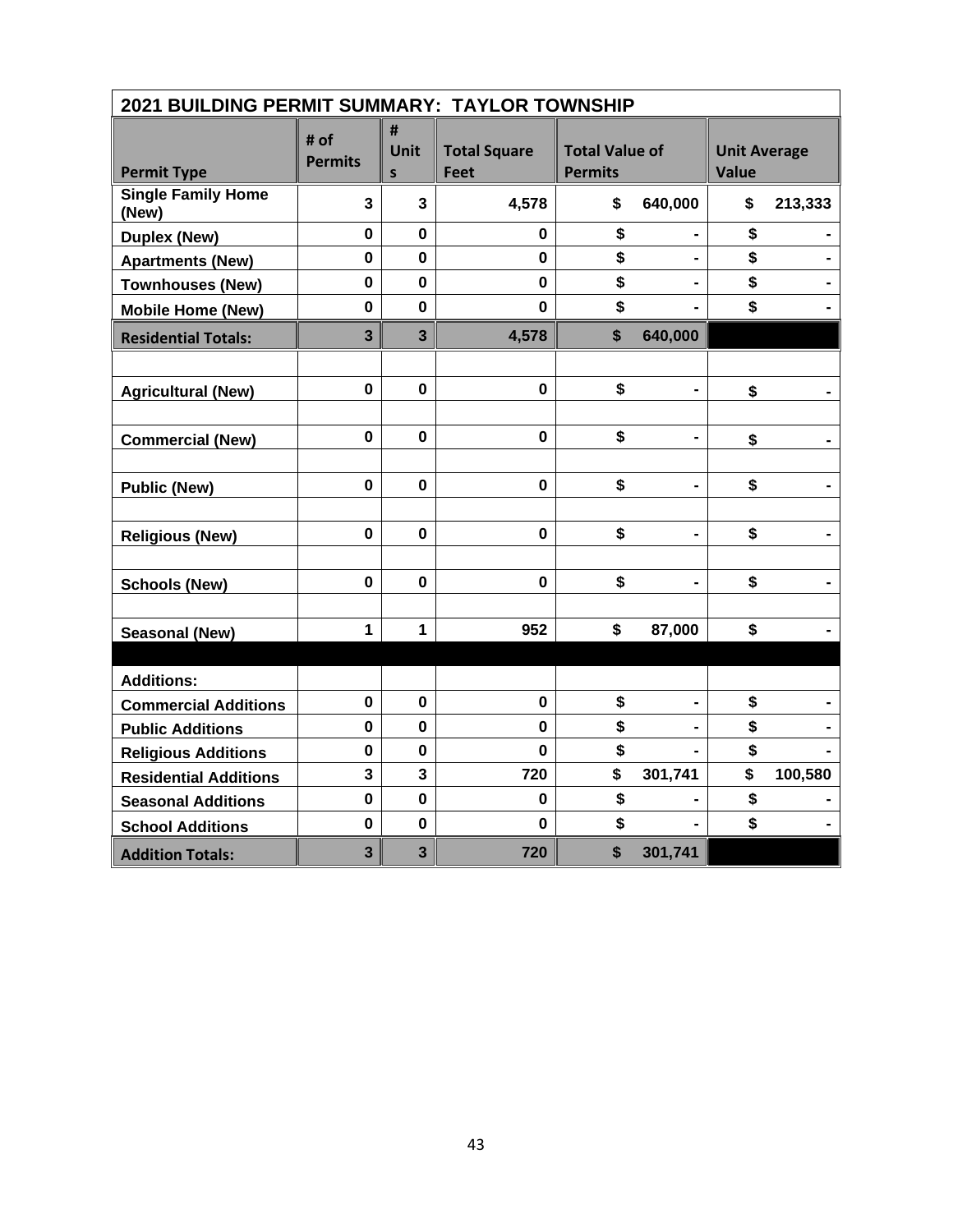| 2021 BUILDING PERMIT SUMMARY: UNION TOWNSHIP |                        |                       |                                    |                                         |                              |                                     |         |  |
|----------------------------------------------|------------------------|-----------------------|------------------------------------|-----------------------------------------|------------------------------|-------------------------------------|---------|--|
| <b>Permit Type</b>                           | # of<br><b>Permits</b> | #<br><b>Unit</b><br>S | <b>Total Square</b><br><b>Feet</b> | <b>Total Value of</b><br><b>Permits</b> |                              | <b>Unit Average</b><br><b>Value</b> |         |  |
| <b>Single Family Home</b><br>(New)           | $\mathbf 2$            | $\overline{2}$        | 3,208                              | \$                                      | 225,000                      | \$                                  | 112,500 |  |
| <b>Duplex (New)</b>                          | $\mathbf 0$            | $\mathbf{0}$          | 0                                  | \$                                      |                              | \$                                  |         |  |
| <b>Apartments (New)</b>                      | 0                      | 0                     | $\mathbf 0$                        | \$                                      | $\blacksquare$               | \$                                  |         |  |
| <b>Townhouses (New)</b>                      | $\mathbf 0$            | $\mathbf 0$           | $\mathbf 0$                        | \$                                      |                              | \$                                  |         |  |
| <b>Mobile Home (New)</b>                     | $\mathbf 0$            | $\mathbf 0$           | 0                                  | \$                                      |                              | \$                                  |         |  |
| <b>Residential Totals:</b>                   | $\overline{2}$         | $\overline{2}$        | 3,208                              | \$                                      | 225,000                      |                                     |         |  |
|                                              |                        |                       |                                    |                                         |                              |                                     |         |  |
| <b>Agricultural (New)</b>                    | $\mathbf{0}$           | $\bf{0}$              | $\mathbf 0$                        | \$                                      | $\blacksquare$               | \$                                  |         |  |
|                                              |                        |                       |                                    |                                         |                              |                                     |         |  |
| <b>Commercial (New)</b>                      | $\mathbf 0$            | $\mathbf 0$           | $\mathbf 0$                        | \$                                      |                              | \$                                  |         |  |
|                                              |                        |                       |                                    |                                         |                              |                                     |         |  |
| <b>Public (New)</b>                          | $\pmb{0}$              | 0                     | $\mathbf 0$                        | \$                                      | -                            | \$                                  |         |  |
| <b>Religious (New)</b>                       | $\mathbf 0$            | 0                     | $\mathbf 0$                        | \$                                      | $\blacksquare$               | \$                                  |         |  |
|                                              |                        |                       |                                    |                                         |                              |                                     |         |  |
| <b>Schools (New)</b>                         | $\mathbf 0$            | $\mathbf 0$           | $\mathbf 0$                        | \$                                      | $\qquad \qquad \blacksquare$ | \$                                  |         |  |
|                                              |                        |                       |                                    |                                         |                              |                                     |         |  |
| <b>Seasonal (New)</b>                        | $\mathbf 0$            | $\mathbf 0$           | $\mathbf 0$                        | \$                                      |                              | \$                                  |         |  |
|                                              |                        |                       |                                    |                                         |                              |                                     |         |  |
| <b>Additions:</b>                            |                        |                       |                                    |                                         |                              |                                     |         |  |
| <b>Commercial Additions</b>                  | $\pmb{0}$              | $\mathbf 0$           | $\mathbf 0$                        | \$                                      | $\qquad \qquad \blacksquare$ | \$                                  |         |  |
| <b>Public Additions</b>                      | $\mathbf 0$            | $\mathbf 0$           | 0                                  | \$                                      |                              | \$                                  |         |  |
| <b>Religious Additions</b>                   | $\mathbf 0$            | $\mathbf 0$           | $\mathbf 0$                        | \$                                      | $\qquad \qquad \blacksquare$ | \$                                  |         |  |
| <b>Residential Additions</b>                 | $\mathbf 0$            | $\mathbf 0$           | $\mathbf 0$                        | \$                                      |                              | \$                                  |         |  |
| <b>Seasonal Additions</b>                    | $\mathbf 0$            | $\mathbf 0$           | $\mathbf 0$                        | \$                                      | $\blacksquare$               | \$                                  |         |  |
| <b>School Additions</b>                      | $\mathbf 0$            | $\mathbf 0$           | $\mathbf 0$                        | \$                                      |                              | \$                                  |         |  |
| <b>Addition Totals:</b>                      | $\bf{0}$               | $\bf{0}$              | $\bf{0}$                           | \$                                      |                              |                                     |         |  |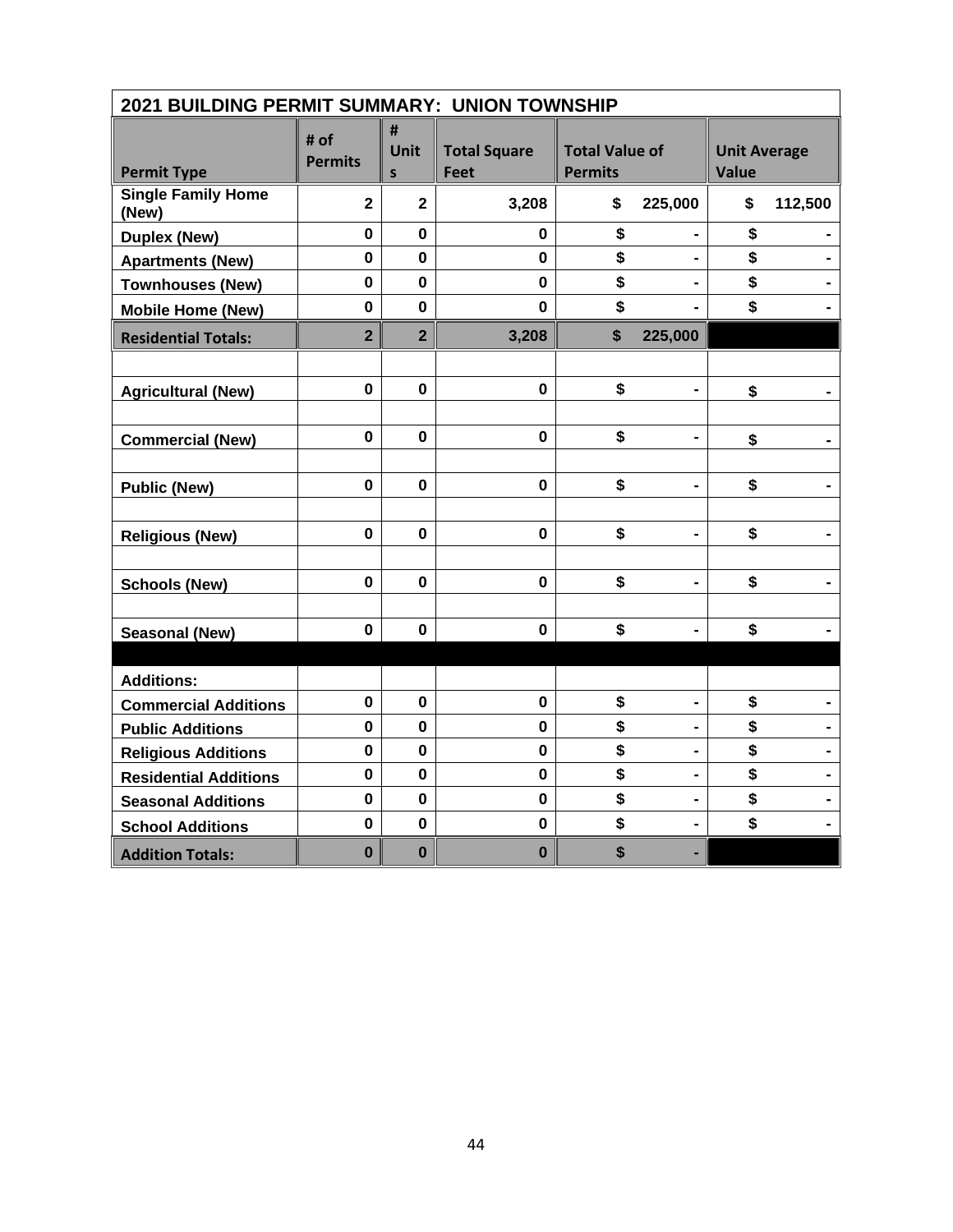| 2021 BUILDING PERMIT SUMMARY: UNIONVILLE BOROUGH |                        |                           |                                    |                                         |                              |                                     |       |  |
|--------------------------------------------------|------------------------|---------------------------|------------------------------------|-----------------------------------------|------------------------------|-------------------------------------|-------|--|
| <b>Permit Type</b>                               | # of<br><b>Permits</b> | #<br>Unit<br>$\mathsf{s}$ | <b>Total Square</b><br><b>Feet</b> | <b>Total Value of</b><br><b>Permits</b> |                              | <b>Unit Average</b><br><b>Value</b> |       |  |
| <b>Single Family Home</b><br>(New)               | 0                      | $\bf{0}$                  | 0                                  | \$                                      |                              | \$                                  |       |  |
| <b>Duplex (New)</b>                              | $\mathbf 0$            | $\mathbf 0$               | 0                                  | \$                                      |                              | \$                                  |       |  |
| <b>Apartments (New)</b>                          | $\mathbf 0$            | $\mathbf 0$               | $\mathbf 0$                        | \$                                      | $\blacksquare$               | \$                                  |       |  |
| <b>Townhouses (New)</b>                          | $\mathbf 0$            | $\mathbf 0$               | $\mathbf 0$                        | \$                                      |                              | \$                                  |       |  |
| <b>Mobile Home (New)</b>                         | $\mathbf 0$            | $\mathbf 0$               | $\mathbf 0$                        | \$                                      |                              | \$                                  |       |  |
| <b>Residential Totals:</b>                       | $\bf{0}$               | $\mathbf 0$               | $\bf{0}$                           | \$                                      |                              |                                     |       |  |
|                                                  |                        |                           |                                    |                                         |                              |                                     |       |  |
| <b>Agricultural (New)</b>                        | $\mathbf 0$            | $\mathbf{0}$              | $\mathbf 0$                        | \$                                      | $\qquad \qquad \blacksquare$ | \$                                  |       |  |
|                                                  |                        |                           |                                    |                                         |                              |                                     |       |  |
| <b>Commercial (New)</b>                          | $\mathbf 0$            | $\mathbf 0$               | $\mathbf{0}$                       | \$                                      |                              | \$                                  |       |  |
|                                                  |                        |                           |                                    |                                         |                              |                                     |       |  |
| <b>Public (New)</b>                              | $\mathbf 0$            | 0                         | $\mathbf 0$                        | \$                                      | $\blacksquare$               | \$                                  |       |  |
|                                                  |                        |                           |                                    |                                         |                              |                                     |       |  |
| <b>Religious (New)</b>                           | $\mathbf{0}$           | $\bf{0}$                  | $\mathbf 0$                        | \$                                      | $\qquad \qquad \blacksquare$ | \$                                  |       |  |
|                                                  |                        |                           |                                    |                                         |                              |                                     |       |  |
| <b>Schools (New)</b>                             | $\mathbf 0$            | $\bf{0}$                  | $\mathbf 0$                        | \$                                      |                              | \$                                  |       |  |
|                                                  |                        |                           |                                    |                                         |                              |                                     |       |  |
| <b>Seasonal (New)</b>                            | $\mathbf 0$            | 0                         | $\mathbf 0$                        | \$                                      |                              | \$                                  |       |  |
|                                                  |                        |                           |                                    |                                         |                              |                                     |       |  |
| <b>Additions:</b>                                |                        |                           |                                    |                                         |                              |                                     |       |  |
| <b>Commercial Additions</b>                      | $\mathbf 0$            | $\mathbf 0$               | $\mathbf 0$                        | \$                                      |                              | \$                                  |       |  |
| <b>Public Additions</b>                          | $\mathbf 0$            | $\mathbf 0$               | $\mathbf 0$                        | \$                                      |                              | \$                                  |       |  |
| <b>Religious Additions</b>                       | $\mathbf 0$            | $\mathbf 0$               | 0                                  | \$                                      |                              | \$                                  |       |  |
| <b>Residential Additions</b>                     | $\mathbf{1}$           | 1                         | 192                                | \$                                      | 1,000                        | \$                                  | 1,000 |  |
| <b>Seasonal Additions</b>                        | $\mathbf 0$            | $\mathbf 0$               | $\mathbf{0}$                       | \$                                      |                              | \$                                  |       |  |
| <b>School Additions</b>                          | $\mathbf 0$            | $\mathbf 0$               | $\mathbf 0$                        | \$                                      |                              | \$                                  |       |  |
| <b>Addition Totals:</b>                          | 1                      | $\mathbf{1}$              | 192                                | \$                                      | 1,000                        |                                     |       |  |